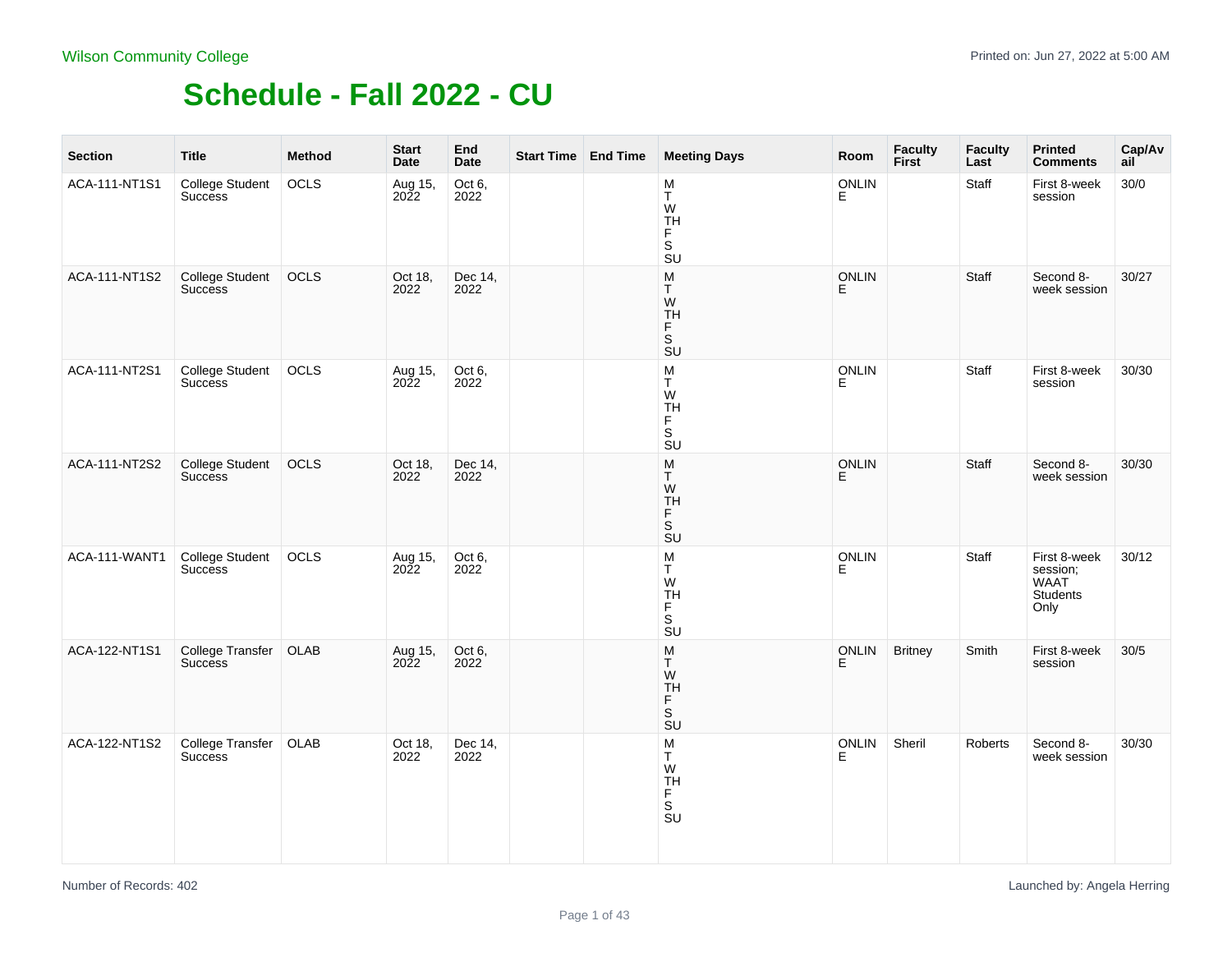| <b>Section</b> | <b>Title</b>                              | <b>Method</b>               | <b>Start</b><br>Date   | End<br>Date     | <b>Start Time   End Time</b> |          | <b>Meeting Days</b>                                 | Room              | <b>Faculty</b><br><b>First</b> | <b>Faculty</b><br>Last | <b>Printed</b><br><b>Comments</b>                                       | Cap/Av<br>ail |
|----------------|-------------------------------------------|-----------------------------|------------------------|-----------------|------------------------------|----------|-----------------------------------------------------|-------------------|--------------------------------|------------------------|-------------------------------------------------------------------------|---------------|
| ACA-122-NT2S1  | <b>College Transfer</b><br><b>Success</b> | OLAB                        | Aug 15,<br>2022        | Oct 6,<br>2022  |                              |          | M<br>T.<br>W<br><b>TH</b><br>F<br>S<br>SU           | <b>ONLIN</b><br>E | <b>Britney</b>                 | Smith                  | First 8-week<br>session                                                 | 30/30         |
| ACA-122-NT3S1  | College Transfer<br><b>Success</b>        | <b>OLAB</b>                 | Aug 15,<br>2022        | Oct 6,<br>2022  |                              |          | M<br>T.<br>W<br><b>TH</b><br>F.<br>S<br>SU          | <b>ONLIN</b><br>Е | Susan                          | Moses                  | First 8-week<br>session                                                 | 30/30         |
| ACA-122-WANT1  | <b>College Transfer</b><br><b>Success</b> | <b>OLAB</b>                 | Aug 15,<br><b>2022</b> | Oct 6.<br>2022  |                              |          | M<br>T.<br>W<br><b>TH</b><br>F.<br>S<br>SU          | <b>ONLIN</b>      | Megan                          | Lindsay                | First 8-week<br>session;<br>WAAT<br><b>Students</b><br>Only             | 30/1          |
| ACA-122-WENT1  | College Transfer<br><b>Success</b>        | <b>OLAB</b>                 | Aug 15,<br>2022        | Oct 6,<br>2022  |                              |          | M<br>T.<br>W<br><b>TH</b><br>F.<br>S<br>SU          | <b>ONLIN</b><br>E | Megan                          | Lindsay                | First 8-week<br>session;<br><b>WECA</b><br><b>Students</b><br>Only      | 30/5          |
| ACA-122-WENT2  | College Transfer<br><b>Success</b>        | <b>OLAB</b>                 | Oct 18,<br>2022        | Dec 14,<br>2022 |                              |          | M<br>T<br>W<br><b>TH</b><br>F<br>S<br>SU            | <b>ONLIN</b><br>Е | Megan                          | Lindsay                | Second 8-<br>week<br>session;<br><b>WECA</b><br><b>Students</b><br>Only | 30/6          |
| ACC-120-HY1    | Prin of Financial<br>Accounting           | <b>CLASS</b><br><b>OLAB</b> | Aug 15,<br>2022        | Dec 14,<br>2022 | 10:00 AM                     | 11:50 AM | W<br>M, T, W, TH, F, S, SU<br>M, T, W, TH, F, S, SU | G210              | Stephanie                      | Meadows                |                                                                         | 20/17         |
| ACC-120-NT1    | Prin of Financial<br>Accounting           | <b>OCLS</b><br><b>OLAB</b>  | Aug 15,<br>2022        | Dec 14,<br>2022 |                              |          | M, T, W, TH, F, S, SU<br>M, T, W, TH, F, S, SU      | <b>ONLIN</b><br>E | Stephanie                      | Meadows                |                                                                         | 30/17         |
| ACC-120-NT1S1  | Prin of Financial<br>Accounting           | <b>OCLS</b><br>OLAB         | Aug 15,<br>2022        | Oct 6,<br>2022  |                              |          | M, T, W, TH, F, S, SU<br>M, T, W, TH, F, S, SU      | <b>ONLIN</b><br>F | Stephanie                      | Meadows                | First 8-week<br>session                                                 | 30/30         |
| ACC-121-NT1    | Prin of<br>Managerial<br>Accounting       | <b>OCLS</b><br><b>OLAB</b>  | Aug 15,<br>2022        | Dec 14,<br>2022 |                              |          | M, T, W, TH, F, S, SU<br>M, T, W, TH, F, S, SU      | ONLIN<br>Ė.       | Melanie                        | Thomas                 |                                                                         | 30/27         |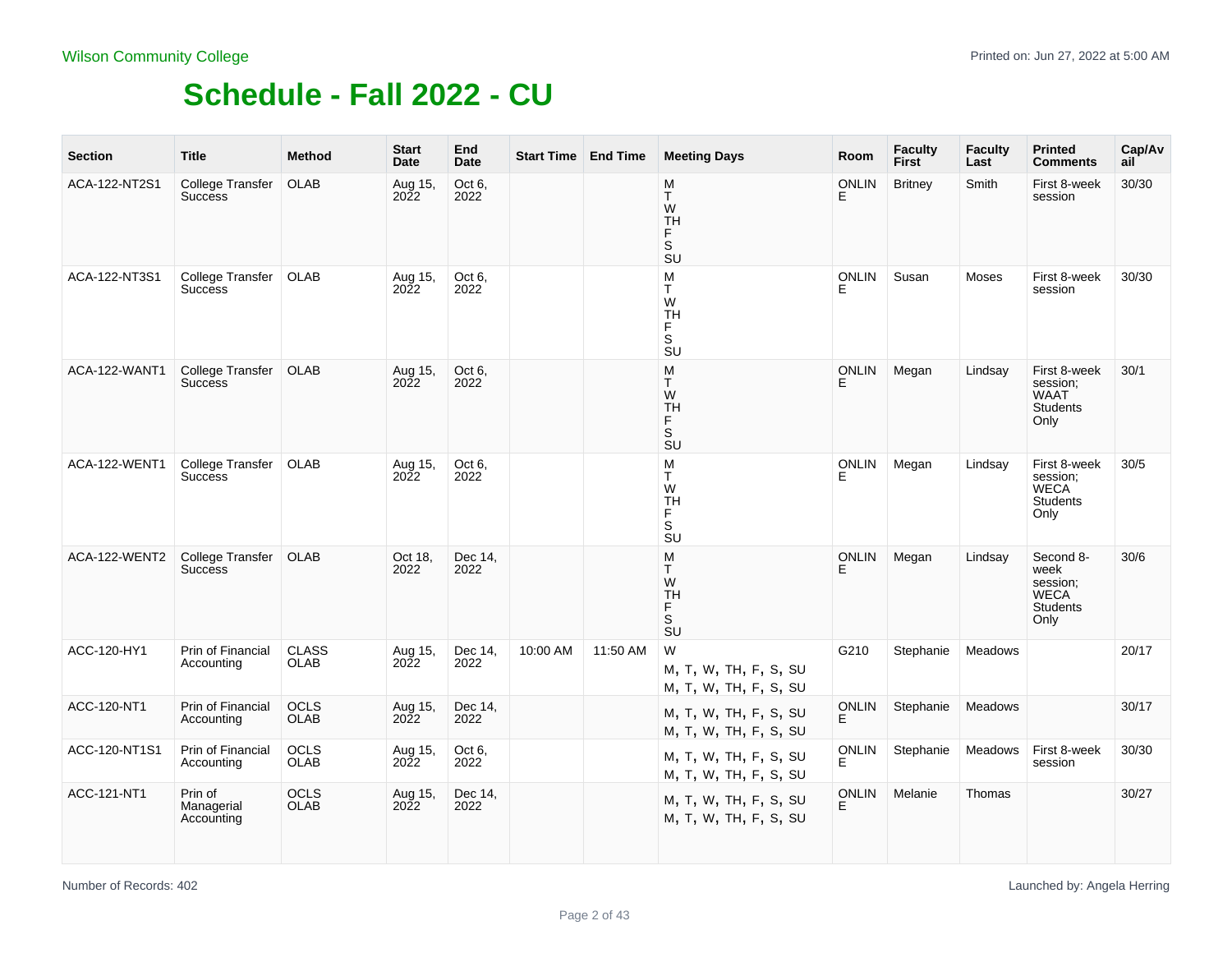| <b>Section</b> | <b>Title</b>                            | <b>Method</b>              | <b>Start</b><br>Date   | End<br>Date     | <b>Start Time End Time</b>    |                               | <b>Meeting Days</b>                                     | Room               | <b>Faculty</b><br>First | <b>Faculty</b><br>Last | <b>Printed</b><br><b>Comments</b>     | Cap/Av<br>ail |
|----------------|-----------------------------------------|----------------------------|------------------------|-----------------|-------------------------------|-------------------------------|---------------------------------------------------------|--------------------|-------------------------|------------------------|---------------------------------------|---------------|
| ACC-121-NT1S2  | Prin of<br>Managerial<br>Accounting     | <b>OCLS</b><br><b>OLAB</b> | Oct 18,<br>2022        | Dec 14,<br>2022 |                               |                               | M, T, W, TH, F, S, SU<br>M, T, W, TH, F, S, SU          | <b>ONLIN</b><br>E. | Stephanie               | <b>Meadows</b>         | Second 8-<br>week session             | 30/29         |
| ACC-130-NT1    | <b>Business</b><br>Income Taxes         | <b>OCLS</b><br><b>OLAB</b> | Aug 15,<br><b>2022</b> | Dec 14,<br>2022 |                               |                               | M, T, W, TH, F, S, SU<br>M, T, W, TH, F, S, SU          | <b>ONLIN</b><br>E  | Stephanie               | Meadows                |                                       | 30/29         |
| ACC-140-NT1    | Payroll<br>Accounting                   | <b>OCLS</b><br><b>OLAB</b> | Aug 15,<br>2022        | Dec 14.<br>2022 |                               |                               | M, T, W, TH, F, S, SU<br>M, T, W, TH, F, S, SU          | <b>ONLIN</b><br>E. | Monica                  | <b>Phillis</b>         |                                       | 30/30         |
| ACC-210-NT1    | <b>Enterprise Risk</b><br>Management    | <b>OCLS</b>                | Aug 15,<br><b>2022</b> | Dec 14,<br>2022 |                               |                               | M<br>T.<br>W<br><b>TH</b><br>F<br>S<br><b>SU</b>        | <b>ONLIN</b>       | Stephanie               | Meadows                |                                       | 30/28         |
| ACC-220-NT1    | Intermediate<br>Accounting I            | OCLS<br><b>OLAB</b>        | Aug 15,<br>2022        | Dec 14,<br>2022 |                               |                               | M, T, W, TH, F, S, SU<br>M, T, W, TH, F, S, SU          | <b>ONLIN</b><br>Е  | Stephanie               | Meadows                |                                       | 30/26         |
| ACC-268-NT1    | Info Systems &<br><b>Internal Ctrls</b> | <b>OCLS</b>                | Aug 15,<br><b>2022</b> | Dec 14,<br>2022 |                               |                               | M<br>T.<br>W<br><b>TH</b><br>F.<br>S<br>$\overline{S}U$ | <b>ONLIN</b><br>Е  | Stephanie               | Meadows                |                                       | 30/28         |
| AHR-110-01     | Intro to<br>Refrigeration               | <b>CLASS</b><br>LAB        | Aug 15,<br>2022        | Dec 14,<br>2022 | 9:00 AM<br>1:00 PM            | 11:50 AM<br>1:50 PM           | M, W<br>M, W                                            | A107               | Chase                   | <b>Edwards</b>         |                                       | 16/13         |
| AHR-110-PSBL1  | Intro to<br>Refrigeration               | <b>CLASS</b><br>LAB        | Aug 29,<br>2022        | Dec 14,<br>2022 | 7:15 AM<br>7:15 AM<br>7:45 AM | 8:45 AM<br>7:45 AM<br>8:45 AM | M, T, W, TH<br>F.<br>M, T, W, TH, F, S, SU              | A107               | Chase                   | <b>Edwards</b>         | <b>CCP</b><br><b>Students</b><br>Only | 9/9           |
| AHR-211-BL1    | Residential<br><b>System Design</b>     | <b>CLASS</b><br>LAB        | Aug 15,<br>2022        | Dec 14,<br>2022 | 1:00 PM<br>2:00 PM            | 1:50 PM<br>3:50 PM            | T<br>$\mathsf{T}$<br>M, T, W, TH, F, S, SU              | A107               | William                 | Edwards                |                                       | 16/10         |
| AHR-212-BL1    | Advanced<br>Comfort<br>Systems          | <b>OCLS</b><br><b>LAB</b>  | Aug 15,<br>2022        | Dec 14,<br>2022 | 9:00 AM<br>1:00 PM            | 11:50 AM<br>3:50 PM           | <b>TH</b><br><b>TH</b><br>M, T, W, TH, F, S, SU         | A107               | Chase                   | Edwards                |                                       | 16/9          |
| AHR-240-BL1    | Hydronic<br>Heating                     | OCLS<br>LAB                | Aug 15,<br>2022        | Dec 14,<br>2022 | 9:00 AM                       | 11:50 AM                      | T.<br>M, T, W, TH, F, S, SU                             | A107               | Chase                   | Edwards                |                                       | 16/8          |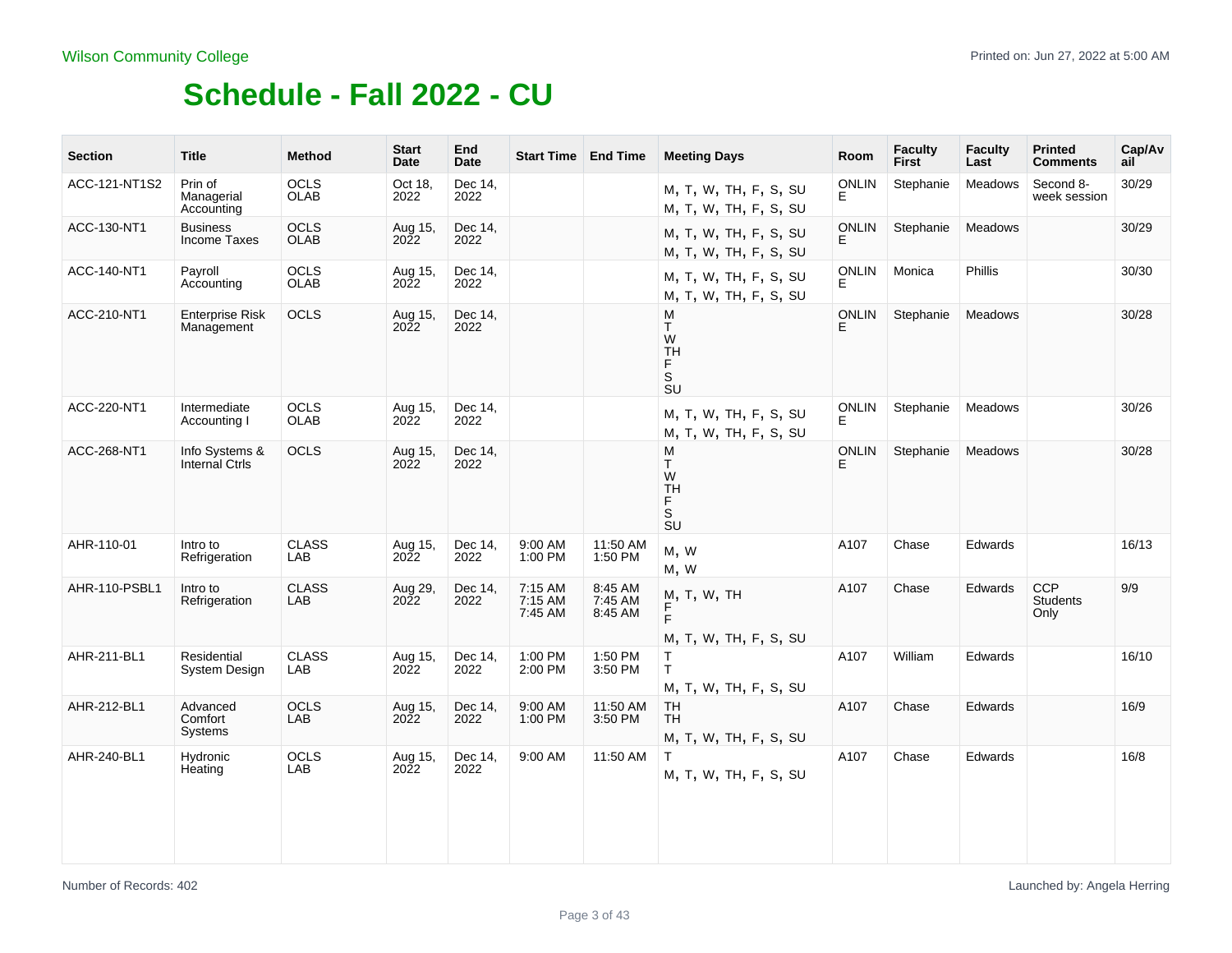| <b>Section</b> | <b>Title</b>          | <b>Method</b> | <b>Start</b><br>Date | End<br><b>Date</b> |          | Start Time End Time | <b>Meeting Days</b>                                                | Room       | Faculty<br>First | <b>Faculty</b><br>Last | <b>Printed</b><br><b>Comments</b> | Cap/Av<br>ail |
|----------------|-----------------------|---------------|----------------------|--------------------|----------|---------------------|--------------------------------------------------------------------|------------|------------------|------------------------|-----------------------------------|---------------|
| ART-111-NT1    | Art Appreciation      | OCLS          | Aug 15,<br>2022      | Dec 14,<br>2022    |          |                     | $\frac{\mathsf{M}}{\mathsf{T}}$<br>W<br>$\frac{TH}{F}$<br>S<br>SU  | ONLIN<br>E | Josiah           | King                   |                                   | $30/6$        |
| ART-111-NT1S2  | Art Appreciation      | OCLS          | Oct 18,<br>2022      | Dec 14,<br>2022    |          |                     | $_{\rm T}^{\rm M}$<br>W<br>TH<br>F<br>S<br>SU                      | ONLIN<br>E | Josiah           | King                   | Second 8-<br>week session         | 30/25         |
| ART-111-NT2    | Art Appreciation      | OCLS          | Aug 15,<br>2022      | Dec 14,<br>2022    |          |                     | $_{\rm T}^{\rm M}$<br>W<br>TH<br>F<br>S<br><b>SU</b>               | ONLIN<br>F | Shelton          | Johnson                |                                   | 30/29         |
| ART-111-WENT1  | Art Appreciation      | OCLS          | Aug 15,<br>2022      | Dec 14,<br>2022    |          |                     | $\frac{\mathsf{M}}{\mathsf{T}}$<br>W<br>TH<br>F<br>S<br>SU         | ONLIN<br>E | Josiah           | King                   | <b>WECA</b><br>Students<br>Only   | 30/30         |
| ASL-111-01     | <b>Elementary ASL</b> | <b>CLASS</b>  | Aug 15,<br>2022      | Dec 14,<br>2022    | 10:00 AM | 11:20 AM            | $T_{\text{H}}$                                                     | G128       | Catherine        | Johnson                |                                   | 14/5          |
| ASL-111-NT1    | <b>Elementary ASL</b> | OCLS          | Aug 15,<br>2022      | Dec 14,<br>2022    |          |                     | M<br>T<br>V<br>SU<br>SU                                            | ONLIN<br>E | Catherine        | Johnson                |                                   | 25/11         |
| ASL-181-01     | ASL Lab 1             | LAB           | Aug 15,<br>2022      | Dec 14,<br>2022    | 11:30 AM | 12:20 PM            | $T_{\text{H}}$                                                     | G128       | Catherine        | Johnson                |                                   | 14/9          |
| ASL-221-NT1    | Advanced ASL I        | OCLS          | Aug 15,<br>2022      | Dec 14,<br>2022    |          |                     | $\frac{\mathsf{M}}{\mathsf{T}}$<br>W<br><b>TH</b><br>F.<br>.<br>Su | ONLIN<br>E | Tina             | Hanford                |                                   | 25/22         |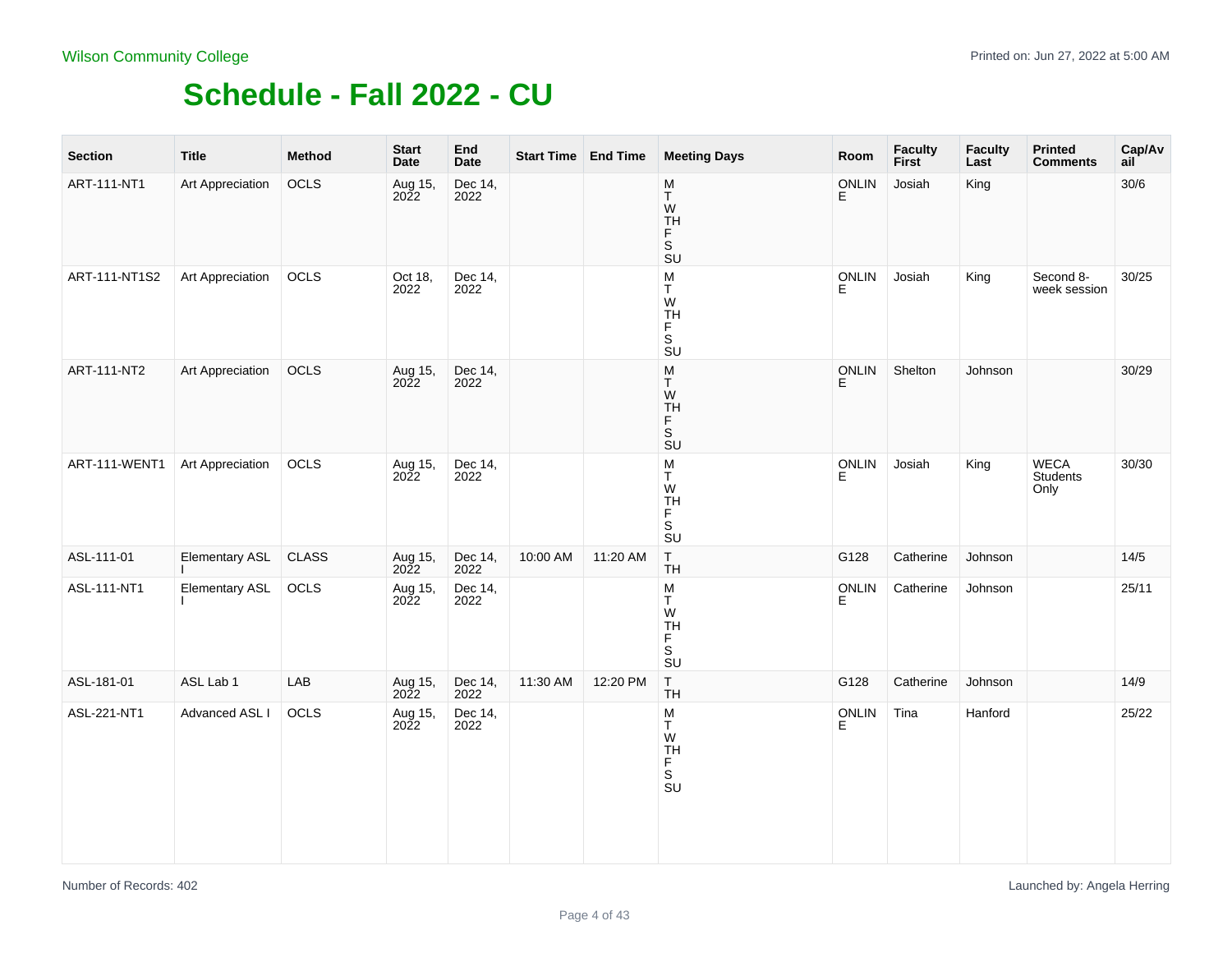| <b>Section</b>      | <b>Title</b>                      | <b>Method</b>              | <b>Start</b><br>Date   | End<br>Date     | <b>Start Time   End Time</b> |                      | <b>Meeting Days</b>                            | Room               | <b>Faculty</b><br><b>First</b> | <b>Faculty</b><br>Last | <b>Printed</b><br><b>Comments</b>      | Cap/Av<br>ail |
|---------------------|-----------------------------------|----------------------------|------------------------|-----------------|------------------------------|----------------------|------------------------------------------------|--------------------|--------------------------------|------------------------|----------------------------------------|---------------|
| ASL-253-NT1         | <b>ASL Non-</b><br>manual Signals | <b>OLAB</b>                | Aug 15,<br>2022        | Dec 14,<br>2022 |                              |                      | M<br>T.<br>W<br><b>TH</b><br>F<br>S<br>SU      | <b>ONLIN</b><br>E  | Tina                           | Hanford                |                                        | 25/22         |
| AUT-151-BL1         | <b>Brake Systems</b>              | <b>CLASS</b><br>LAB        | Aug 15,<br>2022        | Dec 14,<br>2022 | 1:00 PM<br>2:00 PM           | 1:50 PM<br>4:50 PM   | <b>TH</b><br>TH<br>M, T, W, TH, F, S, SU       | R <sub>105</sub>   | Jon                            | Shearin                |                                        | 20/16         |
| AUT-151-WABL1       | <b>Brake Systems</b>              | <b>OCLS</b><br>LAB         | Aug 15,<br>2022        | Dec 14,<br>2022 | 2:30 PM                      | 3:50 PM              | M, W<br>M, T, W, TH, F, S, SU                  | R <sub>105</sub>   | Robert                         | <b>Brown</b>           | <b>WAAT</b><br><b>Students</b><br>Only | 20/14         |
| AUT-151A-01         | <b>Brakes Systems</b><br>Lab      | LAB                        | Aug 15,<br>2022        | Dec 14,<br>2022 | 11:30 AM                     | 2:20 PM              | F.                                             | R <sub>105</sub>   | Jon                            | Shearin                |                                        | 20/16         |
| <b>AUT-151A-WA1</b> | <b>Brakes Systems</b><br>Lab      | LAB                        | Aug 15,<br>2022        | Dec 14,<br>2022 | 2:30 PM                      | 3:50 PM              | T.<br><b>TH</b>                                | R <sub>126</sub>   | Robert                         | <b>Brown</b>           | <b>WAAT</b><br><b>Students</b><br>Only | 20/14         |
| AUT-221-BL1         | Auto<br>Transm/Transaxl<br>es     | <b>CLASS</b><br>LAB        | Aug 15,<br>2022        | Dec 14,<br>2022 | 9:00 AM<br>10:00 AM          | 9:50 AM<br>12:50 PM  | M<br>M<br>M, T, W, TH, F, S, SU                | R <sub>126</sub>   | Robert                         | <b>Brown</b>           |                                        | 20/19         |
| AUT-221A-01         | Auto<br>Transm/Transax<br>Lab     | LAB                        | Aug 15,<br>2022        | Dec 14,<br>2022 | 9:00 AM                      | 11:50 AM             | <b>TH</b>                                      | R <sub>126</sub>   | Robert                         | <b>Brown</b>           |                                        | 20/19         |
| BIO-110-01          | Principles of<br><b>Biology</b>   | <b>CLASS</b><br>LAB        | Aug 15,<br>2022        | Dec 14,<br>2022 | 9:00 AM<br>10:30 AM          | 10:20 AM<br>11:50 AM | M, W<br>M, W                                   | G240               | Leslie                         | Harrell                |                                        | 16/14         |
| <b>BIO-110-NT1</b>  | Principles of<br><b>Biology</b>   | <b>OCLS</b><br><b>OLAB</b> | Aug 15,<br>2022        | Dec 14,<br>2022 |                              |                      | M, T, W, TH, F, S, SU<br>M, T, W, TH, F, S, SU | <b>ONLIN</b><br>E. | Leslie                         | Harrell                |                                        | 30/14         |
| BIO-111-01          | <b>General Biology</b>            | <b>CLASS</b><br>LAB        | Aug 15,<br>2022        | Dec 14.<br>2022 | 9:00 AM<br>9:00 AM           | 11:50 AM<br>11:50 AM | T.<br><b>TH</b>                                | G242               | Lee                            | Daughtry               |                                        | 18/8          |
| <b>BIO-111-NT1</b>  | <b>General Biology</b>            | <b>OCLS</b><br><b>OLAB</b> | Aug 15,<br><b>2022</b> | Dec 14,<br>2022 |                              |                      | M, T, W, TH, F, S, SU<br>M, T, W, TH, F, S, SU | <b>ONLIN</b><br>E  | Brittany                       | Weaver                 |                                        | 30/13         |
| <b>BIO-111-WA1</b>  | General Biology                   | <b>CLASS</b><br>LAB        | Aug 15,<br>2022        | Dec 14,<br>2022 | 2:30 PM<br>2:30 PM           | 3:50 PM<br>3:50 PM   | M, W<br>T, TH                                  | G242               | Lee                            | Daughtry               | <b>WAAT</b><br><b>Students</b><br>Only | 18/0          |
| <b>BIO-111-WA2</b>  | <b>General Biology</b>            | <b>CLASS</b><br>LAB        | Aug 15,<br>2022        | Dec 14,<br>2022 | 2:30 PM<br>2:30 PM           | 3:50 PM<br>3:50 PM   | M, W<br>T, TH                                  | G242               | Lee                            | Daughtry               | WAAT<br><b>Students</b><br>Only        | 16/8          |
| <b>BIO-112-NT1</b>  | General Biology<br>$\mathbf{H}$   | <b>OCLS</b><br><b>OLAB</b> | Aug 15,<br>2022        | Dec 14,<br>2022 |                              |                      | M, T, W, TH, F, S, SU<br>M, T, W, TH, F, S, SU | <b>ONLIN</b><br>E. | <b>Brittany</b>                | Weaver                 |                                        | 30/23         |
| <b>BIO-163-NT1</b>  | Basic Anat &<br>Physiology        | <b>OCLS</b><br><b>OLAB</b> | Aug 15,<br><b>2022</b> | Dec 14,<br>2022 |                              |                      | M, T, W, TH, F, S, SU<br>M, T, W, TH, F, S, SU | <b>ONLIN</b>       | Lee                            | Daughtry               |                                        | 30/19         |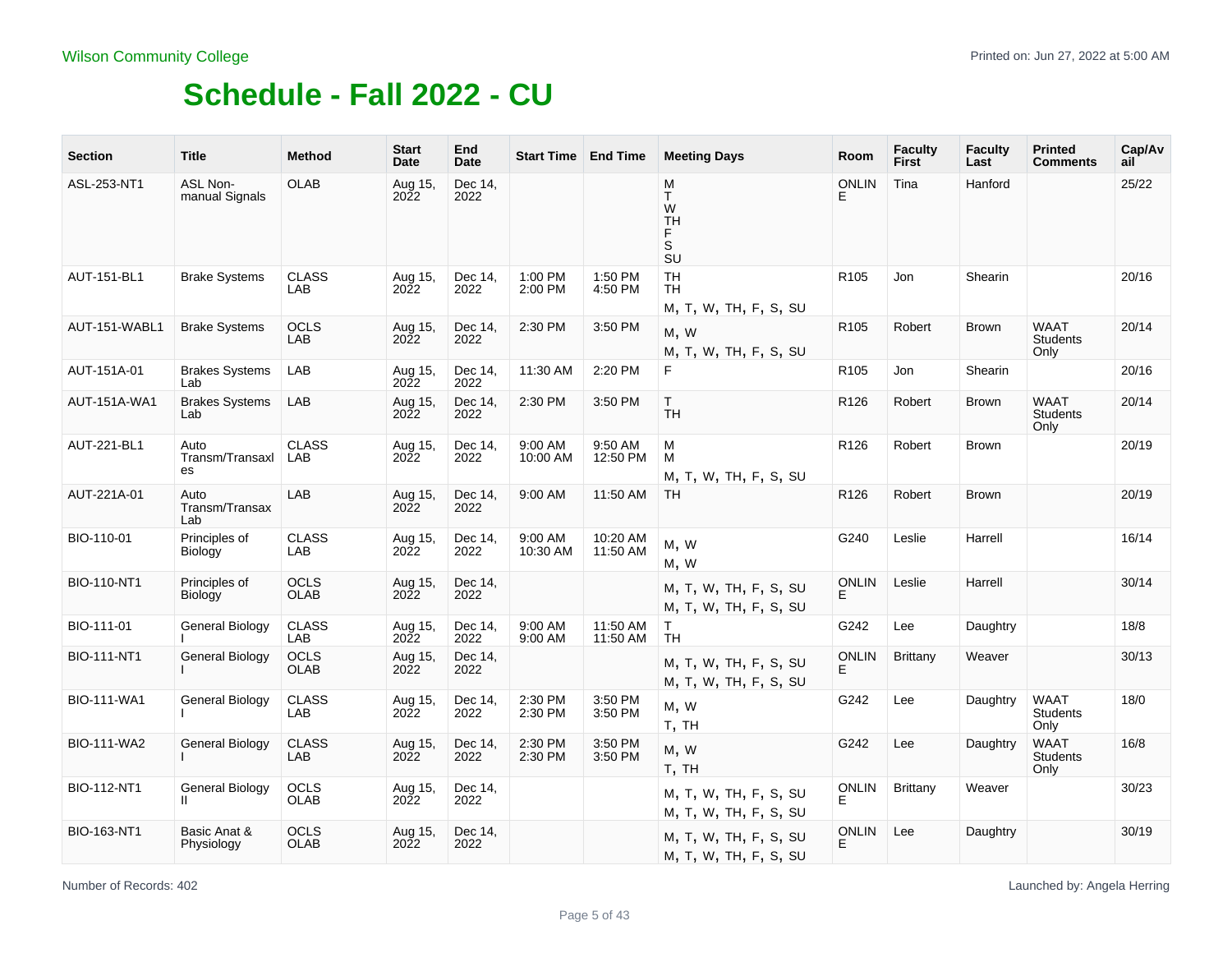| <b>Section</b>     | <b>Title</b>                    | <b>Method</b>              | <b>Start</b><br>Date    | End<br><b>Date</b> | <b>Start Time</b>  | <b>End Time</b>      | <b>Meeting Days</b>                                                               | <b>Room</b>        | <b>Faculty</b><br>First | <b>Faculty</b><br>Last | <b>Printed</b><br><b>Comments</b> | Cap/Av<br>ail |
|--------------------|---------------------------------|----------------------------|-------------------------|--------------------|--------------------|----------------------|-----------------------------------------------------------------------------------|--------------------|-------------------------|------------------------|-----------------------------------|---------------|
| BIO-168-01         | Anatomy and<br>Physiology I     | <b>CLASS</b><br>LAB        | Aug 15,<br>2022         | Dec 14,<br>2022    | 8:00 AM<br>1:00 PM | 10:50 AM<br>3:50 PM  | F<br><b>TH</b>                                                                    | G124D              | Michael                 | Adams                  |                                   | 18/16         |
| BIO-168-02         | Anatomy and<br>Physiology I     | <b>CLASS</b><br>LAB        | Aug 15,<br>2022         | Dec 14,<br>2022    | 8:00 AM<br>1:00 PM | 10:50 AM<br>3:50 PM  | F<br>W                                                                            | G124D              | Michael                 | Adams                  |                                   | 18/18         |
| BIO-168-NT1        | Anatomy and<br>Physiology I     | <b>OCLS</b><br><b>OLAB</b> | Aug 15,<br>2022         | Dec 14,<br>2022    |                    |                      | M, T, W, TH, F, S, SU<br>M, T, W, TH, F, S, SU                                    | <b>ONLIN</b><br>E. | Lee                     | Daughtry               |                                   | 30/20         |
| BIO-168-NT1S1      | Anatomy and<br>Physiology I     | <b>OCLS</b><br><b>OLAB</b> | Aug 15,<br>$20\bar{2}2$ | Oct 6.<br>2022     |                    |                      | M, T, W, TH, F, S, SU<br>M, T, W, TH, F, S, SU                                    | <b>ONLIN</b><br>F  | Shelly                  | Watkins                | First 8-week<br>session           | 30/29         |
| <b>BIO-168-NT2</b> | Anatomy and<br>Physiology I     | <b>OCLS</b><br><b>OLAB</b> | Aug 15,<br>2022         | Dec 14.<br>2022    |                    |                      | M, T, W, TH, F, S, SU<br>M, T, W, TH, F, S, SU                                    | <b>ONLIN</b><br>E  | Julie                   | Galvin                 |                                   | 30/30         |
| BIO-169-01         | Anatomy and<br>Physiology II    | <b>CLASS</b><br>LAB        | Aug 15,<br><b>2022</b>  | Dec 14,<br>2022    | 9:00 AM<br>9:00 AM | 11:50 AM<br>11:50 AM | T.<br><b>TH</b>                                                                   | G233               | Michael                 | Adams                  |                                   | 18/17         |
| BIO-169-NT1S2      | Anatomy and<br>Physiology II    | <b>OCLS</b><br><b>OLAB</b> | Oct 18,<br>2022         | Dec 14,<br>2022    |                    |                      | M, T, W, TH, F, S, SU<br>M, T, W, TH, F, S, SU                                    | <b>ONLIN</b><br>Е  | Shelly                  | Watkins                | Second 8-<br>week session         | 30/13         |
| <b>BIO-250-BL1</b> | Genetics                        | <b>OCLS</b><br>LAB         | Aug 15,<br><b>2022</b>  | Dec 14,<br>2022    | 2:30 PM            | 3:50 PM              | M, T<br>M, T, W, TH, F, S, SU                                                     | G233               | Michael                 | Adams                  |                                   | 18/15         |
| <b>BIO-275-BL1</b> | Microbiology                    | <b>OCLS</b><br>LAB         | Aug 15,<br><b>2022</b>  | Dec 14,<br>2022    | 12:30 PM           | 1:50 PM              | M, W<br>M, T, W, TH, F, S, SU                                                     | G236               | Leslie                  | Harrell                |                                   | 18/11         |
| BPR-130-NT1        | Print Reading-<br>Construction  | <b>OCLS</b>                | Aug 15,<br><b>2022</b>  | Dec 14,<br>2022    |                    |                      | M<br>T.<br>W<br><b>TH</b><br>F.<br>S<br>SU                                        | <b>ONLIN</b><br>E  | Eric                    | Maas                   |                                   | 25/23         |
| BTC-150-NT1        | <b>Bioethics</b>                | <b>OCLS</b>                | Aug 15,<br>2022         | Dec 14,<br>2022    |                    |                      | M<br>T<br>W<br><b>TH</b><br>F<br>$\mathbf S$<br>$\overline{\mathsf{S}}\mathsf{U}$ | <b>ONLIN</b>       | Stephanie               | Winstead               |                                   | 25/17         |
| BTC-181-01         | Basic Lab<br>Techniques         | <b>CLASS</b><br>LAB        | Aug 15,<br><b>2022</b>  | Dec 14,<br>2022    | 2:30 PM<br>2:30 PM | 3:50 PM<br>3:50 PM   | M, T<br>W, TH                                                                     | G227B              | Stephanie               | Winstead               |                                   | 18/17         |
| BTC-281-BL1        | <b>Bioprocess</b><br>Techniques | <b>OCLS</b><br>LAB         | Aug 15,<br>2022         | Dec 14,<br>2022    | 11:00 AM           | 1:50 PM              | M, W<br>M, T, W, TH, F, S, SU                                                     | G227B              | Stephanie               | Winstead               |                                   | 18/15         |
| <b>BTC-285-BL1</b> | Cell Culture                    | <b>OCLS</b><br>LAB         | Aug 15,<br>2022         | Dec 14,<br>2022    | 11:00 AM           | 12:20 PM             | T, TH<br>M, T, W, TH, F, S, SU                                                    | G227B              | Stephanie               | Winstead               |                                   | 18/13         |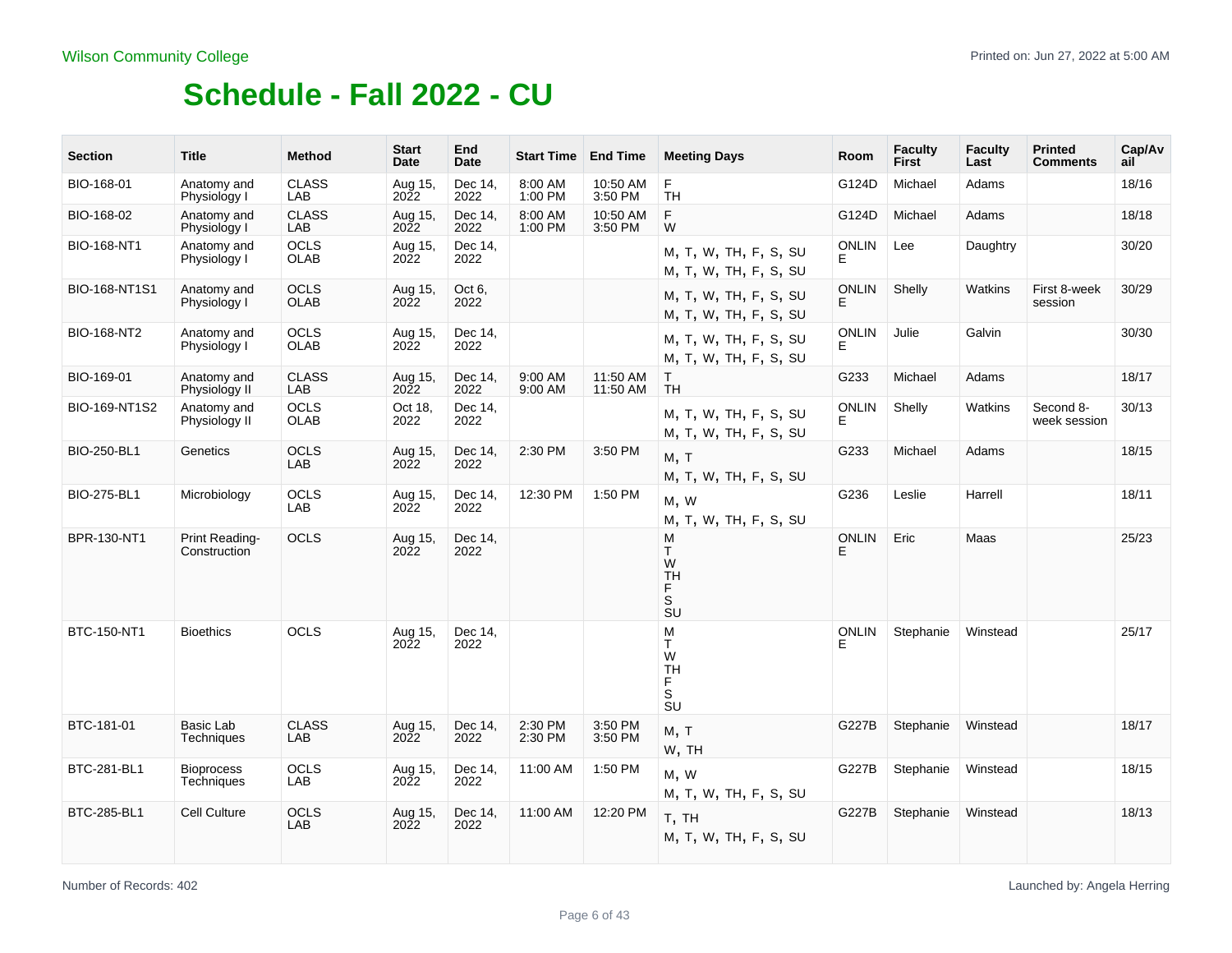| <b>Section</b>     | <b>Title</b>                       | <b>Method</b> | <b>Start</b><br><b>Date</b> | End<br><b>Date</b> | Start Time End Time |         | <b>Meeting Days</b>                              | Room               | <b>Faculty</b><br>First | <b>Faculty</b><br>Last | <b>Printed</b><br><b>Comments</b>                                                                                                                                                                                                                                                                                                         | Cap/Av<br>ail |
|--------------------|------------------------------------|---------------|-----------------------------|--------------------|---------------------|---------|--------------------------------------------------|--------------------|-------------------------|------------------------|-------------------------------------------------------------------------------------------------------------------------------------------------------------------------------------------------------------------------------------------------------------------------------------------------------------------------------------------|---------------|
| BTC-288-BL1        | Biotechnology<br>Lab Experience    | LAB           | Aug 15,<br>2022             | Dec 14,<br>2022    |                     |         | M<br>W<br><b>TH</b><br>F.<br>.<br>Su             | <b>ONLIN</b><br>E  | Stephanie               | Winstead               | Students will<br>work off<br>campus and<br>will meet with<br>the instructor<br>weekly,<br>based on<br>student<br>schedule, for<br>a total of 96<br>hours<br>throughout<br>the semester.<br>Meeting<br>times with<br>the instructor<br>will<br>be set once<br>students are<br>placed at job<br>sites and<br>may be<br>virtual<br>meetings. | 18/18         |
| <b>BUS-110-HY1</b> | Introduction to<br><b>Business</b> | <b>CLASS</b>  | Aug 15,<br>2022             | Dec 14,<br>2022    | 8:00 AM             | 8:50 AM | $\mathsf T$<br>M, T, W, TH, F, S, SU             | G208               | Alan                    | Leonard                |                                                                                                                                                                                                                                                                                                                                           | 32/30         |
| <b>BUS-110-HY2</b> | Introduction to<br><b>Business</b> | <b>CLASS</b>  | Aug 15,<br>2022             | Dec 14,<br>2022    | 1:00 PM             | 1:50 PM | T.<br>M, T, W, TH, F, S, SU                      | G208               | Nikehchi                | Woherem                |                                                                                                                                                                                                                                                                                                                                           | 32/27         |
| <b>BUS-110-NT1</b> | Introduction to<br><b>Business</b> | OCLS          | Aug 15,<br><b>2022</b>      | Dec 14,<br>2022    |                     |         | M<br>T.<br>W<br>TH<br>F.<br>S<br>$\overline{S}U$ | <b>ONLIN</b><br>E. | Nikehchi                | Woherem                |                                                                                                                                                                                                                                                                                                                                           | 30/14         |
| <b>BUS-110-NT2</b> | Introduction to<br><b>Business</b> | OCLS          | Aug 15,<br>2022             | Dec 14,<br>2022    |                     |         | ${\sf M}$<br>T<br>W<br>TH<br>F.<br>.<br>Su       | <b>ONLIN</b><br>E  | Nikehchi                | Woherem                |                                                                                                                                                                                                                                                                                                                                           | 30/30         |
| BUS-115-HY1        | Business Law I                     | <b>CLASS</b>  | Aug 15,<br>2022             | Dec 14,<br>2022    | 1:00 PM             | 1:50 PM | W<br>M, T, W, TH, F, S, SU                       | G208               | Alan                    | Leonard                |                                                                                                                                                                                                                                                                                                                                           | 32/29         |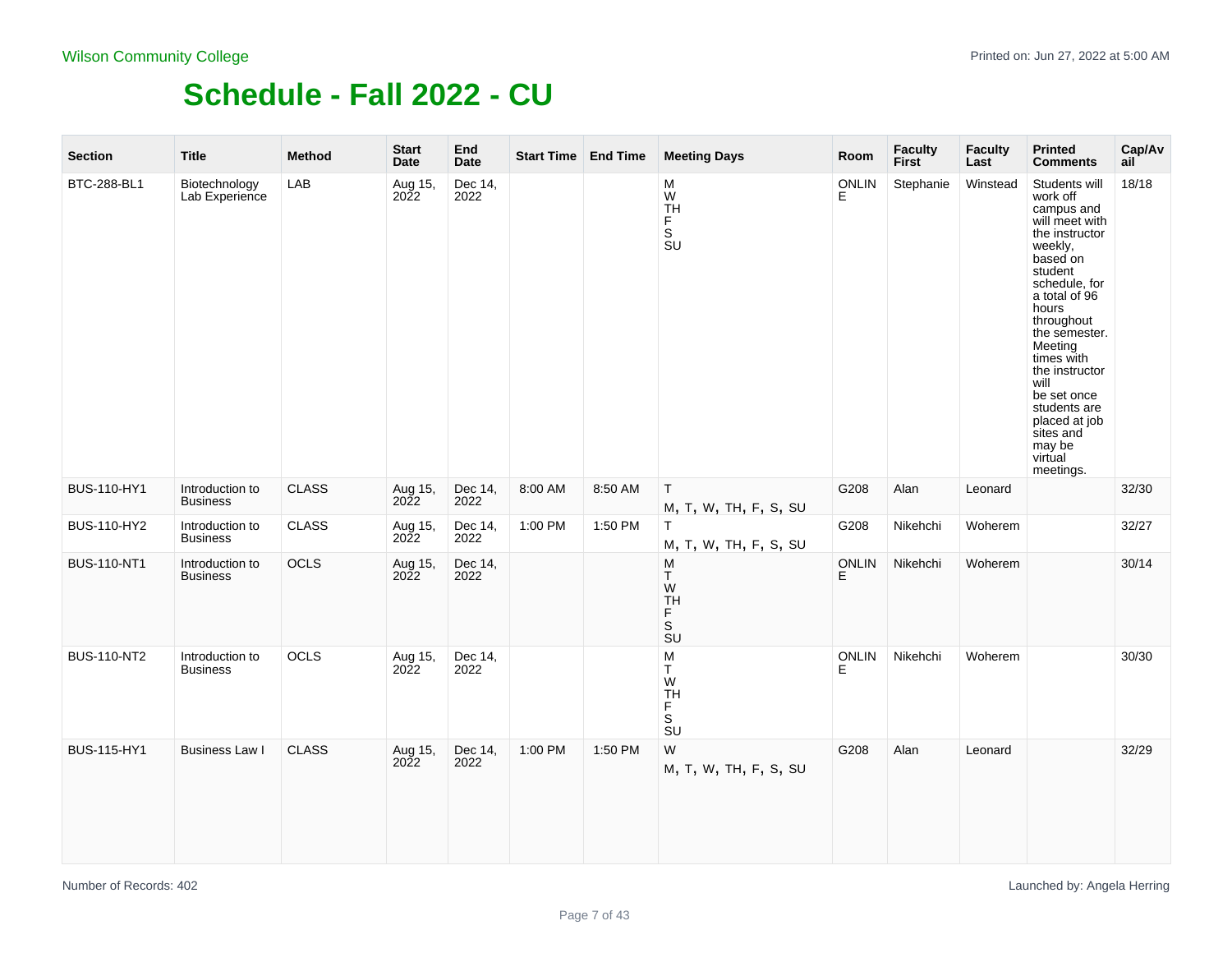| <b>Section</b>     | <b>Title</b>                     | <b>Method</b>       | <b>Start</b><br>Date | End<br><b>Date</b> | Start Time End Time             |                                 | <b>Meeting Days</b>                                                      | Room              | <b>Faculty</b><br><b>First</b> | <b>Faculty</b><br>Last | <b>Printed</b><br><b>Comments</b> | Cap/Av<br>ail |
|--------------------|----------------------------------|---------------------|----------------------|--------------------|---------------------------------|---------------------------------|--------------------------------------------------------------------------|-------------------|--------------------------------|------------------------|-----------------------------------|---------------|
| <b>BUS-115-NT1</b> | Business Law I                   | OCLS                | Aug 15,<br>2022      | Dec 14,<br>2022    |                                 |                                 | M<br>Τ<br>W<br><b>TH</b><br>F<br>S<br><b>SU</b>                          | <b>ONLIN</b><br>E | Wendy                          | Grode                  |                                   | 30/15         |
| <b>BUS-115-NT2</b> | Business Law I                   | <b>OCLS</b>         | Aug 15,<br>2022      | Dec 14,<br>2022    |                                 |                                 | M<br>T.<br>W<br><b>TH</b><br>F.<br>S<br><b>SU</b>                        | <b>ONLIN</b><br>F | Wendy                          | Grode                  |                                   | 30/30         |
| <b>BUS-125-NT1</b> | Personal<br>Finance              | OCLS                | Aug 15,<br>2022      | Dec 14,<br>2022    |                                 |                                 | M<br>Τ<br>W<br>TH<br>F<br>S<br>SU                                        | <b>ONLIN</b><br>F | Nikehchi                       | Woherem                |                                   | 30/24         |
| BUS-225-BL51       | <b>Business</b><br>Finance       | <b>CLASS</b><br>LAB | Aug 15,<br>2022      | Dec 14,<br>2022    | 6:00 PM<br>8:00 PM              | 7:50 PM<br>8:50 PM              | M<br>М<br>M, T, W, TH, F, S, SU                                          | G208              | Alan                           | Leonard                |                                   | 32/32         |
| <b>BUS-225-NT1</b> | <b>Business</b><br>Finance       | OCLS<br>OLAB        | Aug 15,<br>2022      | Dec 14,<br>2022    |                                 |                                 | M, T, W, TH, F, S, SU<br>M, T, W, TH, F, S, SU                           | ONLIN<br>E        | Alan                           | Leonard                |                                   | 30/25         |
| BUS-260-HY1        | <b>Business</b><br>Communication | <b>CLASS</b>        | Aug 15,<br>2022      | Dec 14,<br>2022    | 9:00 AM                         | 9:50 AM                         | W<br>M, T, W, TH, F, S, SU                                               | G209              | Nikehchi                       | Woherem                |                                   | 18/17         |
| <b>BUS-260-NT1</b> | <b>Business</b><br>Communication | OCLS                | Aug 15,<br>2022      | Dec 14,<br>2022    |                                 |                                 | М<br>Τ<br>W<br>TH<br>F.<br>S<br>SU                                       | <b>ONLIN</b><br>E | Nikehchi                       | Woherem                |                                   | 30/19         |
| CAR-110-NT1        | Introduction to<br>Carpentry     | OCLS                | Aug 15,<br>2022      | Dec 14,<br>2022    |                                 |                                 | M<br>T.<br>W<br><b>TH</b><br>F<br>S<br>$\overline{\mathsf{S}}\mathsf{U}$ | <b>ONLIN</b><br>E | Eric                           | Maas                   |                                   | 25/23         |
| CAR-111-01         | Carpentry I                      | <b>CLASS</b><br>LAB | Aug 15,<br>2022      | Dec 14,<br>2022    | 10:00 AM<br>10:00 AM<br>2:00 PM | 12:50 PM<br>12:50 PM<br>3:50 PM | M<br>T, W, TH<br>M, T, W                                                 | A105              | Eric                           | Maas                   |                                   | 20/18         |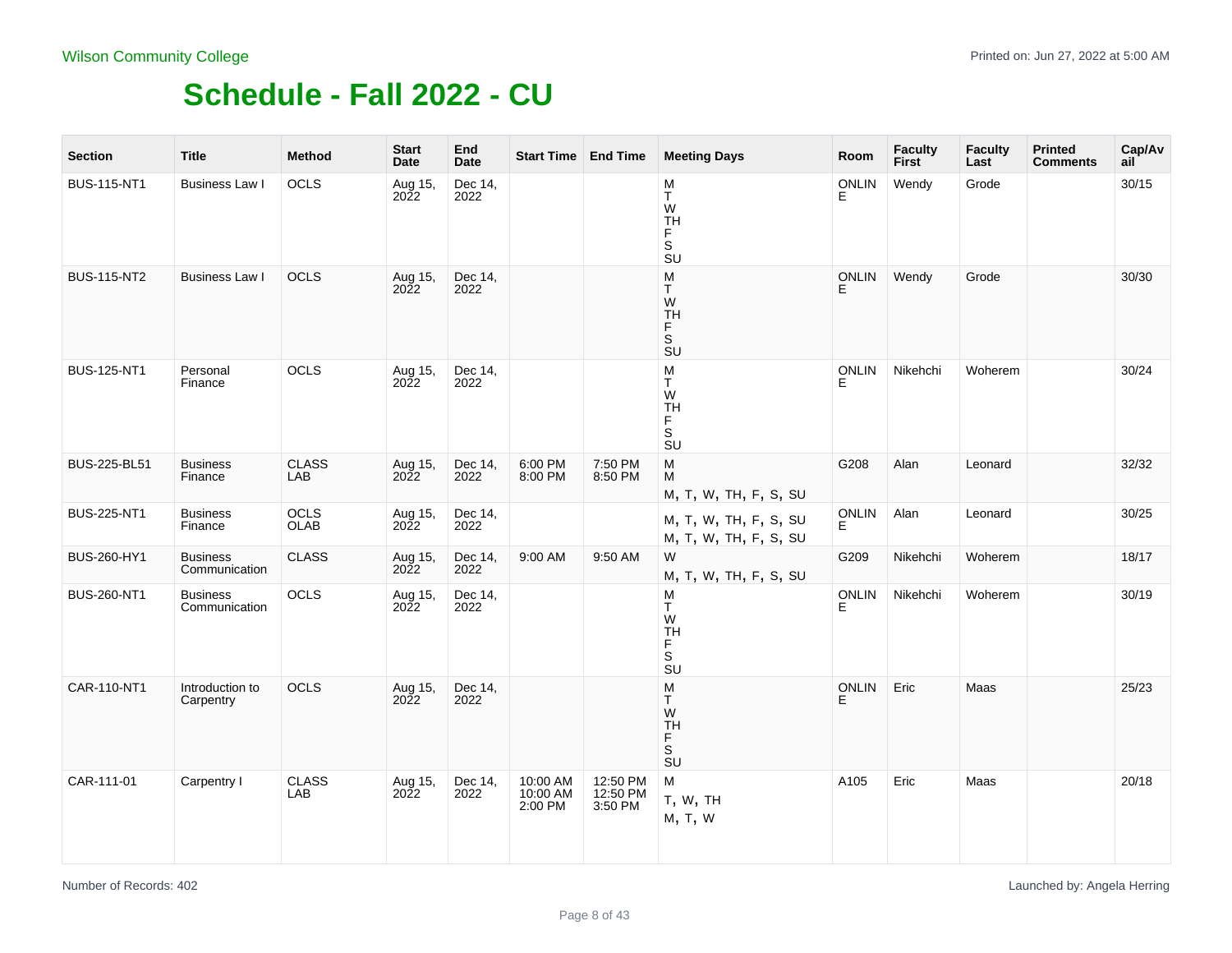| <b>Section</b>       | <b>Title</b>                 | <b>Method</b>               | <b>Start</b><br>Date   | End<br><b>Date</b> | <b>Start Time   End Time</b> |                      | <b>Meeting Days</b>                                               | Room               | <b>Faculty</b><br><b>First</b> | Faculty<br>Last | <b>Printed</b><br><b>Comments</b>      | Cap/Av<br>ail |
|----------------------|------------------------------|-----------------------------|------------------------|--------------------|------------------------------|----------------------|-------------------------------------------------------------------|--------------------|--------------------------------|-----------------|----------------------------------------|---------------|
| CHM-151-NT1          | General<br>Chemistry I       | <b>OCLS</b><br><b>OLAB</b>  | Aug 15,<br>2022        | Dec 14,<br>2022    |                              |                      | M, T, W, TH, F, S, SU<br>M, T, W, TH, F, S, SU                    | <b>ONLIN</b>       | Amanda                         | Carlisle        |                                        | 25/9          |
| CHM-152-NT1          | General<br>Chemistry II      | <b>OCLS</b><br><b>OLAB</b>  | Aug 15,<br>2022        | Dec 14,<br>2022    |                              |                      | M, T, W, TH, F, S, SU<br>M, T, W, TH, F, S, SU                    | <b>ONLIN</b><br>E. | Amanda                         | Carlisle        |                                        | 25/19         |
| CIS-110-01           | Introduction to<br>Computers | <b>CLASS</b><br>LAB         | Aug 15,<br>2022        | Dec 14.<br>2022    | 10:00 AM<br>10:00 AM         | 11:50 AM<br>11:50 AM | $\mathsf{T}$<br><b>TH</b>                                         | G105               | Martin                         | Holloway        |                                        | 30/25         |
| CIS-110-BL1          | Introduction to<br>Computers | <b>CLASS</b><br><b>OLAB</b> | Aug 15,<br>2022        | Dec 14,<br>2022    | 10:00 AM                     | 11:50 AM             | М<br>M, T, W, TH, F, S, SU                                        | G111               | Timothy                        | Boyd            |                                        | 20/17         |
| CIS-110-NT1          | Introduction to<br>Computers | <b>OCLS</b><br><b>OLAB</b>  | Aug 15,<br><b>2022</b> | Dec 14,<br>2022    |                              |                      | M, T, W, TH, F, S, SU<br>M, T, W, TH, F, S, SU                    | <b>ONLIN</b><br>E  | Jonathan                       | Minter          |                                        | 30/0          |
| CIS-110-NT2          | Introduction to<br>Computers | <b>OCLS</b><br><b>OLAB</b>  | Aug 15,<br>2022        | Dec 14.<br>2022    |                              |                      | M, T, W, TH, F, S, SU<br>M, T, W, TH, F, S, SU                    | <b>ONLIN</b><br>F. |                                | Staff           |                                        | 30/0          |
| CIS-110-NT3          | Introduction to<br>Computers | <b>OCLS</b><br><b>OLAB</b>  | Aug 15,<br>2022        | Dec 14,<br>2022    |                              |                      | M, T, W, TH, F, S, SU<br>M, T, W, TH, F, S, SU                    | <b>ONLIN</b><br>F. |                                | Staff           |                                        | 30/26         |
| CIS-110-NT4          | Introduction to<br>Computers | <b>OCLS</b><br><b>OLAB</b>  | Aug 15,<br>2022        | Dec 14,<br>2022    |                              |                      | M, T, W, TH, F, S, SU<br>M, T, W, TH, F, S, SU                    | <b>ONLIN</b><br>E. |                                | Staff           |                                        | 30/30         |
| <b>CIS-110-WABL1</b> | Introduction to<br>Computers | <b>CLASS</b><br>LAB         | Aug 15,<br><b>2022</b> | Dec 14,<br>2022    | 2:30 PM<br>2:30 PM           | 3:50 PM<br>3:50 PM   | T.<br><b>TH</b><br>M, T, W, TH, F, S, SU<br>M, T, W, TH, F, S, SU | G234               | Timothy                        | Boyd            | <b>WAAT</b><br><b>Students</b><br>Only | 20/5          |
| <b>CIS-110-WABL2</b> | Introduction to<br>Computers | <b>CLASS</b><br>LAB         | Aug 15,<br>2022        | Dec 14,<br>2022    | 2:30 PM<br>2:30 PM           | 3:50 PM<br>3:50 PM   | M<br>W<br>M, T, W, TH, F, S, SU<br>M, T, W, TH, F, S, SU          | G234               |                                | <b>Staff</b>    | <b>WAAT</b><br><b>Students</b><br>Only | 20/15         |
| <b>CIS-110-WEBL1</b> | Introduction to<br>Computers | <b>CLASS</b><br>LAB         | Aug 15,<br><b>2022</b> | Dec 14,<br>2022    | 2:30 PM<br>2:30 PM           | 3:50 PM<br>3:50 PM   | M<br>W<br>M, T, W, TH, F, S, SU<br>M, T, W, TH, F, S, SU          | G105               | Jonathan                       | Minter          | <b>WECA</b><br>Students<br>Only        | 30/29         |
| CIS-110-WEBL2        | Introduction to<br>Computers | <b>CLASS</b><br>LAB         | Aug 15,<br>2022        | Dec 14,<br>2022    | 2:30 PM<br>2:30 PM           | 3:50 PM<br>3:50 PM   | T.<br><b>TH</b><br>M, T, W, TH, F, S, SU<br>M, T, W, TH, F, S, SU | G105               | Jonathan                       | Minter          | <b>WECA</b><br>Students<br>Only        | 30/30         |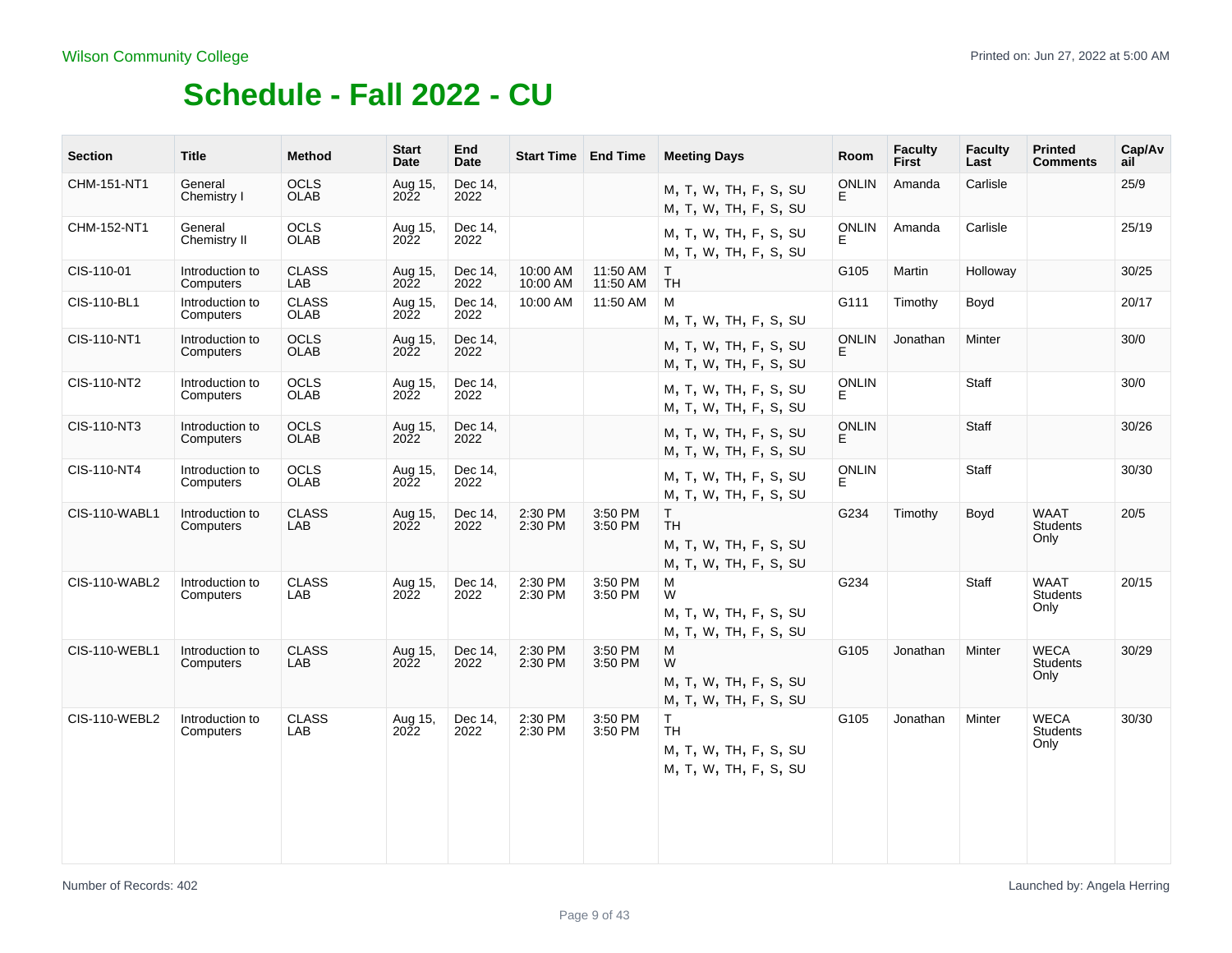| <b>Section</b> | <b>Title</b>                            | <b>Method</b>       | <b>Start</b><br>Date | End<br><b>Date</b> | Start Time   End Time          |                                | <b>Meeting Days</b>                                                          | Room              | Faculty<br>First | <b>Faculty</b><br>Last | <b>Printed</b><br><b>Comments</b> | Cap/Av<br>ail |
|----------------|-----------------------------------------|---------------------|----------------------|--------------------|--------------------------------|--------------------------------|------------------------------------------------------------------------------|-------------------|------------------|------------------------|-----------------------------------|---------------|
| CIS-113-NT1    | Computer<br><b>Basics</b>               | <b>OLAB</b>         | Aug 15,<br>2022      | Dec 14,<br>2022    |                                |                                | M<br>T<br>W<br>TH<br>F.<br>S<br>SU                                           | <b>ONLIN</b><br>E | Sherri           | Stricklan<br>d-Carter  |                                   | 30/21         |
| CJC-110-01     | Basic Law<br>Enforcement<br><b>BLET</b> | <b>CLASS</b><br>LAB | Aug 9,<br>2022       | Dec 9,<br>2022     | 7:00 AM<br>10:00 AM<br>1:00 PM | 9:50 AM<br>10:50 AM<br>4:50 PM | M, T, W, TH, F<br>M, T, W, TH, F<br>M, T, W, TH, F                           | J103              | <b>Billy</b>     | Radford                |                                   | 24/24         |
| CJC-111-01     | Intro to Criminal<br>Justice            | <b>CLASS</b>        | Aug 15,<br>2022      | Dec 14,<br>2022    | 2:30 PM                        | 3:50 PM                        | M<br>W                                                                       | G113              | David            | Moody                  |                                   | 24/12         |
| CJC-111-NT1    | Intro to Criminal<br>Justice            | OCLS                | Aug 15,<br>2022      | Dec 14,<br>2022    |                                |                                | M<br>Ŧ<br>W<br>TH<br>F<br>S<br><b>SU</b>                                     | ONLIN<br>Е        | David            | Moody                  |                                   | 30/17         |
| CJC-111-PSNT1  | Intro to Criminal<br>Justice            | OCLS                | Sep 6,<br>2022       | Dec 14,<br>2022    |                                |                                | ${\sf M}$<br>T<br>W<br>$\mathop{\mathsf{TH}}\limits_{\mathsf{F}}$<br>.<br>SU | <b>ONLIN</b><br>E | Latrisha         | Lyons                  | CCP<br>Students<br>Only           | 30/30         |
| CJC-112-01     | Criminology                             | <b>CLASS</b>        | Aug 15,<br>2022      | Dec 14,<br>2022    | 2:30 PM                        | 3:50 PM                        | M<br>W                                                                       | G102              |                  | Staff                  |                                   | 18/12         |
| CJC-112-NT1    | Criminology                             | OCLS                | Aug 15,<br>2022      | Dec 14,<br>2022    |                                |                                | ${\sf M}$<br>T.<br>${\sf W}$<br>TH<br>F<br>s<br>su                           | ONLIN<br>E        | Melissa          | Baker                  |                                   | 30/22         |
| CJC-112-PSNT1  | Criminology                             | OCLS                | Sep 6,<br>2022       | Dec 14,<br>2022    |                                |                                | M<br>Τ<br>${\sf W}$<br><b>TH</b><br>F<br>s<br>su                             | ONLIN<br>E        | Latrisha         | Lyons                  | <b>CCP</b><br>Students<br>Only    | 30/30         |
| CJC-115-BL1    | Crime Scene<br>Photography              | <b>CLASS</b><br>LAB | Aug 15,<br>2022      | Dec 14,<br>2022    | 2:30 PM<br>2:30 PM             | 3:50 PM<br>3:50 PM             | $\mathsf T$<br><b>TH</b><br>M, T, W, TH, F, S, SU<br>M, T, W, TH, F, S, SU   | G113              | David            | Moody                  |                                   | 24/16         |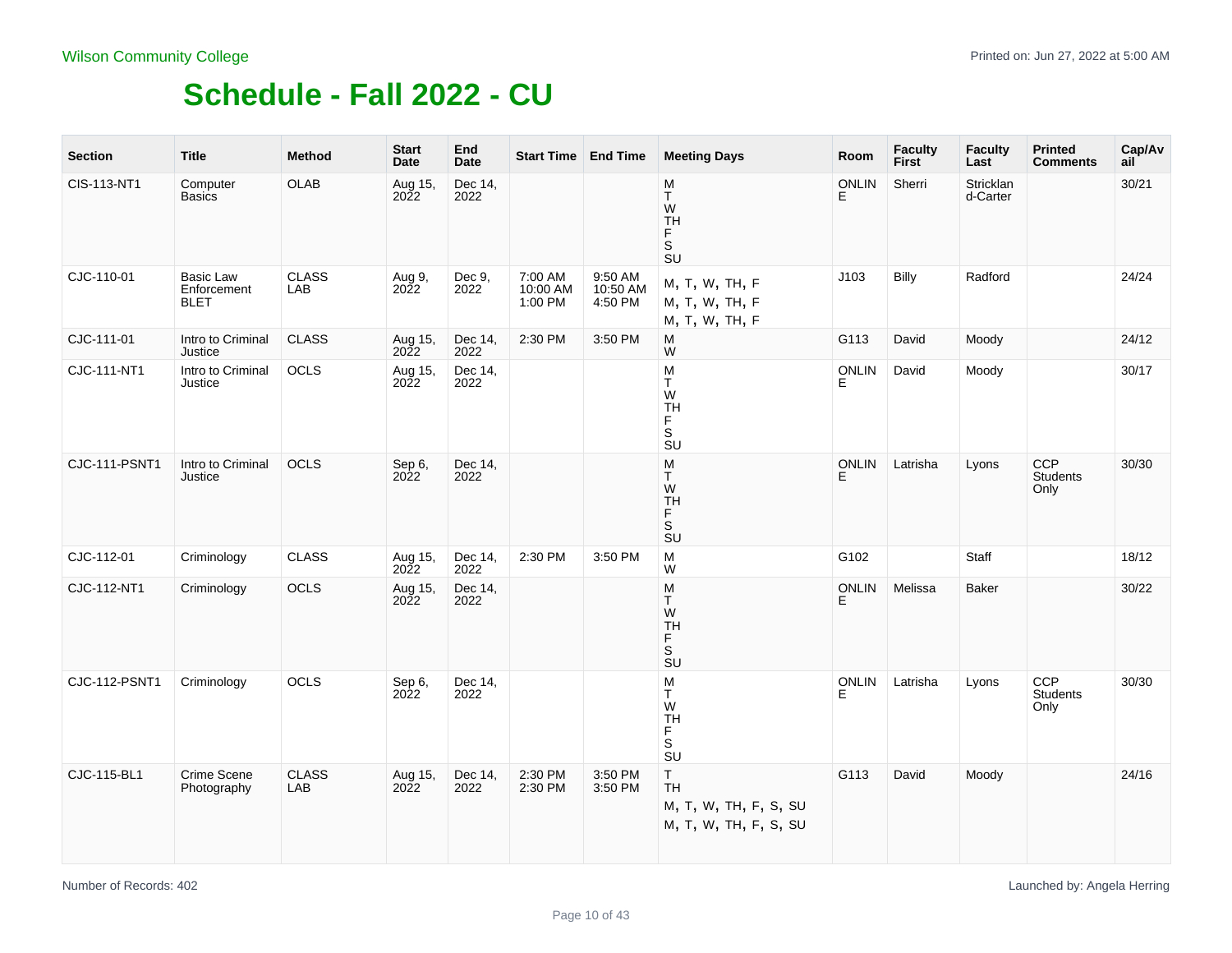| <b>Section</b>       | <b>Title</b>                     | <b>Method</b>              | <b>Start</b><br>Date   | End<br>Date     |                                  | Start Time   End Time          | <b>Meeting Days</b>                                                                | Room               | <b>Faculty</b><br><b>First</b> | <b>Faculty</b><br>Last | <b>Printed</b><br><b>Comments</b>     | Cap/Av<br>ail |
|----------------------|----------------------------------|----------------------------|------------------------|-----------------|----------------------------------|--------------------------------|------------------------------------------------------------------------------------|--------------------|--------------------------------|------------------------|---------------------------------------|---------------|
| CJC-115-NT1          | Crime Scene<br>Photography       | <b>OCLS</b><br><b>OLAB</b> | Aug 15,<br>2022        | Dec 14,<br>2022 |                                  |                                | M, T, W, TH, F, S, SU<br>M, T, W, TH, F, S, SU                                     | <b>ONLIN</b><br>Ė. | David                          | Moody                  |                                       | 30/24         |
| <b>CJC-131-PSNT1</b> | <b>Criminal Law</b>              | OCLS                       | Sep 6,<br>2022         | Dec 14,<br>2022 |                                  |                                | M<br>T.<br>W<br><b>TH</b><br>F<br>s<br>su                                          | <b>ONLIN</b><br>E. | Melissa                        | <b>Baker</b>           | <b>CCP</b><br><b>Students</b><br>Only | 30/30         |
| CJC-132-01           | Court Procedure<br>& Evidence    | <b>CLASS</b>               | Aug 15,<br>2022        | Dec 14,<br>2022 | 2:30 PM                          | 3:50 PM                        | T<br><b>TH</b>                                                                     | G102               |                                | Staff                  |                                       | 18/11         |
| CJC-212-NT1          | Ethics & Comm<br>Relations       | OCLS                       | Aug 15,<br>2022        | Dec 14,<br>2022 |                                  |                                | M<br>T<br>W<br><b>TH</b><br>F<br>$\overline{\mathsf{s}}$<br>SU                     | <b>ONLIN</b><br>E  | Darlene                        | Hall                   |                                       | 30/28         |
| CJC-214-NT1          | Victimology                      | OCLS                       | Aug 15,<br><b>2022</b> | Dec 14,<br>2022 |                                  |                                | M<br>T<br>W<br><b>TH</b><br>F<br>S<br>$\overline{\mathsf{S}}\mathsf{U}$            | <b>ONLIN</b><br>E  | Darlene                        | Hall                   |                                       | 30/29         |
| CJC-221-01           | Investigative<br>Principles      | <b>CLASS</b><br>LAB        | Aug 15,<br>2022        | Dec 14,<br>2022 | 12:00 PM<br>12:00 PM<br>12:30 PM | 2:20 PM<br>12:20 PM<br>2:20 PM | M<br>W<br>W                                                                        | G113               | David                          | Moody                  |                                       | 24/17         |
| CJC-221-NT1          | Investigative<br>Principles      | OCLS<br>OLAB               | Aug 15,<br>2022        | Dec 14,<br>2022 |                                  |                                | M, T, W, TH, F, S, SU<br>M, T, W, TH, F, S, SU                                     | ONLIN<br>E.        | David                          | Moody                  |                                       | 30/29         |
| CJC-231-WA1          | Constitutional<br>Law            | <b>CLASS</b>               | Aug 15,<br>2022        | Dec 14,<br>2022 | 1:00 PM                          | 2:20 PM                        | $\mathsf{T}$<br><b>TH</b>                                                          | G102               | David                          | Moody                  | WAAT<br>Students<br>Only              | 18/9          |
| COM-110-NT1          | Introduction to<br>Communication | <b>OCLS</b>                | Aug 15,<br>2022        | Dec 14,<br>2022 |                                  |                                | M<br>T<br>W<br><b>TH</b><br>F<br>$\overline{\mathbf{s}}$<br><b>SU</b>              | <b>ONLIN</b><br>E. | Dennis                         | Johnson                |                                       | 25/9          |
| COM-120-NT1          | Intro<br>Interpersonal<br>Com    | OCLS                       | Aug 15,<br>2022        | Dec 14,<br>2022 |                                  |                                | M<br>T.<br>W<br><b>TH</b><br>F<br>$\mathbb S$<br>$\overline{\mathsf{S}}\mathsf{U}$ | <b>ONLIN</b><br>E  | Dennis                         | Johnson                |                                       | 25/23         |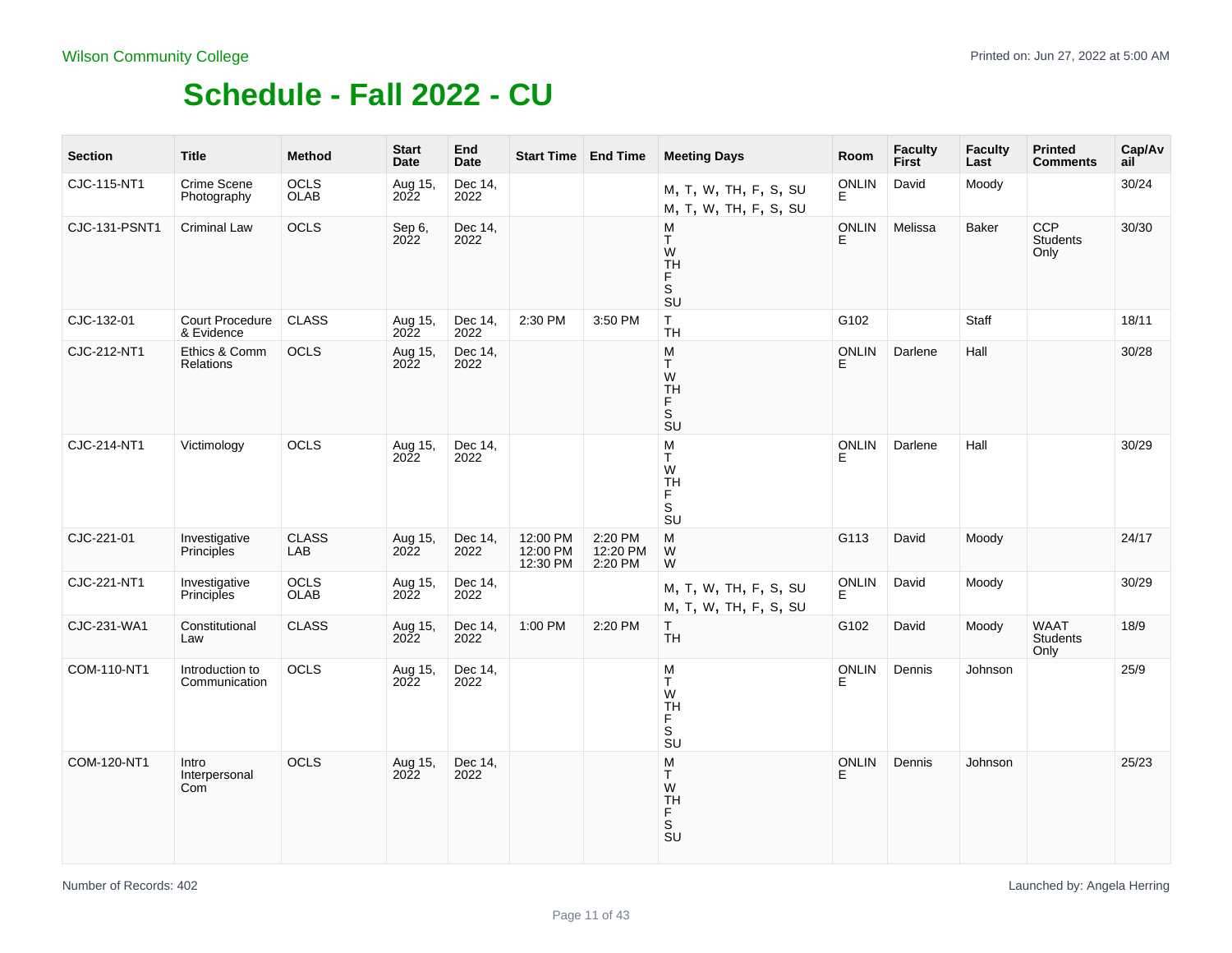| <b>Section</b>    | <b>Title</b>                  | <b>Method</b> | <b>Start</b><br>Date | End<br><b>Date</b> | Start Time End Time | <b>Meeting Days</b>                                                                                       | Room       | Faculty<br>First | <b>Faculty</b><br>Last | <b>Printed</b><br><b>Comments</b> | Cap/Av<br>ail |
|-------------------|-------------------------------|---------------|----------------------|--------------------|---------------------|-----------------------------------------------------------------------------------------------------------|------------|------------------|------------------------|-----------------------------------|---------------|
| COM-120-NT1S2     | Intro<br>Interpersonal<br>Com | OCLS          | Oct 18,<br>2022      | Dec 14,<br>2022    |                     | M<br>T<br>W<br>TH<br>F<br>S<br>$\overline{\mathsf{S}}\mathsf{U}$                                          | ONLIN<br>E | Suzanne          | Ross                   | Second 8-<br>week session         | 25/21         |
| COM-120-<br>WENT1 | Intro<br>Interpersonal<br>Com | OCLS          | Aug 15,<br>2022      | Dec 14,<br>2022    |                     | ${\sf M}$<br>$\top$<br>W<br>TH<br>F<br>์ร<br>ร∪                                                           | ONLIN<br>E | Molly            | Wallace                | WECA<br>Students<br>Only          | 25/25         |
| COM-231-NT1       | <b>Public Speaking</b>        | OCLS          | Aug 15,<br>2022      | Dec 14,<br>2022    |                     | $_{\rm T}^{\rm M}$<br>W<br>TH<br>F<br>S<br>$\overline{\mathsf{S}}\mathsf{U}$                              | ONLIN      | Molly            | Wallace                |                                   | 25/1          |
| COM-231-NT2       | <b>Public Speaking</b>        | OCLS          | Aug 15,<br>2022      | Dec 14,<br>2022    |                     | ${\sf M}$<br>T<br>W<br>TH<br>F<br>S<br><b>SU</b>                                                          | ONLIN<br>E | Molly            | Wallace                |                                   | 25/19         |
| COM-231-NT3       | <b>Public Speaking</b>        | OCLS          | Aug 15,<br>2022      | Dec 14,<br>2022    |                     | $\frac{\mathsf{M}}{\mathsf{T}}$<br>${\sf W}$<br><b>TH</b><br>F.<br>S<br>$\overline{\mathsf{S}}\mathsf{U}$ | ONLIN<br>E | Rachel           | Stephens               |                                   | 25/25         |
| COM-231-PSNT1     | <b>Public Speaking</b>        | OCLS          | Sep 6,<br>2022       | Dec 14,<br>2022    |                     | M<br>T<br>W<br><b>TH</b><br>Ë<br>$\overline{\mathsf{s}}$<br>$\overline{\text{S}}$ U                       | ONLIN<br>E | Rachel           | Stephens               | CCP<br>Students<br>Only           | 25/25         |
| COM-231-PSNT2     | <b>Public Speaking</b>        | OCLS          | Sep 6,<br>2022       | Dec 14,<br>2022    |                     | M<br>T<br>W<br>TH<br>F<br>S<br>SU                                                                         | ONLIN<br>E | Rachel           | Stephens               | CCP<br>Students<br>Only           | 25/25         |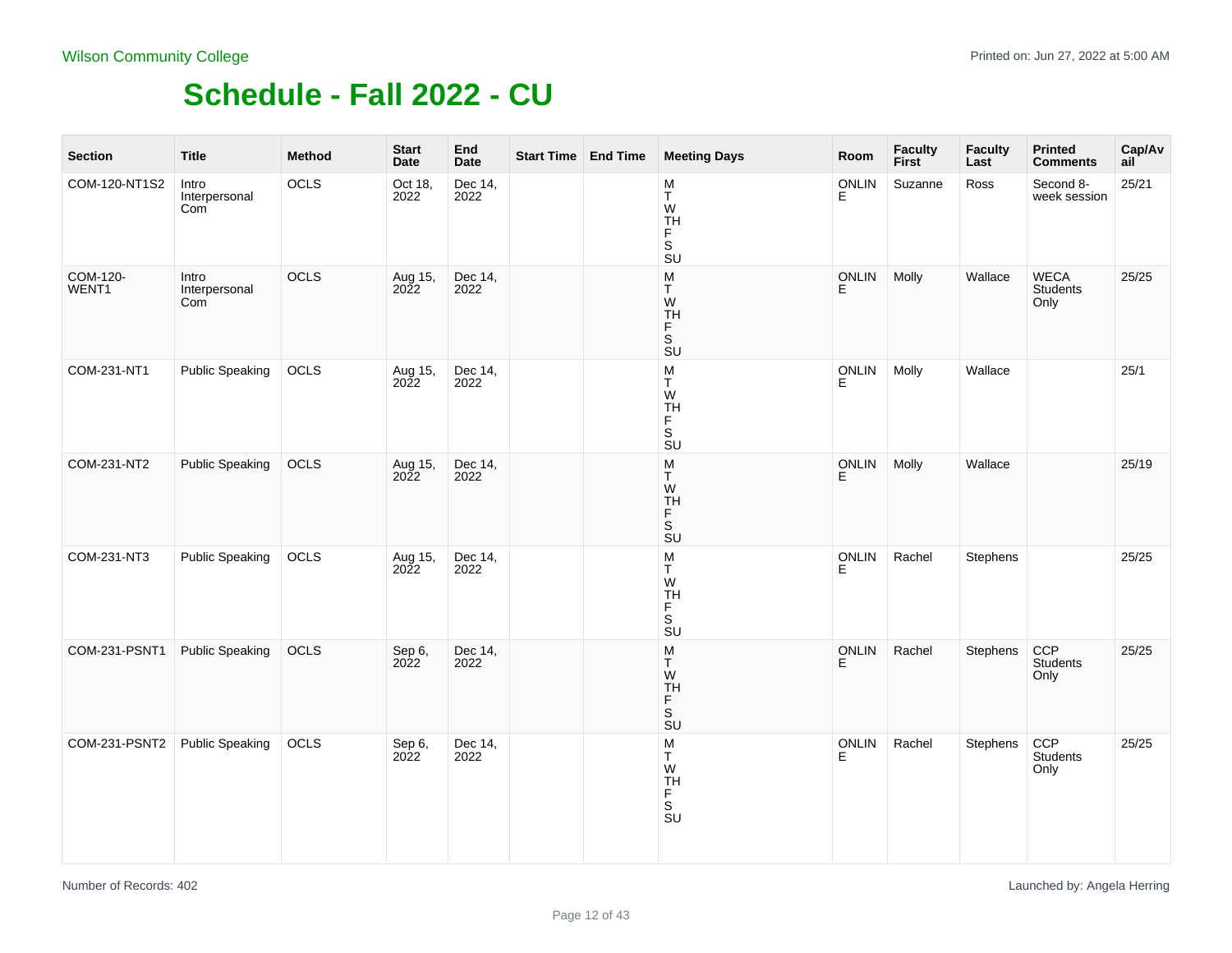| <b>Section</b> | <b>Title</b>                            | Method                     | <b>Start</b><br>Date   | End<br>Date     | <b>Start Time   End Time</b>    |                                | <b>Meeting Days</b>                                                       | <b>Room</b>        | <b>Faculty</b><br>First | <b>Faculty</b><br>Last | <b>Printed</b><br><b>Comments</b>      | Cap/Av<br>ail |
|----------------|-----------------------------------------|----------------------------|------------------------|-----------------|---------------------------------|--------------------------------|---------------------------------------------------------------------------|--------------------|-------------------------|------------------------|----------------------------------------|---------------|
| CST-150-NT1    | <b>Building Science</b>                 | <b>OCLS</b><br><b>OLAB</b> | Aug 15,<br>2022        | Dec 14,<br>2022 |                                 |                                | M, T, W, TH, F, S, SU<br>M, T, W, TH, F, S, SU                            | <b>ONLIN</b><br>E  | Eric                    | Maas                   |                                        | 20/17         |
| CST-241-NT1    | Planning/Estimat<br>ing I               | <b>OCLS</b><br><b>OLAB</b> | Aug 15,<br><b>2022</b> | Dec 14,<br>2022 |                                 |                                | M, T, W, TH, F, S, SU<br>M, T, W, TH, F, S, SU                            | <b>ONLIN</b><br>E. | Eric                    | Maas                   |                                        | 20/20         |
| CTI-110-BL1    | Web, Pgm, & Db<br>Foundation            | <b>CLASS</b><br>LAB        | Aug 15,<br><b>2022</b> | Dec 14,<br>2022 | 2:30 PM<br>2:30 PM              | 3:50 PM<br>3:50 PM             | T.<br><b>TH</b><br>M, T, W, TH, F, S, SU<br>M, T, W, TH, F, S, SU         | G111               | Martin                  | Holloway               |                                        | 20/12         |
| CTI-110-NT1    | Web, Pgm, & Db<br>Foundation            | <b>OCLS</b><br><b>OLAB</b> | Aug 15,<br>2022        | Dec 14.<br>2022 |                                 |                                | M, T, W, TH, F, S, SU<br>M, T, W, TH, F, S, SU                            | <b>ONLIN</b><br>F. | Martin                  | Holloway               |                                        | 30/19         |
| CTI-120-BL1    | Network & Sec<br>Foundation             | <b>CLASS</b><br>LAB        | Aug 15,<br>2022        | Dec 14,<br>2022 | 2:30 PM<br>2:30 PM              | 3:50 PM<br>3:50 PM             | м<br>W<br>M, T, W, TH, F, S, SU<br>M, T, W, TH, F, S, SU                  | G111               | Kendra                  | Faulkner               |                                        | 20/12         |
| CTI-120-NT1    | Network & Sec<br>Foundation             | <b>OCLS</b><br><b>OLAB</b> | Aug 15,<br>2022        | Dec 14,<br>2022 |                                 |                                | M, T, W, TH, F, S, SU<br>M, T, W, TH, F, S, SU                            | <b>ONLIN</b><br>E. | Kendra                  | Faulkner               |                                        | 30/21         |
| CTI-140-WANT1  | Virtualization<br>Concepts              | OCLS<br><b>OLAB</b>        | Aug 15,<br>2022        | Dec 14,<br>2022 |                                 |                                | M, T, W, TH, F, S, SU<br>M, T, W, TH, F, S, SU                            | <b>ONLIN</b><br>F. | Kendra                  | Faulkner               | <b>WAAT</b><br><b>Students</b><br>Only | 30/28         |
| CTI-150-NT1    | Mobile<br>Computing<br>Devices          | <b>OCLS</b><br><b>OLAB</b> | Aug 15,<br>2022        | Dec 14,<br>2022 |                                 |                                | M, T, W, TH, F, S, SU<br>M, T, W, TH, F, S, SU                            | <b>ONLIN</b><br>F. | Susan                   | Weekley                |                                        | 30/27         |
| CTS-120-01     | Hardware/Softw<br>are Support           | <b>CLASS</b><br>LAB        | Aug 15,<br>2022        | Dec 14,<br>2022 | 11:00 AM<br>1:00 PM<br>11:00 AM | 12:50 PM<br>1:20 PM<br>1:20 PM | м<br>M<br>W                                                               | G101               | Martin                  | Holloway               |                                        | 20/18         |
| CTS-120-NT1    | Hardware/Softw<br>are Support           | <b>OCLS</b><br><b>OLAB</b> | Aug 15,<br>2022        | Dec 14.<br>2022 |                                 |                                | M, T, W, TH, F, S, SU<br>M, T, W, TH, F, S, SU                            | <b>ONLIN</b><br>E. | Martin                  | Holloway               |                                        | 30/24         |
| CTS-155-NT1    | <b>Tech Support</b><br><b>Functions</b> | <b>OCLS</b><br><b>OLAB</b> | Aug 15,<br>2022        | Dec 14,<br>2022 |                                 |                                | M, T, W, TH, F, S, SU<br>M, T, W, TH, F, S, SU                            | <b>ONLIN</b><br>E. | Susan                   | Weekley                |                                        | 30/28         |
| CUL-110-NT1    | Sanitation &<br>Safety                  | <b>OCLS</b>                | Aug 15,<br>2022        | Dec 14,<br>2022 |                                 |                                | M<br>T.<br>W<br><b>TH</b><br>F.<br>S<br>$\overline{\mathsf{S}}\mathsf{U}$ | <b>ONLIN</b><br>E  | Khadijah                | Macklin                |                                        | 30/27         |
| CUL-140-01     | <b>Culinary Skills I</b>                | <b>CLASS</b><br>LAB        | Aug 15,<br><b>2022</b> | Dec 14,<br>2022 | 8:00 AM<br>10:00 AM             | 9:50 AM<br>3:50 PM             | $\mathsf T$<br>T.                                                         | K102               | David                   | <b>Bishop</b>          |                                        | 12/9          |
| CUL-160-01     | Baking I                                | <b>CLASS</b><br>LAB        | Aug 15,<br>2022        | Dec 14,<br>2022 | 10:00 AM<br>11:00 AM            | 10:50 AM<br>2:50 PM            | M<br>M                                                                    | K102               | Khadijah                | Macklin                |                                        | 12/9          |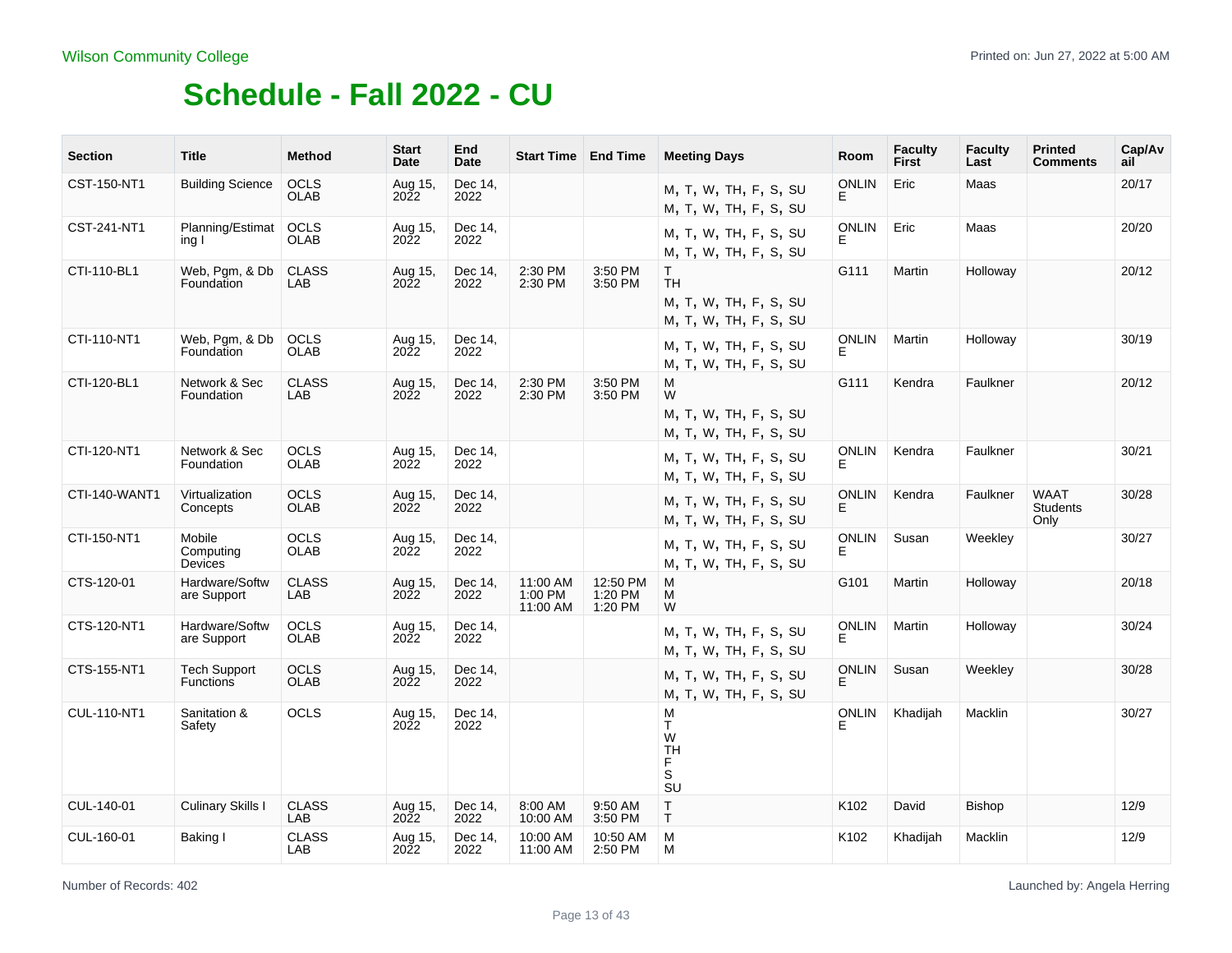| <b>Section</b> | <b>Title</b>                 | <b>Method</b>              | <b>Start</b><br><b>Date</b> | End<br><b>Date</b> | Start Time   End Time |                    | <b>Meeting Days</b>                                                                                                                                                              | Room               | <b>Faculty</b><br><b>First</b> | <b>Faculty</b><br>Last | <b>Printed</b><br><b>Comments</b> | Cap/Av<br>ail |
|----------------|------------------------------|----------------------------|-----------------------------|--------------------|-----------------------|--------------------|----------------------------------------------------------------------------------------------------------------------------------------------------------------------------------|--------------------|--------------------------------|------------------------|-----------------------------------|---------------|
| CUL-230-01     | <b>Global Cuisines</b>       | <b>CLASS</b><br>LAB        | Aug 15,<br>2022             | Dec 14,<br>2022    | 8:00 AM<br>9:00 AM    | 8:50 AM<br>4:50 PM | W<br>W                                                                                                                                                                           | K102               | David                          | <b>Bishop</b>          |                                   | 12/12         |
| CUL-275-01     | <b>Catering Cuisine</b>      | <b>CLASS</b><br>LAB        | Aug 15,<br>2022             | Dec 14,<br>2022    | 8:00 AM<br>9:00 AM    | 8:50 AM<br>4:50 PM | <b>TH</b><br><b>TH</b>                                                                                                                                                           | K102               | David                          | Bishop                 |                                   | 12/12         |
| DBA-120-NT1    | Database<br>Programming I    | <b>OCLS</b><br><b>OLAB</b> | Aug 15,<br>2022             | Dec 14,<br>2022    |                       |                    | M, T, W, TH, F, S, SU<br>M, T, W, TH, F, S, SU                                                                                                                                   | <b>ONLIN</b><br>E. | Martin                         | Holloway               |                                   | 30/28         |
| DFT-119-01     | Basic CAD                    | <b>CLASS</b><br>LAB        | Aug 15,<br>2022             | Dec 14,<br>2022    | 2:30 PM<br>3:00 PM    | 2:50 PM<br>3:50 PM | T, TH<br>T, TH                                                                                                                                                                   | W105               | Randall                        | Newton                 |                                   | 16/11         |
| ECO-251-HY1    | Prin of<br>Microeconomics    | <b>CLASS</b>               | Aug 15,<br>2022             | Dec 14,<br>2022    | 9:30 AM               | 10:20 AM           | $\mathsf{T}$<br>M, T, W, TH, F, S, SU                                                                                                                                            | G208               | Alan                           | Leonard                |                                   | 32/31         |
| ECO-251-NT1    | Prin of<br>Microeconomics    | OCLS                       | Aug 15,<br>2022             | Dec 14,<br>2022    |                       |                    | M<br>T.<br>W<br><b>TH</b><br>F<br>$\overline{\mathbf{s}}$<br>$\overline{\mathsf{S}}\mathsf{U}$                                                                                   | ONLIN<br>E         | Alan                           | Leonard                |                                   | 30/23         |
| ECO-251-PSNT1  | Prin of<br>Microeconomics    | OCLS                       | Sep 6,<br>2022              | Dec 14,<br>2022    |                       |                    | M<br>T<br>W<br><b>TH</b><br>$_{\rm S}^{\rm F}$<br>SU                                                                                                                             | <b>ONLIN</b><br>E. | Alan                           | Leonard                | CCP<br>Students<br>Only           | 30/30         |
| EDU-119-NT1    | Intro to Early<br>Child Educ | OCLS                       | Aug 15,<br>2022             | Dec 14,<br>2022    |                       |                    | $\mathsf{M}% _{T}=\mathsf{M}_{T}\!\left( a,b\right) ,\ \mathsf{M}_{T}=\mathsf{M}_{T}$<br>$\mathsf{T}$<br>W<br><b>TH</b><br>F<br>$\mathbb S$<br>$\overline{\mathsf{S}}\mathsf{U}$ | <b>ONLIN</b><br>E. | Aline                          | Lahoud                 |                                   | 30/19         |
| EDU-144-NT1    | Child<br>Development I       | OCLS                       | Aug 15,<br>2022             | Dec 14,<br>2022    |                       |                    | M<br>T.<br>W<br><b>TH</b><br>F<br>$\overline{\mathbf{s}}$<br><b>SU</b>                                                                                                           | ONLIN<br>E.        | Laura                          | Smith                  |                                   | $30/8$        |
| EDU-144-NT2    | Child<br>Development I       | OCLS                       | Aug 15,<br>2022             | Dec 14,<br>2022    |                       |                    | M<br>T.<br>W<br><b>TH</b><br>F<br>$\mathbb S$<br>$\overline{\mathsf{S}}\mathsf{U}$                                                                                               | <b>ONLIN</b><br>Е  | Lori                           | Coburn                 |                                   | 30/30         |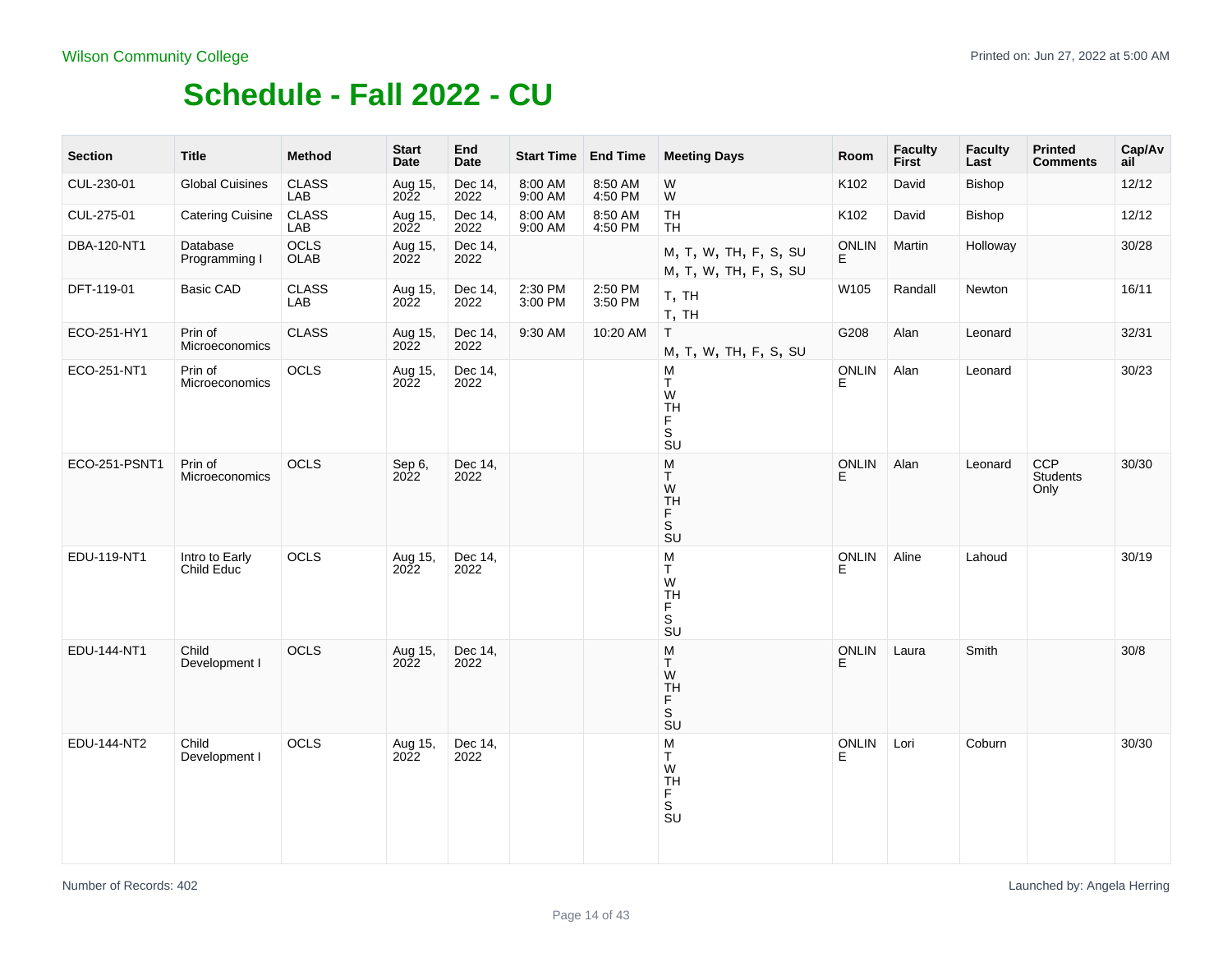| <b>Section</b> | <b>Title</b>                                   | Method       | <b>Start</b><br>Date      | End<br>Date     | Start Time End Time | <b>Meeting Days</b>                                                                           | Room              | Faculty<br>First | <b>Faculty</b><br>Last | <b>Printed</b><br><b>Comments</b> | Cap/Av<br>ail |
|----------------|------------------------------------------------|--------------|---------------------------|-----------------|---------------------|-----------------------------------------------------------------------------------------------|-------------------|------------------|------------------------|-----------------------------------|---------------|
| EDU-146-NT1    | Child Guidance                                 | OCLS         | Aug 15,<br>2022           | Dec 14,<br>2022 |                     | $\underline{\mathsf{M}}$<br>T.<br>W<br>TH<br>F<br>S<br>SU                                     | <b>ONLIN</b><br>E | Aline            | Lahoud                 |                                   | 30/18         |
| EDU-158-NT1    | Healthy<br>Lifestyles-Youth                    | OCLS         | Aug 15,<br>2022           | Dec 14,<br>2022 |                     | M<br>T<br>W<br>TH<br>F<br>$\overline{\mathsf{s}}$<br>$\overline{\mathsf{S}}\mathsf{U}$        | <b>ONLIN</b><br>E | Lori             | Coburn                 |                                   | 30/28         |
| EDU-187-NT1    | Teaching and<br>Learning for All               | OCLS<br>OLAB | Aug 15,<br>2022           | Dec 14,<br>2022 |                     | M, T, W, TH, F, S, SU<br>M, T, W, TH, F, S, SU                                                | ONLIN<br>E        | Lori             | Coburn                 |                                   | 30/26         |
| EDU-221-NT1    | Children With<br>Exceptionalities              | OCLS         | Aug 15,<br>2022           | Dec 14,<br>2022 |                     | M<br>$_{\rm W}^{\rm T}$<br><b>TH</b><br>F<br>$\mathbb S$<br>$\overline{\text{S}}$ U           | ONLIN<br>E        | Laura            | Smith                  |                                   | 30/25         |
| EDU-222-NT1    | Learners W/<br>Behavior<br><b>Disorders</b>    | OCLS         | Aug 15,<br>$20\tilde{2}2$ | Dec 14,<br>2022 |                     | ${\sf M}$<br>Τ<br>W<br><b>TH</b><br>F.<br>S<br>$\overline{S}U$                                | <b>ONLIN</b><br>E | Lori             | Coburn                 |                                   | 30/30         |
| EDU-234-NT1    | Infants,<br>Toddlers, and<br>Twos              | OCLS         | Aug 15,<br>2022           | Dec 14,<br>2022 |                     | M<br>Τ<br>W<br><b>TH</b><br>F<br>$\overline{\mathsf{s}}$<br>$\overline{\mathsf{S}}\mathsf{U}$ | <b>ONLIN</b><br>E | Laurie           | Zepezau<br>er          |                                   | 30/21         |
| EDU-235-NT1    | School-Age<br>Develop $\tilde{\&}$<br>Programs | OCLS         | Aug 15,<br>2022           | Dec 14,<br>2022 |                     | ${\sf M}$<br>T.<br>W<br>TH<br>$\frac{F}{S}$                                                   | ONLIN<br>E        | Aline            | Lahoud                 |                                   | 30/25         |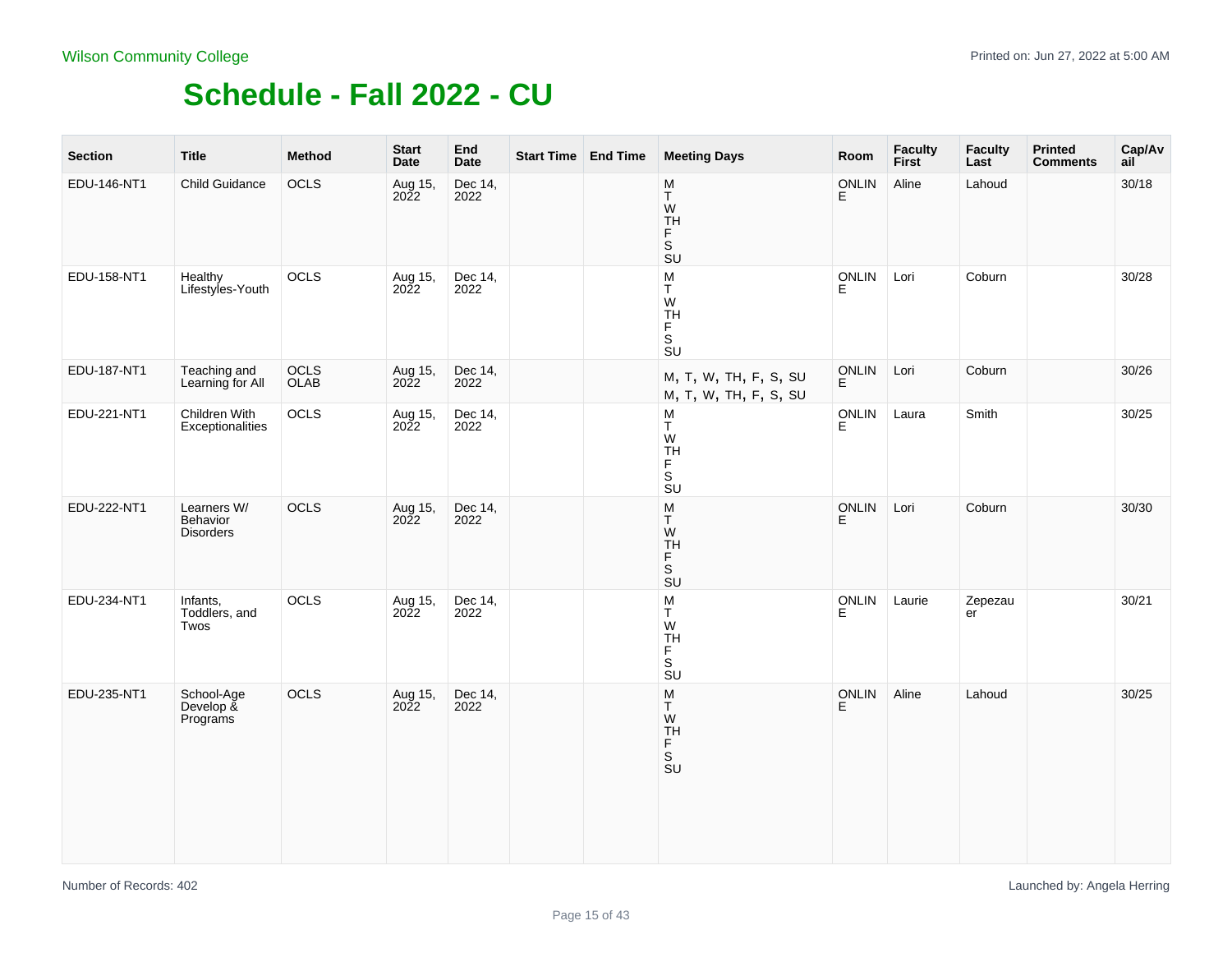| <b>Section</b> | <b>Title</b>                      | <b>Method</b>       | <b>Start</b><br>Date   | End<br><b>Date</b> | <b>Start Time   End Time</b> |                     | <b>Meeting Days</b>                                                       | Room              | <b>Faculty</b><br><b>First</b> | <b>Faculty</b><br>Last | <b>Printed</b><br><b>Comments</b> | Cap/Av<br>ail |
|----------------|-----------------------------------|---------------------|------------------------|--------------------|------------------------------|---------------------|---------------------------------------------------------------------------|-------------------|--------------------------------|------------------------|-----------------------------------|---------------|
| EDU-261-NT1    | Early Childhood<br>Admin I        | OCLS                | Aug 15,<br>2022        | Dec 14,<br>2022    |                              |                     | M<br>T.<br>W<br><b>TH</b><br>F<br>$\overline{\mathsf{s}}$<br>SU           | <b>ONLIN</b><br>E | Alice                          | Freeman                |                                   | 30/27         |
| EDU-263-NT1    | School-Age<br>Program Admin       | <b>OCLS</b>         | Aug 15,<br>2022        | Dec 14,<br>2022    |                              |                     | M<br>T.<br>W<br><b>TH</b><br>F.<br>S<br>SU                                | <b>ONLIN</b>      | Laura                          | Smith                  |                                   | 30/29         |
| EDU-279-NT1    | Literacy Develop<br>and Instruct  | OCLS<br><b>OLAB</b> | Aug 15,<br>2022        | Dec 14,<br>2022    |                              |                     | M, T, W, TH, F, S, SU<br>M, T, W, TH, F, S, SU                            | <b>ONLIN</b><br>F | Lori                           | Coburn                 |                                   | 30/25         |
| EDU-280-NT1    | Language/Litera<br>cy Experiences | <b>OCLS</b>         | Aug 15,<br><b>2022</b> | Dec 14,<br>2022    |                              |                     | M<br>T.<br>W<br><b>TH</b><br>F.<br>S<br>$\overline{\mathsf{s}}\mathsf{u}$ | <b>ONLIN</b><br>E | Alice                          | Freeman                |                                   | 30/18         |
| EDU-281-NT1    | Instruc<br>Strat/Read &<br>Writ   | OCLS<br><b>OLAB</b> | Aug 15,<br><b>2022</b> | Dec 14,<br>2022    |                              |                     | M, T, W, TH, F, S, SU<br>M, T, W, TH, F, S, SU                            | <b>ONLIN</b><br>E | Shenika                        | Davis                  |                                   | 30/30         |
| ELC-111-BL1    | Intro to<br>Electricity           | <b>CLASS</b><br>LAB | Aug 15,<br>2022        | Dec 14,<br>2022    | 2:30 PM<br>3:00 PM           | 2:50 PM<br>3:50 PM  | M, W<br>M, W<br>M, T, W, TH, F, S, SU                                     | W114              | Joshua                         | <b>Stevens</b>         |                                   | 17/10         |
| ELC-111-BL51   | Intro to<br>Electricity           | <b>CLASS</b><br>LAB | Aug 15,<br>2022        | Dec 14,<br>2022    | 5:30 PM<br>6:30 PM           | 6:20 PM<br>8:20 PM  | м<br>м<br>M, T, W, TH, F, S, SU                                           | A107              | Donald                         | Evans                  |                                   | 16/13         |
| ELC-112-BL1    | DC/AC<br>Electricity              | <b>OCLS</b><br>LAB  | Aug 15,<br><b>2022</b> | Dec 14,<br>2022    | 1:00 PM                      | 3:50 PM             | W, TH<br>M, T, W, TH, F, S, SU                                            | A109              |                                | <b>Staff</b>           |                                   | 14/13         |
| ELC-117-BL1    | Motors and<br>Controls            | <b>OCLS</b><br>LAB  | Aug 15,<br><b>2022</b> | Dec 14,<br>2022    | 8:30 AM                      | 11:20 AM            | M, W<br>M, T, W, TH, F, S, SU                                             | A109              |                                | Staff                  |                                   | 14/13         |
| ELC-125-01     | Diagrams and<br>Schematics        | <b>CLASS</b><br>LAB | Aug 15,<br><b>2022</b> | Dec 14,<br>2022    | 9:00 AM<br>10:00 AM          | 9:50 AM<br>11:50 AM | $\top$<br>$\mathsf{T}$                                                    | W114              | Richard                        | Harrison               |                                   | 17/16         |
| ELC-125-51     | Diagrams and<br>Schematics        | <b>CLASS</b><br>LAB | Aug 15,<br>2022        | Dec 14,<br>2022    | 5:30 PM<br>6:30 PM           | 6:20 PM<br>8:20 PM  | W<br>W                                                                    | A107              | Donald                         | Evans                  |                                   | 16/10         |
| ELC-213-BL1    | Instrumentation                   | <b>CLASS</b><br>LAB | Aug 15,<br>2022        | Dec 14,<br>2022    | 12:00 PM<br>2:00 PM          | 1:50 PM<br>3:50 PM  | M<br>M<br>M, T, W, TH, F, S, SU                                           | W115              | Richard                        | Harrison               |                                   | 15/14         |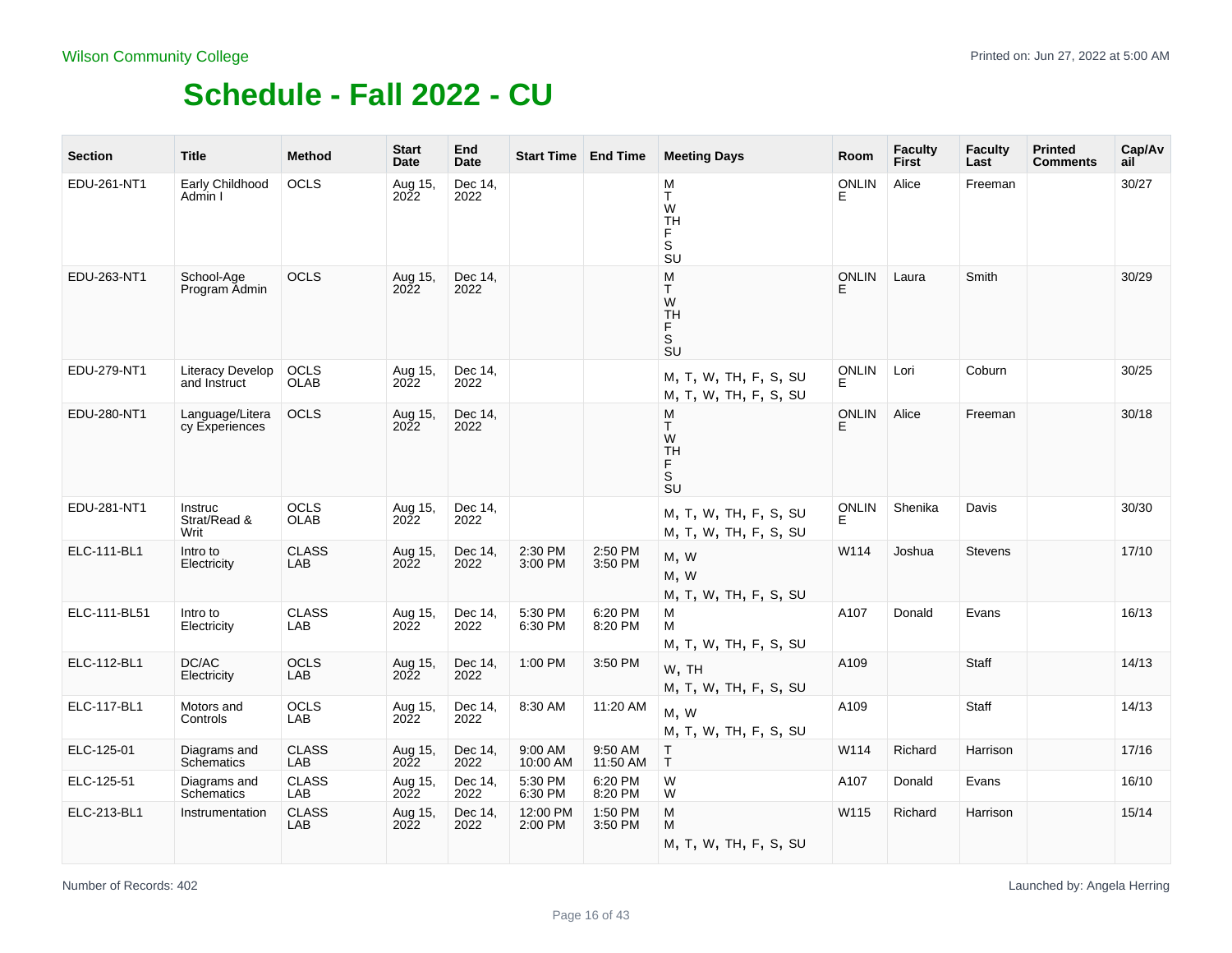| <b>Section</b>      | <b>Title</b>                          | <b>Method</b>              | <b>Start</b><br>Date      | End<br>Date     | <b>Start Time</b>    | <b>End Time</b>      | <b>Meeting Days</b>                                                                | Room              | <b>Faculty</b><br><b>First</b> | <b>Faculty</b><br>Last | <b>Printed</b><br><b>Comments</b> | Cap/Av<br>ail |
|---------------------|---------------------------------------|----------------------------|---------------------------|-----------------|----------------------|----------------------|------------------------------------------------------------------------------------|-------------------|--------------------------------|------------------------|-----------------------------------|---------------|
| ELC-228-BL1         | PLC<br>Applications                   | <b>OCLS</b><br>LAB         | Aug 15,<br>$20\tilde{2}2$ | Dec 14,<br>2022 | 11:00 AM             | 1:50 PM              | T, TH<br>M, T, W, TH, F, S, SU                                                     | W115              | Joshua                         | <b>Stevens</b>         |                                   | 15/13         |
| ENG-002-01          | Transition<br>English                 | LAB                        | Aug 15,<br>2022           | Dec 14.<br>2022 | 10:00 AM             | 12:50 PM             | T.<br><b>TH</b>                                                                    | C <sub>105</sub>  | Faith                          | Langley                |                                   | 10/9          |
| ENG-002-BL1         | Transition<br>English                 | LAB                        | Aug 15,<br>2022           | Dec 14.<br>2022 | 9:00 AM              | 10:50 AM             | M, W<br>M, T, W, TH, F, S, SU                                                      | C <sub>105</sub>  | Kiara                          | Allen                  |                                   | 10/10         |
| ENG-002-BL2         | Transition<br>English                 | LAB                        | Aug 15,<br>2022           | Dec 14,<br>2022 | 9:00 AM              | 10:50 AM             | T, TH<br>M, T, W, TH, F, S, SU                                                     | <b>B208</b>       | Felissa                        | <b>Battle</b>          |                                   | 10/10         |
| ENG-002-BL3         | Transition<br>English                 | LAB                        | Aug 15,<br><b>2022</b>    | Dec 14,<br>2022 | 10:00 AM             | 11:50 AM             | M, W<br>M, T, W, TH, F, S, SU                                                      | <b>B208</b>       | Diane                          | Kriesel                |                                   | 10/10         |
| ENG-002-BL51        | Transition<br>English                 | LAB                        | Aug 15,<br>2022           | Dec 14.<br>2022 | 6:00 PM              | 8:50 PM              | W<br>M, T, W, TH, F, S, SU                                                         | <b>B208</b>       | Denise                         | Cherry                 |                                   | 10/9          |
| ENG-002-NT1         | Transition<br>English                 | <b>OLAB</b>                | Aug 15,<br><b>2022</b>    | Dec 14.<br>2022 |                      |                      | M<br>T<br>W<br><b>TH</b><br>F.<br>S<br>SU                                          | <b>ONLIN</b><br>Е | Diane                          | Kriesel                |                                   | 10/0          |
| ENG-002-NT2         | Transition<br>English                 | <b>OLAB</b>                | Aug 15,<br>$20\bar{2}2$   | Dec 14,<br>2022 |                      |                      | M<br>T.<br>W<br><b>TH</b><br>F<br>$\mathbb S$<br>$\overline{\mathsf{S}}\mathsf{U}$ | <b>ONLIN</b><br>E | Dominique                      | Marshall               |                                   | 10/2          |
| ENG-011-01C         | Writing and<br><b>Inquiry Support</b> | <b>CLASS</b><br>LAB        | Aug 15,<br>2022           | Dec 14,<br>2022 | 9:00 AM<br>9:00 AM   | 9:50 AM<br>9:50 AM   | M<br>W, F                                                                          | <b>B204</b>       |                                | Staff                  | Take ENG-<br>111-01C              | 13/12         |
| ENG-011-02C         | Writing and<br>Inquiry Support        | <b>CLASS</b><br>LAB        | Aug 15,<br>2022           | Dec 14.<br>2022 | 11:00 AM<br>11:00 AM | 11:50 AM<br>11:50 AM | M<br>W, F                                                                          | B204              | Tammy                          | Summerli<br>n          | Take ENG-<br>111-02C              | 13/9          |
| ENG-011-BL1C        | Writing and<br>Inquiry Support        | <b>OCLS</b><br>LAB         | Aug 15,<br>2022           | Dec 14,<br>2022 | 12:30 PM             | 1:20 PM              | T, TH<br>M, T, W, TH, F, S, SU                                                     | <b>B204</b>       |                                | Staff                  | Take ENG-<br>111-03C              | 13/7          |
| <b>ENG-011-NT1C</b> | Writing and<br><b>Inquiry Support</b> | <b>OCLS</b><br><b>OLAB</b> | Aug 15,<br>2022           | Dec 14,<br>2022 |                      |                      | M, T, W, TH, F, S, SU<br>M, T, W, TH, F, S, SU                                     | <b>ONLIN</b><br>E | Tammy                          | Summerli<br>n          | Take ENG-<br>111-NT1C             | 16/0          |
| <b>ENG-011-NT2C</b> | Writing and<br><b>Inquiry Support</b> | <b>OCLS</b><br><b>OLAB</b> | Aug 15,<br><b>2022</b>    | Dec 14,<br>2022 |                      |                      | M, T, W, TH, F, S, SU<br>M, T, W, TH, F, S, SU                                     | <b>ONLIN</b><br>F | Tammy                          | Summerli<br>n          | Take ENG-<br>111-NT2C             | 16/12         |
| <b>ENG-011-NT3C</b> | Writing and<br>Inquiry Support        | <b>OCLS</b><br><b>OLAB</b> | Aug 15,<br>2022           | Dec 14,<br>2022 |                      |                      | M, T, W, TH, F, S, SU<br>M, T, W, TH, F, S, SU                                     | <b>ONLIN</b><br>E | Dominique                      | Marshall               | Take ENG-<br>111-NT3C             | 16/16         |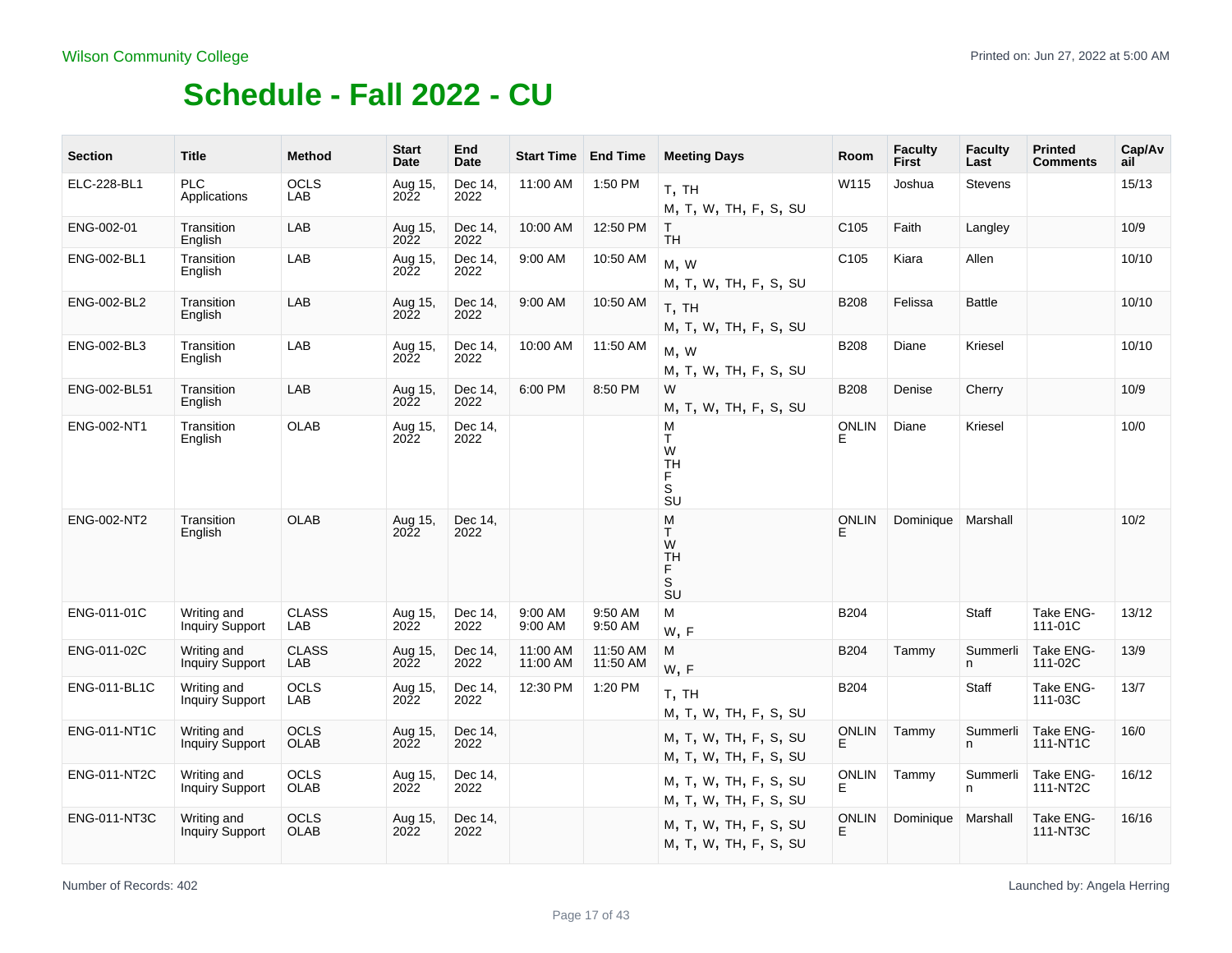| <b>Section</b>      | <b>Title</b>                   | <b>Method</b>       | <b>Start</b><br>Date   | End<br>Date     | <b>Start Time End Time</b> |          | <b>Meeting Days</b>                                                                | Room              | <b>Faculty</b><br>First | Faculty<br>Last | <b>Printed</b><br><b>Comments</b> | Cap/Av<br>ail |
|---------------------|--------------------------------|---------------------|------------------------|-----------------|----------------------------|----------|------------------------------------------------------------------------------------|-------------------|-------------------------|-----------------|-----------------------------------|---------------|
| <b>ENG-011-NT4C</b> | Writing and<br>Inquiry Support | <b>OCLS</b><br>OLAB | Aug 15,<br>2022        | Dec 14,<br>2022 |                            |          | M, T, W, TH, F, S, SU<br>M, T, W, TH, F, S, SU                                     | <b>ONLIN</b><br>E | Paige                   | <b>Bullock</b>  | Take ENG-<br>111-NT4C             | 16/16         |
| ENG-111-01          | Writing and<br>Inquiry         | <b>CLASS</b>        | Aug 15,<br>2022        | Dec 14,<br>2022 | 8:00 AM                    | 8:50 AM  | M<br>W<br>F                                                                        | <b>B204</b>       |                         | Staff           |                                   | 7/3           |
| ENG-111-01C         | Writing and<br>Inquiry         | <b>CLASS</b>        | Aug 15,<br>2022        | Dec 14,<br>2022 | 8:00 AM                    | 8:50 AM  | M<br>W<br>F                                                                        | <b>B204</b>       |                         | Staff           | Take ENG-<br>011-01C              | 13/12         |
| ENG-111-02          | Writing and<br>Inquiry         | <b>CLASS</b>        | Aug 15,<br><b>2022</b> | Dec 14,<br>2022 | 10:00 AM                   | 10:50 AM | M<br>W<br>F.                                                                       | B204              | Tammy                   | Summerli<br>n   |                                   | 7/2           |
| ENG-111-02C         | Writing and<br>Inquiry         | <b>CLASS</b>        | Aug 15,<br>2022        | Dec 14,<br>2022 | 10:00 AM                   | 10:50 AM | M<br>W<br>F                                                                        | B204              | Tammy                   | Summerli<br>n   | Take ENG-<br>011-02C              | 13/9          |
| ENG-111-03          | Writing and<br>Inquiry         | <b>CLASS</b>        | Aug 15,<br>2022        | Dec 14,<br>2022 | 11:00 AM                   | 12:20 PM | T<br><b>TH</b>                                                                     | <b>B204</b>       |                         | Staff           |                                   | 7/3           |
| ENG-111-03C         | Writing and<br>Inquiry         | <b>CLASS</b>        | Aug 15,<br>2022        | Dec 14,<br>2022 | 11:00 AM                   | 12:20 PM | T.<br><b>TH</b>                                                                    | B204              |                         | Staff           | Take ENG-<br>011-BL1C             | 13/7          |
| ENG-111-04          | Writing and<br>Inquiry         | <b>CLASS</b>        | Aug 15,<br>2022        | Dec 14,<br>2022 | 9:30 AM                    | 10:50 AM | T<br><b>TH</b>                                                                     | B204              |                         | Staff           |                                   | 20/15         |
| ENG-111-NT1         | Writing and<br>Inquiry         | OCLS                | Aug 15,<br>2022        | Dec 14,<br>2022 |                            |          | M<br>T<br>W<br>TH<br>F.<br>S<br>$\overline{\mathsf{S}}\mathsf{U}$                  | <b>ONLIN</b><br>E | Tammy                   | Summerli<br>n   |                                   | 9/0           |
| <b>ENG-111-NT1C</b> | Writing and<br>Inquiry         | <b>OCLS</b>         | Aug 15,<br>2022        | Dec 14,<br>2022 |                            |          | M<br>T.<br>W<br><b>TH</b><br>F.<br>S<br>$\overline{\mathsf{S}}\mathsf{U}$          | <b>ONLIN</b><br>E | Tammy                   | Summerli<br>n.  | Take ENG-<br>011-NT1C             | 16/0          |
| ENG-111-NT1S1       | Writing and<br>Inquiry         | OCLS                | Aug 15,<br>2022        | Oct 6.<br>2022  |                            |          | M<br>T.<br>W<br><b>TH</b><br>F<br>$\mathsf S$<br>$\overline{\mathsf{S}}\mathsf{U}$ | <b>ONLIN</b>      | Gary                    | Redding         | First 8-week<br>session           | 25/21         |
| ENG-111-NT2         | Writing and<br>Inquiry         | <b>OCLS</b>         | Aug 15,<br><b>2022</b> | Dec 14,<br>2022 |                            |          | ${\sf M}$<br>T.<br>W<br><b>TH</b><br>F.<br>S<br>$\overline{\mathsf{S}}\mathsf{U}$  | <b>ONLIN</b><br>E | Tammy                   | Summerli<br>n.  |                                   | 9/0           |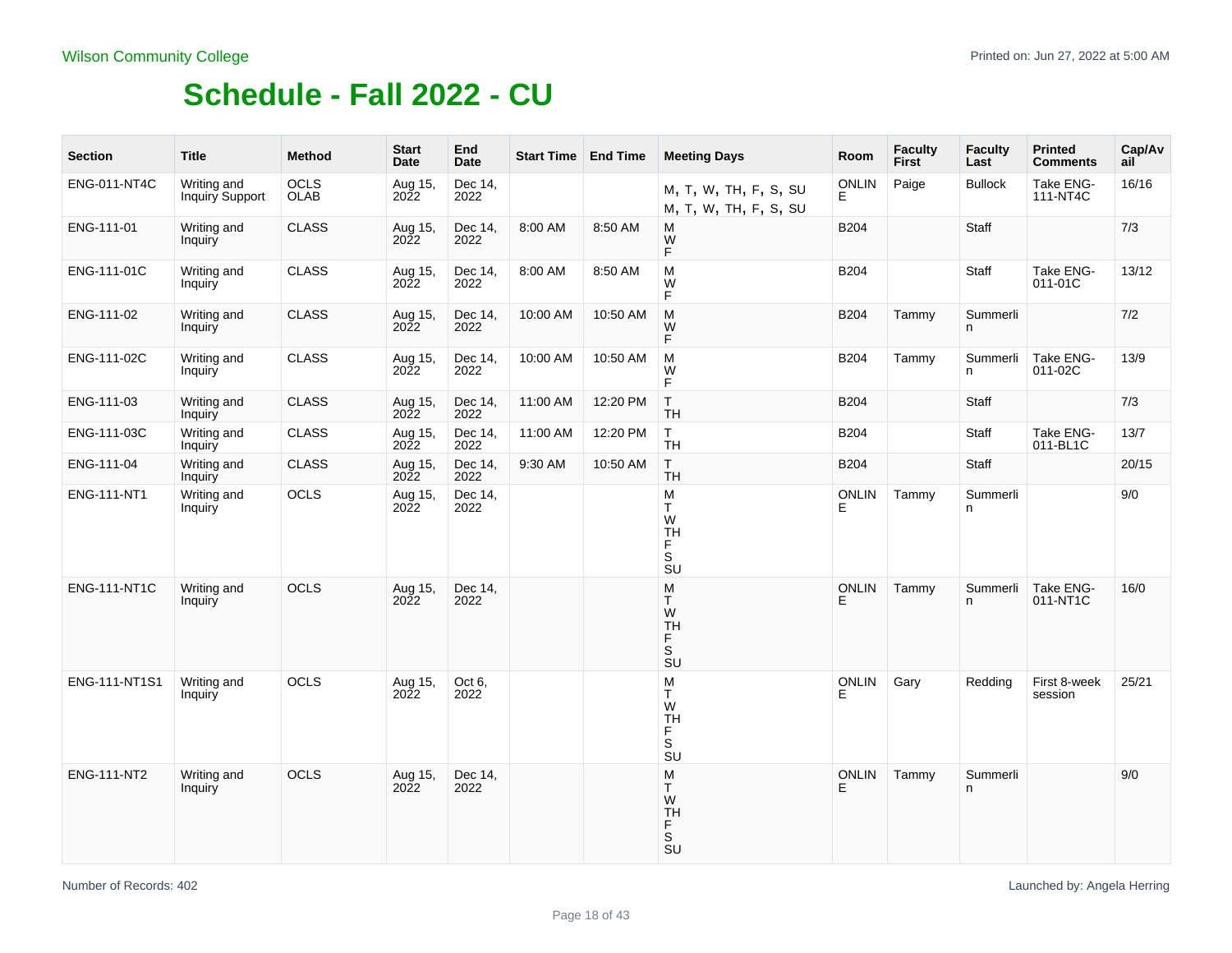| <b>Section</b>      | <b>Title</b>           | Method | <b>Start</b><br>Date | End<br><b>Date</b> | Start Time End Time | <b>Meeting Days</b>                                                                                             | Room              | Faculty<br>First     | <b>Faculty</b><br>Last | <b>Printed</b><br><b>Comments</b> | Cap/Av<br>ail <sup>-</sup> |
|---------------------|------------------------|--------|----------------------|--------------------|---------------------|-----------------------------------------------------------------------------------------------------------------|-------------------|----------------------|------------------------|-----------------------------------|----------------------------|
| <b>ENG-111-NT2C</b> | Writing and<br>Inquiry | OCLS   | Aug 15,<br>2022      | Dec 14,<br>2022    |                     | $\frac{\mathsf{M}}{\mathsf{T}}$<br>W<br>TH<br>F<br>$\overline{\mathsf{s}}$<br><b>SU</b>                         | <b>ONLIN</b><br>E | Tammy                | Summerli<br>n          | Take ENG-<br>011-NT2C             | 16/12                      |
| ENG-111-NT3         | Writing and<br>Inquiry | OCLS   | Aug 15,<br>2022      | Dec 14,<br>2022    |                     | ${\sf M}$<br>T<br>${\sf W}$<br>TH<br>F<br>$\overline{\mathsf{s}}$<br>$\overline{\text{SU}}$                     | ONLIN<br>E        | Dominique   Marshall |                        |                                   | 9/9                        |
| <b>ENG-111-NT3C</b> | Writing and<br>Inquiry | OCLS   | Aug 15,<br>2022      | Dec 14,<br>2022    |                     | $_{\rm T}^{\rm M}$<br>W<br>TH<br>F<br>S<br><b>SU</b>                                                            | ONLIN<br>E        | Dominique   Marshall |                        | Take ENG-<br>011-NT3C             | 16/16                      |
| ENG-111-NT4         | Writing and<br>Inquiry | OCLS   | Aug 15,<br>2022      | Dec 14,<br>2022    |                     | $\frac{\mathsf{M}}{\mathsf{T}}$<br>W<br>TH<br>F<br>$\overline{\mathsf{s}}$<br>$\overline{\mathsf{S}}\mathsf{U}$ | ONLIN<br>E        | Paige                | <b>Bullock</b>         |                                   | 9/9                        |
| ENG-111-NT4C        | Writing and<br>Inquiry | OCLS   | Aug 15,<br>2022      | Dec 14,<br>2022    |                     | $\frac{\mathsf{M}}{\mathsf{T}}$<br>W<br><b>TH</b><br>$_{\rm S}^{\rm F}$<br>$\overline{\mathsf{S}}\mathsf{U}$    | ONLIN<br>E        | Paige                | <b>Bullock</b>         | Take ENG-<br>011-NT4C             | 16/16                      |
| ENG-111-NT5         | Writing and<br>Inquiry | OCLS   | Aug 15,<br>2022      | Dec 14,<br>2022    |                     | $\frac{\mathsf{M}}{\mathsf{T}}$<br>W<br>TH<br>Ë<br>$\overline{\mathsf{s}}$<br>$\overline{\text{SU}}$            | ONLIN<br>E        | Susan                | Moses                  |                                   | 25/10                      |
| ENG-111-PSNT1       | Writing and<br>Inquiry | OCLS   | Sep 6,<br>2022       | Dec 14,<br>2022    |                     | $\frac{\mathsf{M}}{\mathsf{T}}$<br>W<br>TH<br>S<br>S<br>SU                                                      | ONLIN<br>E        | Susan                | Moses                  | CCP<br>Students<br>Only           | 25/25                      |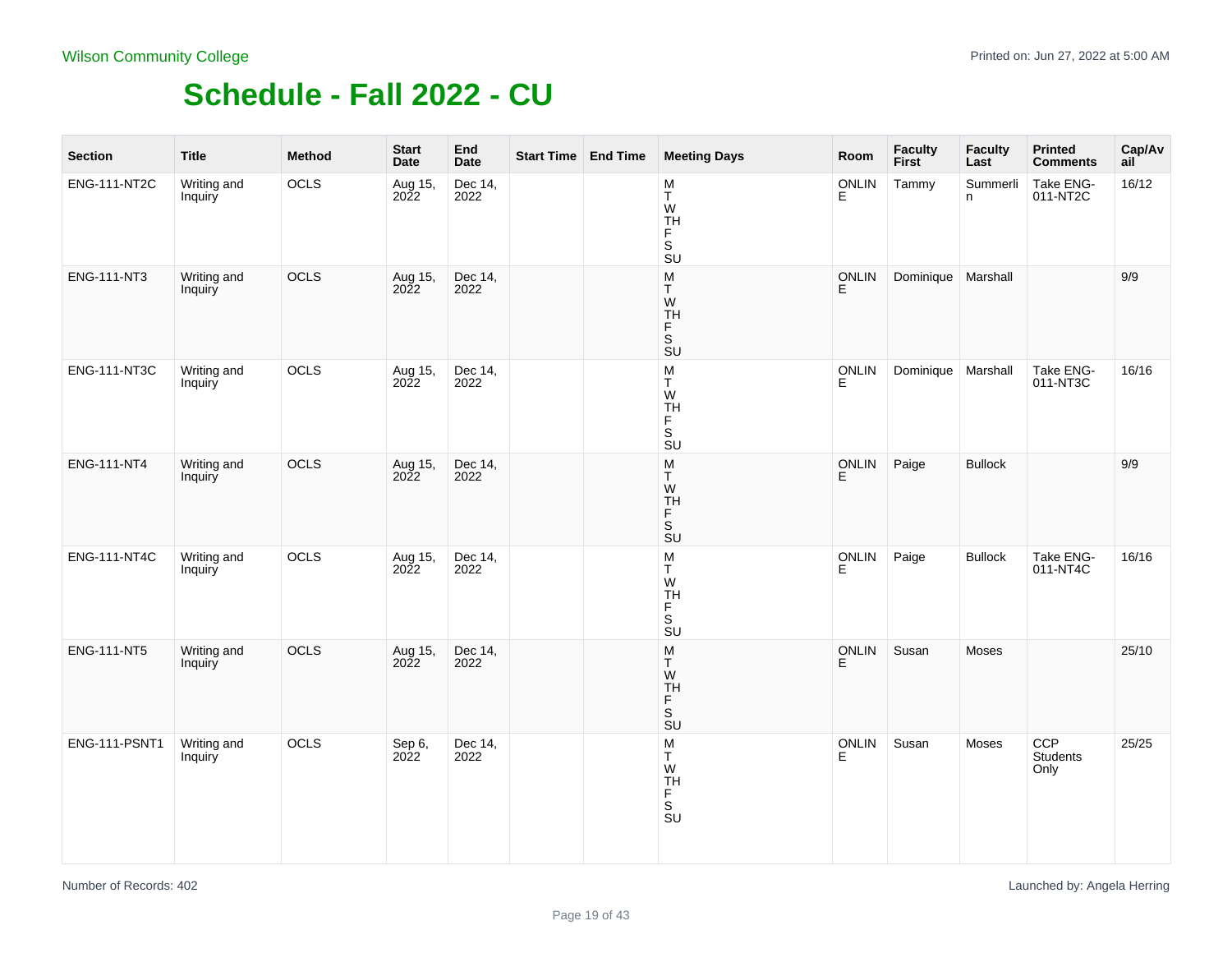| <b>Section</b> | <b>Title</b>                     | <b>Method</b> | <b>Start</b><br>Date               | End<br><b>Date</b> | Start Time   End Time |          | <b>Meeting Days</b>                                                          | Room               | <b>Faculty</b><br><b>First</b> | <b>Faculty</b><br>Last | <b>Printed</b><br><b>Comments</b>     | Cap/Av<br>ail |
|----------------|----------------------------------|---------------|------------------------------------|--------------------|-----------------------|----------|------------------------------------------------------------------------------|--------------------|--------------------------------|------------------------|---------------------------------------|---------------|
| ENG-111-PSNT2  | Writing and<br>Inquiry           | OCLS          | Sep 6,<br>2022                     | Dec 14,<br>2022    |                       |          | M<br>Τ<br>W<br><b>TH</b><br>F.<br>S<br><b>SU</b>                             | <b>ONLIN</b><br>Е  | Stefanie                       | Bourque                | <b>CCP</b><br><b>Students</b><br>Only | 25/25         |
| ENG-112-01     | Writing/Researc<br>h in the Disc | <b>CLASS</b>  | Aug 15,<br>2022                    | Dec 14,<br>2022    | 9:30 AM               | 10:50 AM | $\top$<br><b>TH</b>                                                          | B202               | Susan                          | Moses                  |                                       | 20/14         |
| ENG-112-HY1    | Writing/Researc<br>h in the Disc | <b>CLASS</b>  | Aug 15,<br>2022                    | Dec 14,<br>2022    | 1:00 PM               | 1:50 PM  | W<br>M, T, W, TH, F, S, SU                                                   | B202               | Susan                          | Moses                  |                                       | 20/12         |
| ENG-112-NT1    | Writing/Researc<br>h in the Disc | OCLS          | Aug 15,<br>2022                    | Dec 14,<br>2022    |                       |          | M<br>Τ<br>W<br><b>TH</b><br>Ë<br>S<br>$\overline{\text{S}}\text{U}$          | <b>ONLIN</b><br>E. | <b>Britney</b>                 | Smith                  |                                       | 25/0          |
| ENG-112-NT1S2  | Writing/Researc<br>h in the Disc | OCLS          | Oct 18,<br>2022                    | Dec 14,<br>2022    |                       |          | M<br>T.<br>${\sf W}$<br><b>TH</b><br>F<br>S<br>$\overline{\text{S}}\text{U}$ | <b>ONLIN</b><br>E  | Gary                           | Redding                | Second 8-<br>week session             | 25/19         |
| ENG-112-NT2    | Writing/Researc<br>h in the Disc | OCLS          | Aug 15,<br>2022                    | Dec 14,<br>2022    |                       |          | ${\sf M}$<br>T<br>W<br>TH<br>F<br>s<br>su                                    | <b>ONLIN</b><br>E. | Susan                          | Moses                  |                                       | 25/23         |
| ENG-112-NT3    | Writing/Researc<br>h in the Disc | OCLS          | Aug 15,<br>2022                    | Dec 14,<br>2022    |                       |          | M<br>T.<br>W<br><b>TH</b><br>F<br>S<br>$\overline{S}U$                       | <b>ONLIN</b><br>Е  | Susan                          | Moses                  |                                       | 25/25         |
| ENG-112-WA1    | Writing/Researc<br>h in the Disc | <b>CLASS</b>  | Aug <sub>15</sub> ,<br><b>2022</b> | Dec 14,<br>2022    | 2:30 PM               | 3:50 PM  | T.<br><b>TH</b>                                                              | B202               | Susan                          | Moses                  | WAAT<br>Students<br>Only              | 20/12         |
| ENG-114-02     | Prof Research &<br>Reporting     | <b>CLASS</b>  | Aug 15,<br>2022                    | Dec 14,<br>2022    | 2:30 PM               | 3:50 PM  | T.<br><b>TH</b>                                                              | B206               | <b>Britney</b>                 | Smith                  |                                       | 20/14         |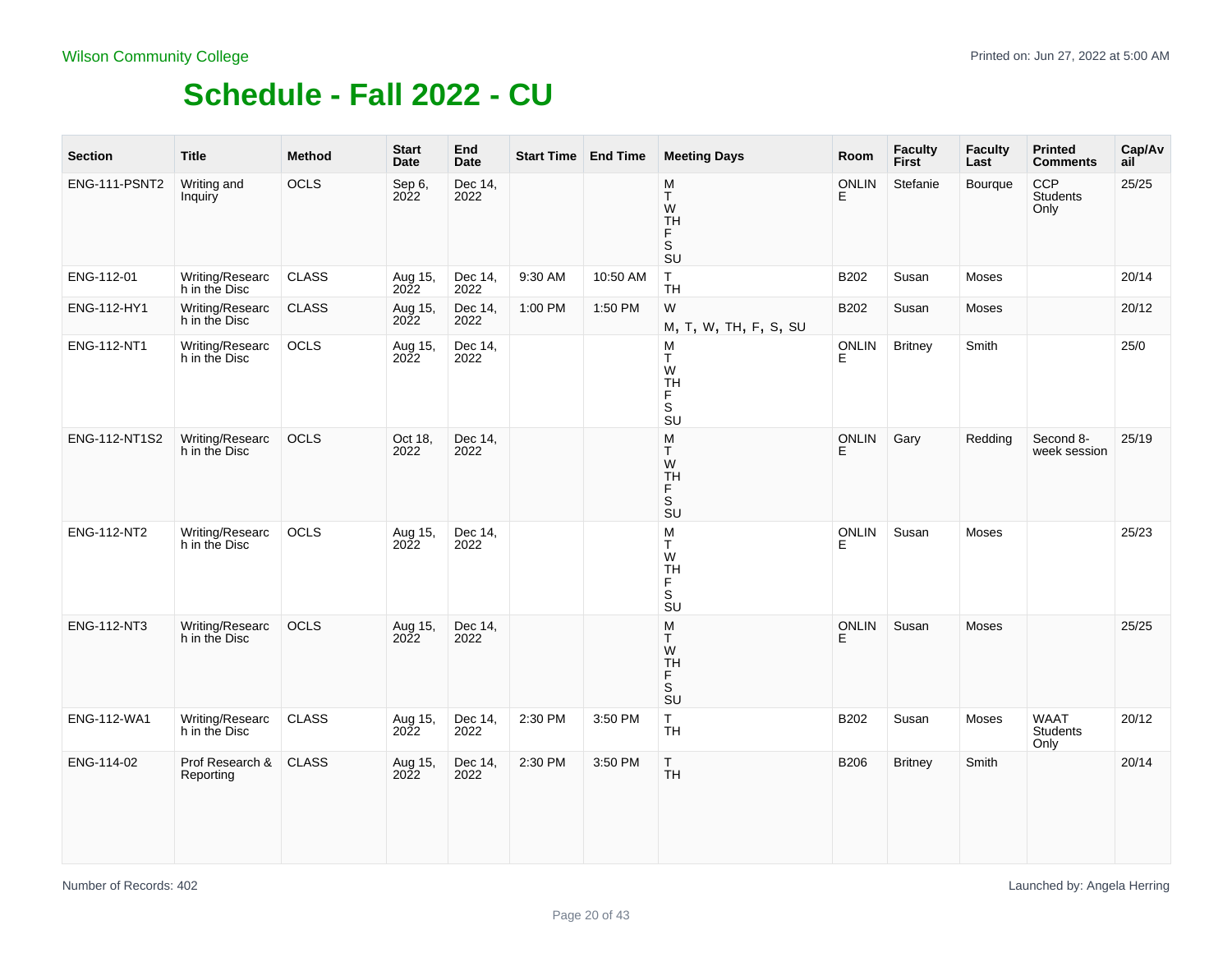| <b>Section</b>       | <b>Title</b>                       | <b>Method</b> | <b>Start</b><br>Date   | End<br><b>Date</b> | <b>Start Time End Time</b> |         | <b>Meeting Days</b>                                                            | Room              | <b>Faculty</b><br>First | <b>Faculty</b><br>Last | <b>Printed</b><br><b>Comments</b>      | Cap/Av<br>ail |
|----------------------|------------------------------------|---------------|------------------------|--------------------|----------------------------|---------|--------------------------------------------------------------------------------|-------------------|-------------------------|------------------------|----------------------------------------|---------------|
| ENG-114-NT1          | Prof Research &<br>Reporting       | <b>OCLS</b>   | Aug 15,<br>2022        | Dec 14,<br>2022    |                            |         | M<br>Ŧ<br>W<br><b>TH</b><br>F<br>S<br><b>SU</b>                                | <b>ONLIN</b><br>E | <b>Britney</b>          | Smith                  |                                        | 25/13         |
| ENG-114-NT2          | Prof Research &<br>Reporting       | <b>OCLS</b>   | Aug 15,<br>2022        | Dec 14,<br>2022    |                            |         | M<br>T.<br>W<br><b>TH</b><br>F.<br>S<br>SU                                     | <b>ONLIN</b><br>E | Stefanie                | <b>Bourgue</b>         |                                        | 25/25         |
| ENG-231-NT1S1        | American<br>Literature I           | OCLS          | Aug 15,<br><b>2022</b> | Oct 6,<br>2022     |                            |         | M<br>T.<br>W<br><b>TH</b><br>F.<br>S<br>SU                                     | <b>ONLIN</b><br>E | Tammy                   | Summerli<br>n.         | First 8-week<br>session                | 25/20         |
| ENG-241-NT1S2        | <b>British Literature</b>          | OCLS          | Oct 18,<br>2022        | Dec 14,<br>2022    |                            |         | M<br>T.<br>W<br><b>TH</b><br>F<br>$\mathsf S$<br><b>SU</b>                     | ONLIN<br>E        | Megan                   | Lindsay                | Second 8-<br>week session              | 25/25         |
| <b>HEA-110-NT1</b>   | Personal<br>Health/Wellness        | OCLS          | Aug 15,<br>2022        | Dec 14,<br>2022    |                            |         | ${\sf M}$<br>T.<br>W<br><b>TH</b><br>F<br>$\overline{\mathsf{s}}$<br><b>SU</b> | <b>ONLIN</b><br>E | Shannon                 | Debruhl                |                                        | 30/18         |
| <b>HEA-110-NT1S2</b> | Personal<br><b>Health/Wellness</b> | <b>OCLS</b>   | Oct 18,<br>2022        | Dec 14,<br>2022    |                            |         | M<br>T.<br>W<br><b>TH</b><br>F.<br>S<br>SU                                     | <b>ONLIN</b><br>E | Shannon                 | Debruhl                | Second 8-<br>week session              | 30/25         |
| <b>HEA-110-WA1</b>   | Personal<br>Health/Wellness        | CLASS         | Aug 15,<br>2022        | Dec 14,<br>2022    | 2:30 PM                    | 3:50 PM | M<br>W                                                                         | G124D             | Sherry                  | <b>Bullock</b>         | WAAT<br>Students<br>Only               | 20/0          |
| <b>HEA-110-WA2</b>   | Personal<br>Health/Wellness        | <b>CLASS</b>  | Aug 15,<br>2022        | Dec 14,<br>2022    | 2:30 PM                    | 3:50 PM | T<br><b>TH</b>                                                                 | G124D             | Sherry                  | <b>Bullock</b>         | <b>WAAT</b><br><b>Students</b><br>Only | 20/14         |
| <b>HEA-110-WE1</b>   | Personal<br>Health/Wellness        | <b>CLASS</b>  | Aug 15,<br>2022        | Dec 14,<br>2022    | 2:30 PM                    | 3:50 PM | T.<br><b>TH</b>                                                                | G124C             |                         | Staff                  | <b>WECA</b><br><b>Students</b><br>Only | 20/19         |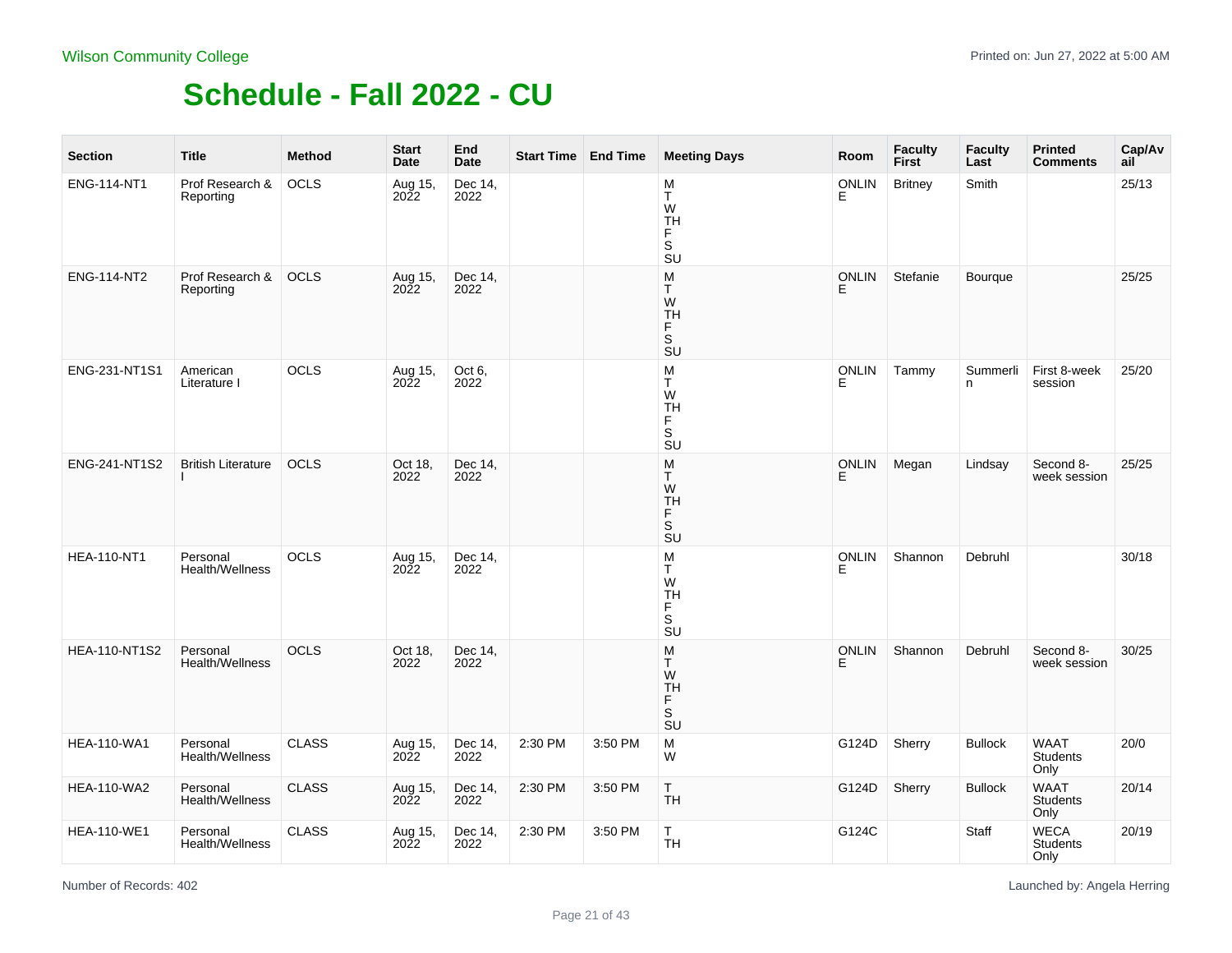| <b>Section</b>       | <b>Title</b>              | <b>Method</b>               | <b>Start</b><br>Date   | End<br><b>Date</b> | Start Time End Time |         | <b>Meeting Days</b>                                                                 | Room               | <b>Faculty</b><br>First | <b>Faculty</b><br>Last | <b>Printed</b><br><b>Comments</b>                                                               | Cap/Av<br>ail |
|----------------------|---------------------------|-----------------------------|------------------------|--------------------|---------------------|---------|-------------------------------------------------------------------------------------|--------------------|-------------------------|------------------------|-------------------------------------------------------------------------------------------------|---------------|
| HEA-112-HY51         | First Aid & CPR           | <b>CLASS</b><br><b>OLAB</b> | Aug 15,<br>2022        | Dec 14,<br>2022    | 6:00 PM             | 7:50 PM | <b>TH</b><br>M, T, W, TH, F, S, SU<br>M, T, W, TH, F, S, SU                         | G121               | Lakeisha                | Wheless                | Thursday<br>class will not<br>meet weekly.<br>Class dates:<br>8/18, 9/22,<br>9/29, and<br>12/8. | 20/16         |
| HIS-111-01           | World<br>Civilizations I  | <b>CLASS</b>                | Aug 15,<br>2022        | Dec 14,<br>2022    | 2:30 PM             | 3:50 PM | M<br>W                                                                              | C201               | Jeffrey                 | Wilhelm                |                                                                                                 | 24/20         |
| <b>HIS-111-NT1</b>   | World<br>Civilizations I  | OCLS                        | Aug 15,<br><b>2022</b> | Dec 14,<br>2022    |                     |         | M<br>T.<br>W<br>TH<br>F<br>S <sub>U</sub>                                           | <b>ONLIN</b><br>E. | Jeffrey                 | Wilhelm                |                                                                                                 | 30/22         |
| HIS-112-01           | World<br>Civilizations II | CLASS                       | Aug 15,<br>2022        | Dec 14,<br>2022    | 1:00 PM             | 2:20 PM | $\mathsf T$<br><b>TH</b>                                                            | C201               | Jeffrey                 | Wilhelm                |                                                                                                 | 24/24         |
| HIS-112-NT1          | World<br>Civilizations II | OCLS                        | Aug 15,<br>2022        | Dec 14,<br>2022    |                     |         | M<br>T<br>W<br><b>TH</b><br>$\mathsf F$<br>s<br>su                                  | ONLIN<br>Е         | Jeffrey                 | Wilhelm                |                                                                                                 | 30/26         |
| HIS-131-NT1S1        | American<br>History I     | OCLS                        | Aug 15,<br>2022        | Oct 6,<br>2022     |                     |         | M<br>T<br>W<br><b>TH</b><br>F<br>$\overline{\mathbf{s}}$<br>$\overline{\mathsf{s}}$ | <b>ONLIN</b><br>E  | Jeffrey                 | Wilhelm                | First 8-week<br>session                                                                         | 30/19         |
| <b>HIS-131-PSNT1</b> | American<br>History I     | <b>OCLS</b>                 | Sep 6,<br>2022         | Dec 14,<br>2022    |                     |         | M<br>T.<br>W<br><b>TH</b><br>F<br>s<br>su                                           | <b>ONLIN</b><br>E. | David                   | Plonski                | <b>CCP</b><br>Students<br>Only                                                                  | 30/30         |
| <b>HIS-131-PSNT2</b> | American<br>History I     | OCLS                        | Sep 6,<br>2022         | Dec 14,<br>2022    |                     |         | M<br>T<br>W<br><b>TH</b><br>F<br>.<br>Su                                            | <b>ONLIN</b><br>E. | David                   | Plonski                | CCP<br>Students<br>Only                                                                         | 30/30         |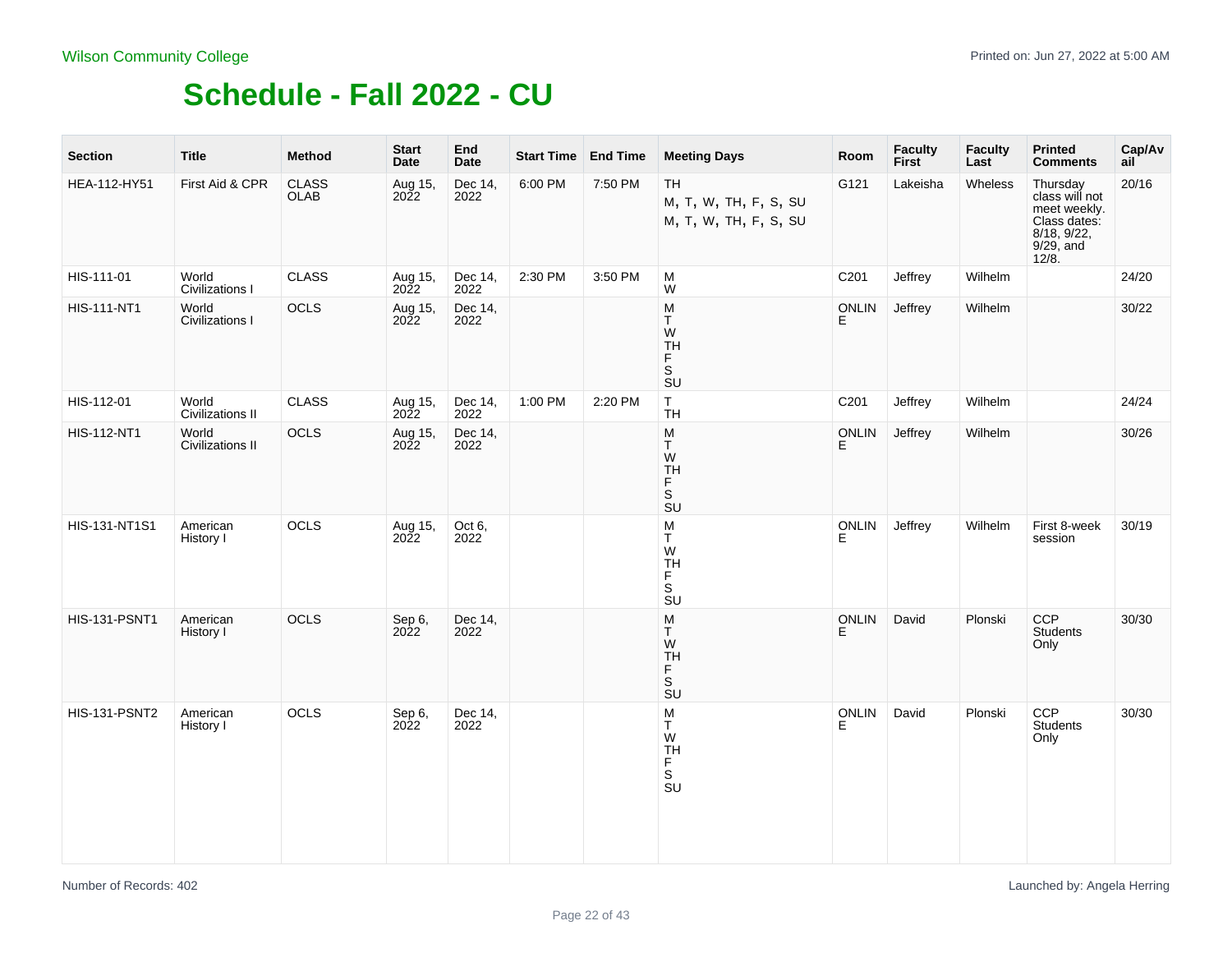| <b>Section</b>       | <b>Title</b>                    | <b>Method</b>       | <b>Start</b><br>Date | End<br><b>Date</b> | Start Time   End Time |                    | <b>Meeting Days</b>                                                                             | Room               | Faculty<br>First | <b>Faculty</b><br>Last | <b>Printed</b><br><b>Comments</b> | Cap/Av<br>ail |
|----------------------|---------------------------------|---------------------|----------------------|--------------------|-----------------------|--------------------|-------------------------------------------------------------------------------------------------|--------------------|------------------|------------------------|-----------------------------------|---------------|
| <b>HIS-131-PSNT3</b> | American<br>History I           | OCLS                | Sep 6,<br>2022       | Dec 14,<br>2022    |                       |                    | $\frac{\mathsf{M}}{\mathsf{T}}$<br>W<br><b>TH</b><br>F.<br>S<br><b>SU</b>                       | <b>ONLIN</b><br>Е  | David            | Plonski                | CCP<br>Students<br>Only           | 30/30         |
| HIS-221-NT1S2        | African-<br>American<br>History | OCLS                | Oct 18,<br>2022      | Dec 14,<br>2022    |                       |                    | ${\sf M}$<br>T.<br>W<br>TH<br>F<br>$\overline{\mathsf{s}}$<br>$\overline{\mathsf{S}}\mathsf{U}$ | ONLIN<br>E         | Jeffrey          | Wilhelm                | Second 8-<br>week session         | 30/28         |
| <b>HUM-115-NT1</b>   | <b>Critical Thinking</b>        | OCLS                | Aug 15,<br>2022      | Dec 14,<br>2022    |                       |                    | M<br>T.<br>W<br>TH<br>$_{\rm S}^{\rm F}$<br>SU                                                  | <b>ONLIN</b><br>Е  | Wendy            | Bailey                 |                                   | 30/12         |
| HUM-115-NT1S1        | <b>Critical Thinking</b>        | OCLS                | Aug 15,<br>2022      | Oct 6,<br>2022     |                       |                    | ${\sf M}$<br>T<br>W<br>TH<br>F<br>$\overline{\mathsf{s}}$<br>$\overline{\mathsf{S}}\mathsf{U}$  | <b>ONLIN</b><br>E. | Thomas           | Riley                  | First 8-week<br>session           | 30/24         |
| <b>HUM-115-NT1S2</b> | <b>Critical Thinking</b>        | OCLS                | Oct 18,<br>2022      | Dec 14,<br>2022    |                       |                    | ${\sf M}$<br>T.<br>W<br><b>TH</b><br>F<br>S<br>$\overline{\mathsf{S}}\mathsf{U}$                | <b>ONLIN</b><br>E  | Wendy            | <b>Bailey</b>          | Second 8-<br>week session         | 30/29         |
| HUM-115-NT2          | <b>Critical Thinking</b>        | OCLS                | Aug 15,<br>2022      | Dec 14,<br>2022    |                       |                    | M<br>T.<br>W<br><b>TH</b><br>F<br>$\overline{\mathsf{s}}$<br>$\overline{\mathsf{S}}\mathsf{U}$  | <b>ONLIN</b><br>E  | Thomas           | Riley                  |                                   | 30/30         |
| HYD-110-01           | Hydraulics/Pneu<br>matics I     | <b>CLASS</b><br>LAB | Aug 15,<br>2022      | Dec 14,<br>2022    | 2:30 PM<br>2:30 PM    | 4:20 PM<br>5:20 PM | $\top$<br>TΗ                                                                                    | W115               | Joshua           | <b>Stevens</b>         |                                   | 15/13         |
| IPP-112-NT1          | Comparative<br>Cultures         | OCLS                | Aug 15,<br>2022      | Dec 14,<br>2022    |                       |                    | ${\sf M}$<br>Ŧ<br>W<br>TH<br>F<br>s<br>su                                                       | ONLIN<br>E         | Catherine        | Johnson                |                                   | 30/24         |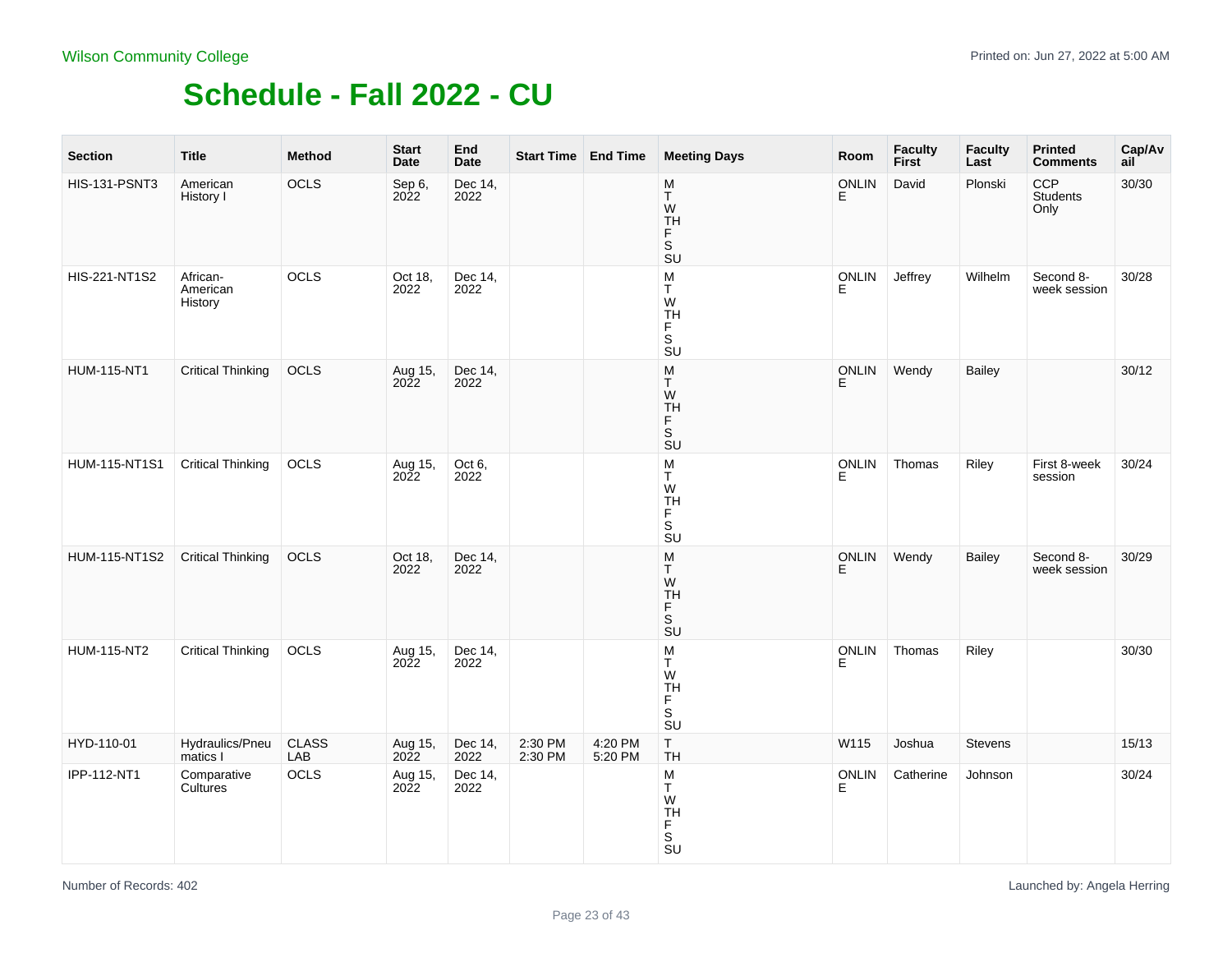| <b>Section</b> | <b>Title</b>                            | <b>Method</b>       | <b>Start</b><br>Date   | End<br><b>Date</b> | Start Time End Time |         | <b>Meeting Days</b>                                                                | Room               | <b>Faculty</b><br>First | <b>Faculty</b><br>Last | <b>Printed</b><br><b>Comments</b> | Cap/Av<br>ail |
|----------------|-----------------------------------------|---------------------|------------------------|--------------------|---------------------|---------|------------------------------------------------------------------------------------|--------------------|-------------------------|------------------------|-----------------------------------|---------------|
| IPP-153-BL1    | Intro Discourse<br>Analysis             | <b>OCLS</b><br>LAB  | Aug 15,<br>2022        | Dec 14,<br>2022    | 1:00 PM             | 2:50 PM | M, W<br>M, T, W, TH, F, S, SU                                                      | G128               | Catherine               | Johnson                |                                   | 14/11         |
| IPP-161-BL51   | Consecutive<br>Interpreting             | OCLS<br>LAB         | Aug 15,<br>2022        | Dec 14,<br>2022    | 6:00 PM             | 7:50 PM | M, W<br>M, T, W, TH, F, S, SU<br>M, T, W, TH, F, S, SU                             | G128               | Valerie                 | McMillan               |                                   | 14/11         |
| IPP-245-NT1    | <b>Educational Int</b><br><b>Issues</b> | OCLS                | Aug 15,<br>2022        | Dec 14,<br>2022    |                     |         | M<br>T.<br>W<br><b>TH</b><br>F<br>s<br>su                                          | <b>ONLIN</b><br>E. | Catherine               | Johnson                |                                   | 30/27         |
| ISC-112-NT1    | <b>Industrial Safety</b>                | OCLS                | Aug 15,<br>2022        | Dec 14,<br>2022    |                     |         | M<br>T.<br>W<br><b>TH</b><br>F<br>S<br>Su                                          | <b>ONLIN</b>       | Richard                 | Harrison               |                                   | 25/17         |
| ISC-132-NT1    | <b>Mfg Quality</b><br>Control           | OCLS<br><b>OLAB</b> | Aug 15,<br>2022        | Dec 14,<br>2022    |                     |         | M, T, W, TH, F, S, SU<br>M, T, W, TH, F, S, SU                                     | ONLIN<br>E         | Richard                 | Harrison               |                                   | 25/17         |
| ISC-220-NT1    | Lean<br>Manufacturing                   | OCLS<br><b>OLAB</b> | Aug 15,<br>2022        | Dec 14,<br>2022    |                     |         | M, T, W, TH, F, S, SU<br>M, T, W, TH, F, S, SU                                     | <b>ONLIN</b><br>F. | Richard                 | Harrison               |                                   | 30/18         |
| ISC-278-NT1    | cGMP Quality<br>Systems                 | OCLS                | Aug 15,<br>2022        | Dec 14,<br>2022    |                     |         | M<br>T.<br>W<br><b>TH</b><br>F<br>$\mathbb S$<br>$\overline{\mathsf{s}}\mathsf{u}$ | <b>ONLIN</b><br>E  | Stephanie               | Winstead               |                                   | 25/16         |
| LEX-110-NT1    | Intro to<br>Paralegal Study             | <b>OCLS</b>         | Aug 15,<br><b>2022</b> | Dec 14,<br>2022    |                     |         | M<br>T.<br>W<br><b>TH</b><br>F<br>.<br>Su                                          | <b>ONLIN</b><br>F. | Wendy                   | Grode                  |                                   | 30/23         |
| LEX-121-NT1    | Legal<br>Research/Writin<br>g II        | OCLS<br><b>OLAB</b> | Aug 15,<br>2022        | Dec 14,<br>2022    |                     |         | M, T, W, TH, F, S, SU<br>M, T, W, TH, F, S, SU                                     | ONLIN<br>E         | Wendy                   | Grode                  |                                   | 30/22         |
| LEX-150-NT1    | Commercial Law                          | OCLS<br><b>OLAB</b> | Aug 15,<br>2022        | Dec 14,<br>2022    |                     |         | M, T, W, TH, F, S, SU<br>M, T, W, TH, F, S, SU                                     | <b>ONLIN</b>       | Wendy                   | Grode                  |                                   | 30/23         |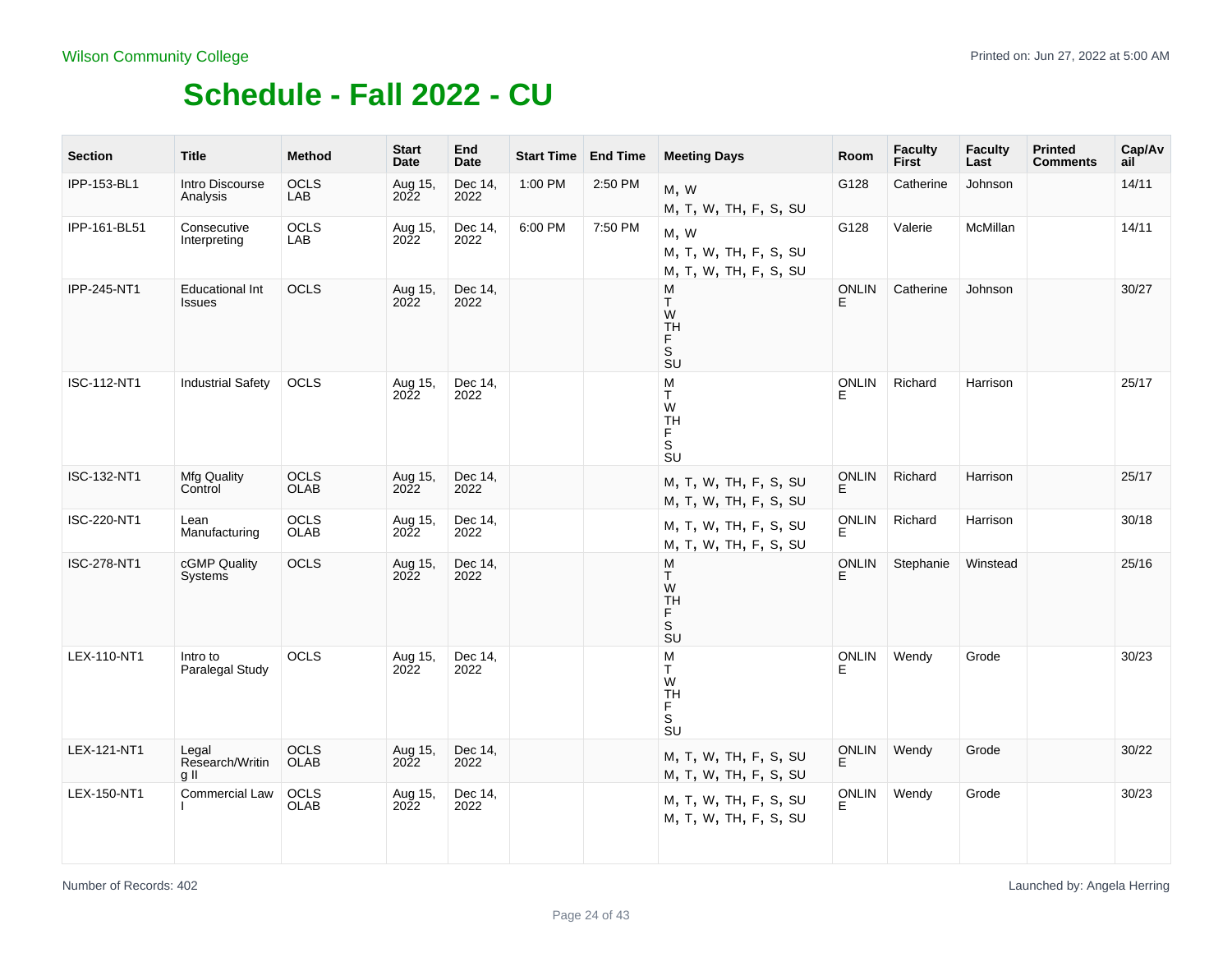| <b>Section</b> | <b>Title</b>                            | <b>Method</b>              | <b>Start</b><br>Date   | End<br>Date     |                      | <b>Start Time   End Time</b> | <b>Meeting Days</b>                                                                | Room               | <b>Faculty</b><br><b>First</b> | <b>Faculty</b><br>Last | <b>Printed</b><br><b>Comments</b>               | Cap/Av<br>ail |
|----------------|-----------------------------------------|----------------------------|------------------------|-----------------|----------------------|------------------------------|------------------------------------------------------------------------------------|--------------------|--------------------------------|------------------------|-------------------------------------------------|---------------|
| LEX-210-NT1    | Real Property I                         | OCLS                       | Aug 15,<br>2022        | Dec 14,<br>2022 |                      |                              | M<br>T.<br>W<br><b>TH</b><br>F.<br>S<br>SU                                         | <b>ONLIN</b><br>E. | Wendy                          | Grode                  |                                                 | 30/20         |
| LEX-214-NT1    | Investigat & Trial<br>Prep              | OCLS<br><b>OLAB</b>        | Aug 15,<br>2022        | Dec 14.<br>2022 |                      |                              | M, T, W, TH, F, S, SU<br>M, T, W, TH, F, S, SU                                     | <b>ONLIN</b>       | Wendy                          | Grode                  |                                                 | 30/26         |
| LEX-270-NT1    | Law Office<br>Mgt/Technology            | <b>OCLS</b><br><b>OLAB</b> | Aug 15,<br><b>2022</b> | Dec 14,<br>2022 |                      |                              | M, T, W, TH, F, S, SU<br>M, T, W, TH, F, S, SU                                     | <b>ONLIN</b><br>E  | Wendy                          | Grode                  |                                                 | 30/23         |
| MAC-118-BL1    | Machine Shop<br>Basic                   | <b>OCLS</b><br>LAB         | Aug 15,<br>2022        | Dec 14,<br>2022 | 9:00 AM              | 11:50 AM                     | S<br>M, T, W, TH, F, S, SU                                                         | W116               | Randall                        | Newton                 | Lab meets<br>every<br>Saturday<br>except 11/26. | 12/12         |
| MAT-003-01     | <b>Transition Math</b>                  | LAB                        | Aug 15,<br>2022        | Dec 14,<br>2022 | 9:00 AM              | 11:50 AM                     | T.<br><b>TH</b>                                                                    | C <sub>205</sub>   | Angela                         | Grantha<br>m           |                                                 | 12/11         |
| MAT-003-BL1    | <b>Transition Math</b>                  | LAB                        | Aug 15,<br>2022        | Dec 14,<br>2022 | 10:00 AM             | 11:50 AM                     | M, W<br>M, T, W, TH, F, S, SU                                                      | C <sub>205</sub>   | Angela                         | Grantha<br>m           |                                                 | 12/12         |
| MAT-003-HY51   | <b>Transition Math</b>                  | LAB                        | Aug 15,<br>2022        | Dec 14,<br>2022 | 6:00 PM              | 8:20 PM                      | T.<br>M, T, W, TH, F, S, SU                                                        | C205               | Kristina                       | Simpson                |                                                 | 12/10         |
| MAT-003-NT1    | <b>Transition Math</b>                  | <b>OLAB</b>                | Aug 15,<br>2022        | Dec 14,<br>2022 |                      |                              | M<br>T<br>W<br><b>TH</b><br>F.<br>$\mathbb S$<br>$\overline{\mathsf{s}}\mathsf{u}$ | <b>ONLIN</b><br>E  | Angela                         | Grantha<br>m           |                                                 | 12/1          |
| MAT-003-NT2    | <b>Transition Math</b>                  | <b>OLAB</b>                | Aug 15,<br>2022        | Dec 14,<br>2022 |                      |                              | M<br>T.<br>W<br><b>TH</b><br>F<br>SU                                               | <b>ONLIN</b><br>E  | Kristina                       | Simpson                |                                                 | 12/11         |
| MAT-021-NT1C   | Algebra/Trigono<br>metry I Support      | <b>OCLS</b><br><b>OLAB</b> | Aug 15,<br>2022        | Dec 14,<br>2022 |                      |                              | M, T, W, TH, F, S, SU<br>M, T, W, TH, F, S, SU                                     | <b>ONLIN</b><br>E  | Raymond                        | Flewellin<br>g         | Take MAT-<br>121-01C                            | 10/10         |
| MAT-043-01C    | Quantitative<br><b>Literacy Support</b> | <b>CLASS</b><br>LAB        | Aug 15,<br>2022        | Dec 14,<br>2022 | 10:00 AM<br>10:00 AM | 10:50 AM<br>10:50 AM         | M, T<br>W                                                                          | C <sub>201</sub>   | Matthew                        | Frank                  | Take MAT-<br>143-01C                            | 16/13         |
| MAT-043-NT1C   | Quantitative<br>Literacy Support        | OCLS<br><b>OLAB</b>        | Aug 15,<br>2022        | Dec 14,<br>2022 |                      |                              | M, T, W, TH, F, S, SU<br>M, T, W, TH, F, S, SU                                     | <b>ONLIN</b><br>E. | Matthew                        | Frank                  | Take MAT-<br>143-NT1C                           | 17/2          |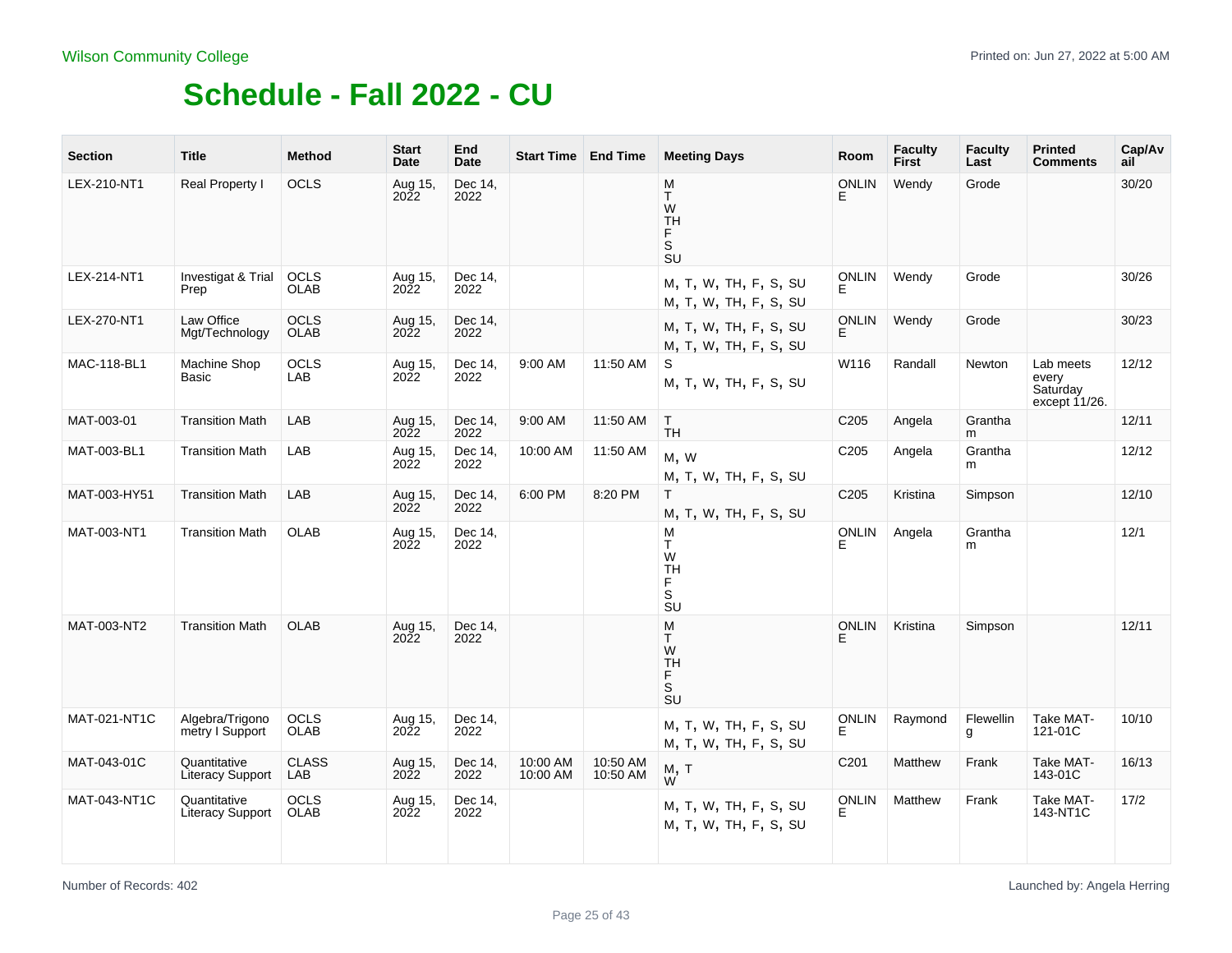| <b>Section</b> | <b>Title</b>                            | <b>Method</b>              | <b>Start</b><br>Date      | End<br>Date     |                      | <b>Start Time   End Time</b> | <b>Meeting Days</b>                                        | Room               | <b>Faculty</b><br><b>First</b> | <b>Faculty</b><br>Last | <b>Printed</b><br><b>Comments</b> | Cap/Av<br>ail |
|----------------|-----------------------------------------|----------------------------|---------------------------|-----------------|----------------------|------------------------------|------------------------------------------------------------|--------------------|--------------------------------|------------------------|-----------------------------------|---------------|
| MAT-043-NT2C   | Quantitative<br><b>Literacy Support</b> | <b>OCLS</b><br><b>OLAB</b> | Aug 15,<br><b>2022</b>    | Dec 14,<br>2022 |                      |                              | M, T, W, TH, F, S, SU<br>M, T, W, TH, F, S, SU             | <b>ONLIN</b><br>E  | Tricia                         | Hester                 | Take MAT-<br>143-NT2C             | 17/17         |
| MAT-052-NT1C   | Statistical<br>Methods I<br>Support     | <b>OCLS</b><br><b>OLAB</b> | Aug 15,<br>2022           | Dec 14,<br>2022 |                      |                              | M, T, W, TH, F, S, SU<br>M, T, W, TH, F, S, SU             | <b>ONLIN</b><br>E. | Christie                       | Wuebble<br>s           | Take MAT-<br>152-NT1C             | 13/12         |
| MAT-071-01C    | Precalculus<br>Algebra Suppor           | LAB                        | Aug 15,<br><b>2022</b>    | Dec 14,<br>2022 | 11:00 AM             | 11:50 AM                     | M<br>T<br>W<br><b>TH</b>                                   | C207               | <b>Brandon</b>                 | Craft                  | Take MAT-<br>171-01C              | 10/10         |
| MAT-071-NT1C   | Precalculus<br>Algebra Suppor           | <b>OLAB</b>                | Aug 15,<br><b>2022</b>    | Dec 14,<br>2022 |                      |                              | M<br>T.<br>W<br><b>TH</b><br>F<br>$\mathbb S$<br><b>SU</b> | <b>ONLIN</b><br>E  | Angelina                       | Knies                  | Take MAT-<br>171-NT1C             | 13/10         |
| MAT-071-NT2C   | Precalculus<br>Algebra Suppor           | <b>OLAB</b>                | Aug 15,<br>$20\tilde{2}2$ | Dec 14,<br>2022 |                      |                              | M<br>T.<br>W<br><b>TH</b><br>F.<br>S <sub>U</sub>          | <b>ONLIN</b><br>F  | <b>Brandon</b>                 | Craft                  | Take MAT-<br>171-NT2C             | 13/13         |
| MAT-121-01     | Algebra/Trigono<br>metry I              | <b>CLASS</b><br>LAB        | Aug 15,<br>2022           | Dec 14.<br>2022 | 2:00 PM<br>2:00 PM   | 3:50 PM<br>3:50 PM           | M<br>W                                                     | W110               | Raymond                        | Flewellin<br>g         |                                   | 10/8          |
| MAT-121-01C    | Algebra/Trigono<br>metry I              | <b>CLASS</b><br><b>LAB</b> | Aug 15,<br><b>2022</b>    | Dec 14,<br>2022 | 2:00 PM<br>2:00 PM   | 3:50 PM<br>3:50 PM           | M<br>W                                                     | W110               | Raymond                        | Flewellin<br>g         | Take MAT-<br>021-NT1C             | 10/10         |
| MAT-143-01     | Quantitative<br>Literacy                | <b>CLASS</b><br>LAB        | Aug 15,<br>2022           | Dec 14,<br>2022 | 9:00 AM<br>9:00 AM   | 9:50 AM<br>9:50 AM           | M, T<br>W, TH                                              | C <sub>201</sub>   | Matthew                        | Frank                  |                                   | 8/7           |
| MAT-143-01C    | Quantitative<br>Literacy                | <b>CLASS</b><br>LAB        | Aug 15,<br>2022           | Dec 14,<br>2022 | 9:00 AM<br>9:00 AM   | 9:50 AM<br>9:50 AM           | M, T<br>W, TH                                              | C201               | Matthew                        | Frank                  | Take MAT-<br>043-01C              | 16/13         |
| MAT-143-02     | Quantitative<br>Literacy                | <b>CLASS</b><br>LAB        | Aug 15,<br>2022           | Dec 14,<br>2022 | 12:00 PM<br>12:00 PM | 1:50 PM<br>1:50 PM           | M<br>W                                                     | C201               | Matthew                        | Frank                  |                                   | 24/19         |
| MAT-143-NT1    | Quantitative<br>Literacy                | <b>OCLS</b><br><b>OLAB</b> | Aug 15,<br>2022           | Dec 14,<br>2022 |                      |                              | M, T, W, TH, F, S, SU<br>M, T, W, TH, F, S, SU             | <b>ONLIN</b><br>E. | Matthew                        | Frank                  |                                   | 8/0           |
| MAT-143-NT1C   | Quantitative<br>Literacy                | <b>OCLS</b><br><b>OLAB</b> | Aug 15,<br>2022           | Dec 14,<br>2022 |                      |                              | M, T, W, TH, F, S, SU<br>M, T, W, TH, F, S, SU             | ONLIN<br>Ė         | Matthew                        | Frank                  | Take MAT-<br>043-NT1C             | 17/2          |
| MAT-143-NT1S1  | Quantitative<br>Literacy                | <b>OCLS</b><br><b>OLAB</b> | Aug 15,<br><b>2022</b>    | Oct 6,<br>2022  |                      |                              | M, T, W, TH, F, S, SU<br>M, T, W, TH, F, S, SU             | <b>ONLIN</b><br>Е  | Michael                        | McKenna                | First 8-week<br>session           | 25/23         |
| MAT-143-NT2    | Quantitative<br>Literacy                | <b>OCLS</b><br><b>OLAB</b> | Aug 15,<br>2022           | Dec 14,<br>2022 |                      |                              | M, T, W, TH, F, S, SU<br>M, T, W, TH, F, S, SU             | <b>ONLIN</b><br>F. | Tricia                         | Hester                 |                                   | 8/0           |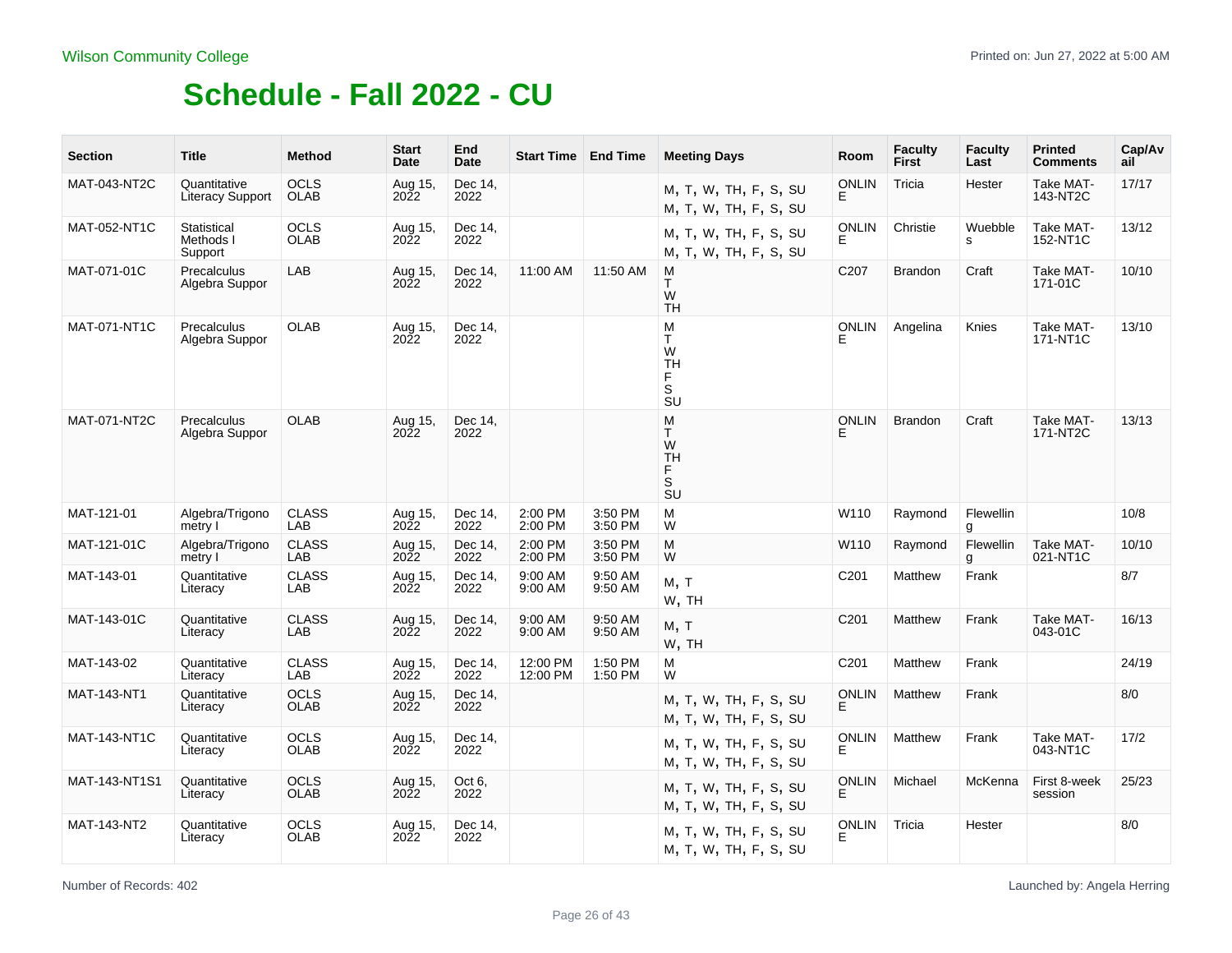| <b>Section</b>       | <b>Title</b>             | <b>Method</b>              | <b>Start</b><br>Date   | End<br>Date     | <b>Start Time   End Time</b> |                     | <b>Meeting Days</b>                            | Room               | <b>Faculty</b><br>First | <b>Faculty</b><br>Last | <b>Printed</b><br><b>Comments</b>      | Cap/Av<br>ail |
|----------------------|--------------------------|----------------------------|------------------------|-----------------|------------------------------|---------------------|------------------------------------------------|--------------------|-------------------------|------------------------|----------------------------------------|---------------|
| <b>MAT-143-NT2C</b>  | Quantitative<br>Literacy | <b>OCLS</b><br><b>OLAB</b> | Aug 15,<br>2022        | Dec 14,<br>2022 |                              |                     | M, T, W, TH, F, S, SU<br>M, T, W, TH, F, S, SU | <b>ONLIN</b><br>E  | Tricia                  | Hester                 | Take MAT-<br>043-NT2C                  | 17/17         |
| MAT-143-NT3          | Quantitative<br>Literacy | <b>OCLS</b><br><b>OLAB</b> | Aug 15,<br>2022        | Dec 14,<br>2022 |                              |                     | M, T, W, TH, F, S, SU<br>M, T, W, TH, F, S, SU | <b>ONLIN</b><br>E. | Michael                 | McKenna                |                                        | 25/19         |
| <b>MAT-152-NT1</b>   | Statistical<br>Methods I | <b>OCLS</b><br><b>OLAB</b> | Aug 15,<br><b>2022</b> | Dec 14,<br>2022 |                              |                     | M, T, W, TH, F, S, SU<br>M, T, W, TH, F, S, SU | <b>ONLIN</b><br>F. | Christie                | Wuebble<br>s           |                                        | 12/9          |
| MAT-152-NT1C         | Statistical<br>Methods I | <b>OCLS</b><br><b>OLAB</b> | Aug 15,<br><b>2022</b> | Dec 14,<br>2022 |                              |                     | M, T, W, TH, F, S, SU<br>M, T, W, TH, F, S, SU | <b>ONLIN</b>       | Christie                | Wuebble<br>s           | Take MAT-<br>052-NT1C                  | 13/12         |
| MAT-171-01           | Precalculus<br>Algebra   | <b>CLASS</b><br>LAB        | Aug 15,<br>2022        | Dec 14.<br>2022 | 9:00 AM<br>9:00 AM           | 10:20 AM<br>9:50 AM | M, W<br>T, TH                                  | C <sub>20</sub> 7  | <b>Brandon</b>          | Craft                  |                                        | 8/0           |
| MAT-171-01C          | Precalculus<br>Algebra   | <b>CLASS</b><br>LAB        | Aug 15,<br><b>2022</b> | Dec 14.<br>2022 | 9:00 AM<br>9:00 AM           | 10:20 AM<br>9:50 AM | M, W<br>T, TH                                  | C <sub>207</sub>   | <b>Brandon</b>          | Craft                  | Take MAT-<br>071-01C                   | 10/10         |
| <b>MAT-171-NT1</b>   | Precalculus<br>Algebra   | <b>OCLS</b><br><b>OLAB</b> | Aug 15,<br><b>2022</b> | Dec 14.<br>2022 |                              |                     | M, T, W, TH, F, S, SU<br>M, T, W, TH, F, S, SU | <b>ONLIN</b><br>E. | Angelina                | Knies                  |                                        | 12/6          |
| <b>MAT-171-NT1C</b>  | Precalculus<br>Algebra   | <b>OCLS</b><br><b>OLAB</b> | Aug 15,<br><b>2022</b> | Dec 14,<br>2022 |                              |                     | M, T, W, TH, F, S, SU<br>M, T, W, TH, F, S, SU | <b>ONLIN</b>       | Angelina                | Knies                  | Take MAT-<br>071-NT1C                  | 13/10         |
| MAT-171-NT1S1        | Precalculus<br>Algebra   | <b>OCLS</b><br><b>OLAB</b> | Aug 15,<br><b>2022</b> | Oct 6,<br>2022  |                              |                     | M, T, W, TH, F, S, SU<br>M, T, W, TH, F, S, SU | <b>ONLIN</b><br>E. | Leighana                | Pace                   | First 8-week<br>session                | 25/22         |
| MAT-171-NT2          | Precalculus<br>Algebra   | <b>OCLS</b><br><b>OLAB</b> | Aug 15,<br>2022        | Dec 14,<br>2022 |                              |                     | M, T, W, TH, F, S, SU<br>M, T, W, TH, F, S, SU | <b>ONLIN</b>       | <b>Brandon</b>          | Craft                  |                                        | 12/0          |
| <b>MAT-171-NT2C</b>  | Precalculus<br>Algebra   | <b>OCLS</b><br><b>OLAB</b> | Aug 15,<br>2022        | Dec 14,<br>2022 |                              |                     | M, T, W, TH, F, S, SU<br>M, T, W, TH, F, S, SU | <b>ONLIN</b><br>E. | <b>Brandon</b>          | Craft                  | Take MAT-<br>071-NT2C                  | 13/13         |
| MAT-171-NT3          | Precalculus<br>Algebra   | <b>OCLS</b><br><b>OLAB</b> | Aug 15,<br><b>2022</b> | Dec 14,<br>2022 |                              |                     | M, T, W, TH, F, S, SU<br>M, T, W, TH, F, S, SU | <b>ONLIN</b>       | Heather                 | Davis                  |                                        | 25/21         |
| <b>MAT-171-PSNT1</b> | Precalculus<br>Algebra   | <b>OCLS</b><br><b>OLAB</b> | Sep 6,<br>2022         | Dec 14,<br>2022 |                              |                     | M, T, W, TH, F, S, SU<br>M, T, W, TH, F, S, SU | <b>ONLIN</b><br>E. | Christie                | Wuebble<br>s           | <b>CCP</b><br><b>Students</b><br>Only  | 25/25         |
| <b>MAT-171-PSNT2</b> | Precalculus<br>Algebra   | <b>OCLS</b><br><b>OLAB</b> | Sep 6,<br>2022         | Dec 14.<br>2022 |                              |                     | M, T, W, TH, F, S, SU<br>M, T, W, TH, F, S, SU | <b>ONLIN</b><br>E. | Christie                | Wuebble<br>s           | <b>CCP</b><br><b>Students</b><br>Only  | 25/25         |
| <b>MAT-171-WA1</b>   | Precalculus<br>Algebra   | <b>CLASS</b><br>LAB        | Aug 15,<br><b>2022</b> | Dec 14,<br>2022 | 12:00 PM<br>1:30 PM          | 1:20 PM<br>2:20 PM  | M, W<br>M, W                                   | C205               | Christie                | Wuebble<br>s           | <b>WAAT</b><br><b>Students</b><br>Only | 14/12         |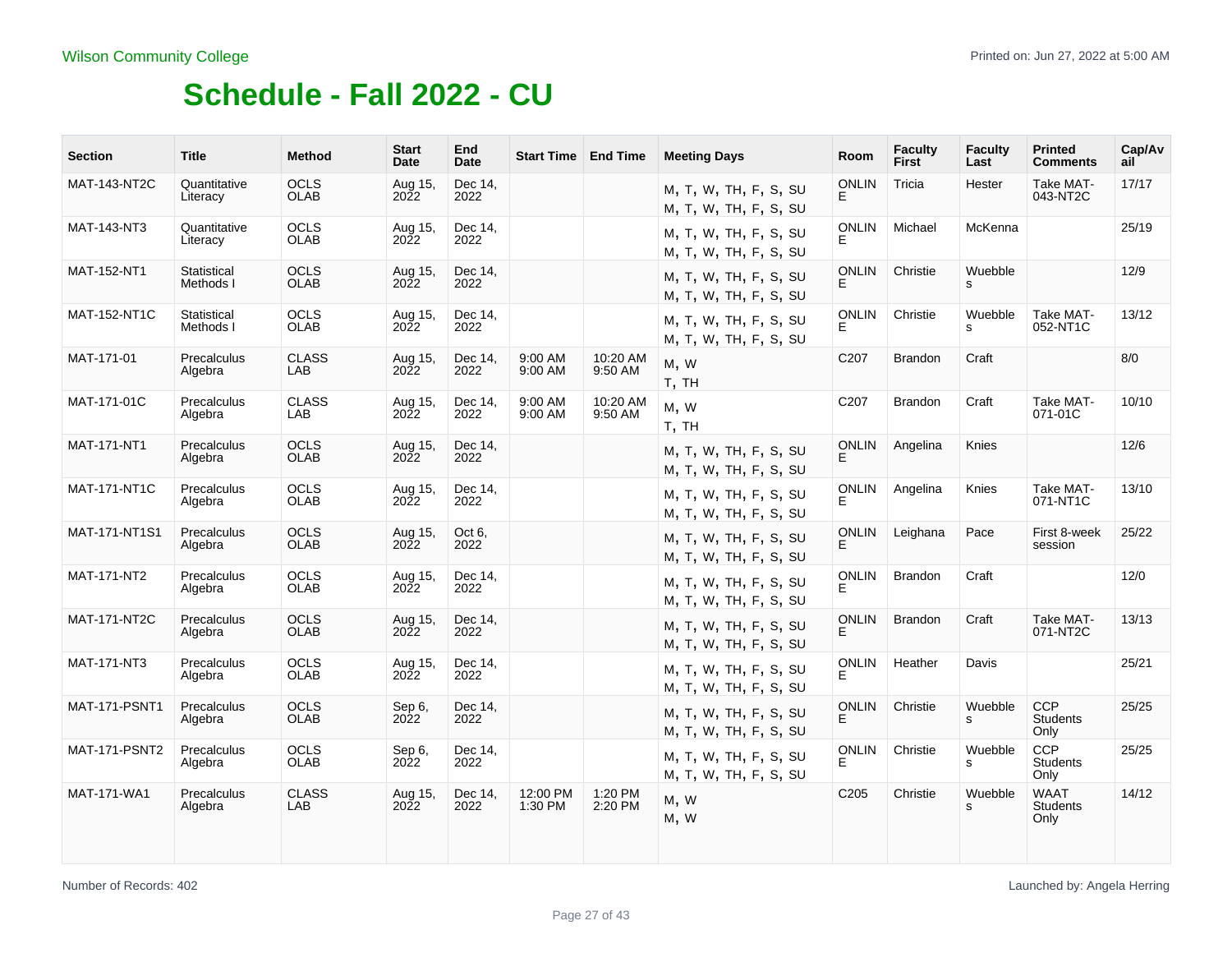| <b>Section</b>       | <b>Title</b>                | <b>Method</b>       | <b>Start</b><br>Date   | End<br>Date     | Start Time End Time  |                    | <b>Meeting Days</b>                                   | Room              | <b>Faculty</b><br>First | <b>Faculty</b><br>Last | <b>Printed</b><br><b>Comments</b> | Cap/Av<br>ail |
|----------------------|-----------------------------|---------------------|------------------------|-----------------|----------------------|--------------------|-------------------------------------------------------|-------------------|-------------------------|------------------------|-----------------------------------|---------------|
| MAT-172-NT1S2        | Precalculus<br>Trigonometry | OCLS<br>OLAB        | Oct 18,<br>2022        | Dec 14,<br>2022 |                      |                    | M, T, W, TH, F, S, SU<br>M, T, W, TH, F, S, SU        | <b>ONLIN</b><br>E | Leighana                | Pace                   | Second 8-<br>week session         | 25/4          |
| MAT-172-WA1          | Precalculus<br>Trigonometry | <b>CLASS</b><br>LAB | Aug 15,<br><b>2022</b> | Dec 14,<br>2022 | 12:00 PM<br>1:30 PM  | 1:20 PM<br>2:20 PM | M, W<br>M, W                                          | C207              | Brandon                 | Craft                  | WAAT<br>Students<br>Only          | 18/10         |
| MEC-130-01           | Mechanisms                  | <b>CLASS</b><br>LAB | Aug 15,<br>2022        | Dec 14,<br>2022 | 12:00 PM<br>12:00 PM | 1:50 PM<br>1:50 PM | М<br>W                                                | W114              | Joshua                  | <b>Stevens</b>         |                                   | 15/10         |
| MKT-123-HY1          | Fundamentals of<br>Selling  | <b>CLASS</b>        | Aug 15,<br>2022        | Dec 14,<br>2022 | 11:00 AM             | 11:50 AM           | T<br>M, T, W, TH, F, S, SU                            | G209              | Nikehchi                | Woherem                |                                   | 18/17         |
| MKT-123-NT1          | Fundamentals of<br>Selling  | OCLS                | Aug 15,<br>2022        | Dec 14,<br>2022 |                      |                    | M<br>т<br>W<br><b>TH</b><br>F<br>.<br>Su              | <b>ONLIN</b><br>E | Nikehchi                | Woherem                |                                   | 30/26         |
| MKT-232-NT1          | Social Media<br>Marketing   | <b>OCLS</b><br>OLAB | Aug 15,<br>2022        | Dec 14,<br>2022 |                      |                    | M, T, W, TH, F, S, SU<br>M, T, W, TH, F, S, SU        | <b>ONLIN</b><br>E | Nikehchi                | Woherem                |                                   | 30/28         |
| MUS-110-NT1          | Music<br>Appreciation       | <b>OCLS</b>         | Aug 15,<br>2022        | Dec 14,<br>2022 |                      |                    | M<br>Т<br>W<br><b>TH</b><br>F<br>S<br>$\overline{S}U$ | <b>ONLIN</b><br>Е | <b>Bradley</b>          | Collier                |                                   | 30/25         |
| MUS-110-NT2          | Music<br>Appreciation       | <b>OCLS</b>         | Aug 15,<br>2022        | Dec 14,<br>2022 |                      |                    | ${\sf M}$<br>Τ<br>W<br><b>TH</b><br>F<br>s<br>su      | <b>ONLIN</b><br>E | <b>Bradley</b>          | Collier                |                                   | 30/30         |
| MUS-110-PSNT1        | Music<br>Appreciation       | OCLS                | Sep 6,<br>2022         | Dec 14,<br>2022 |                      |                    | M<br>T.<br>W<br><b>TH</b><br>F.<br>S <sub>U</sub>     | <b>ONLIN</b><br>E | <b>Bradley</b>          | Collier                | CCP<br>Students<br>Only           | 30/30         |
| <b>MUS-110-PSNT2</b> | Music<br>Appreciation       | <b>OCLS</b>         | Sep 6,<br>2022         | Dec 14,<br>2022 |                      |                    | M<br>T<br>W<br><b>TH</b><br>F<br>s<br>su              | <b>ONLIN</b><br>E | <b>Bradley</b>          | Collier                | <b>CCP</b><br>Students<br>Only    | 30/30         |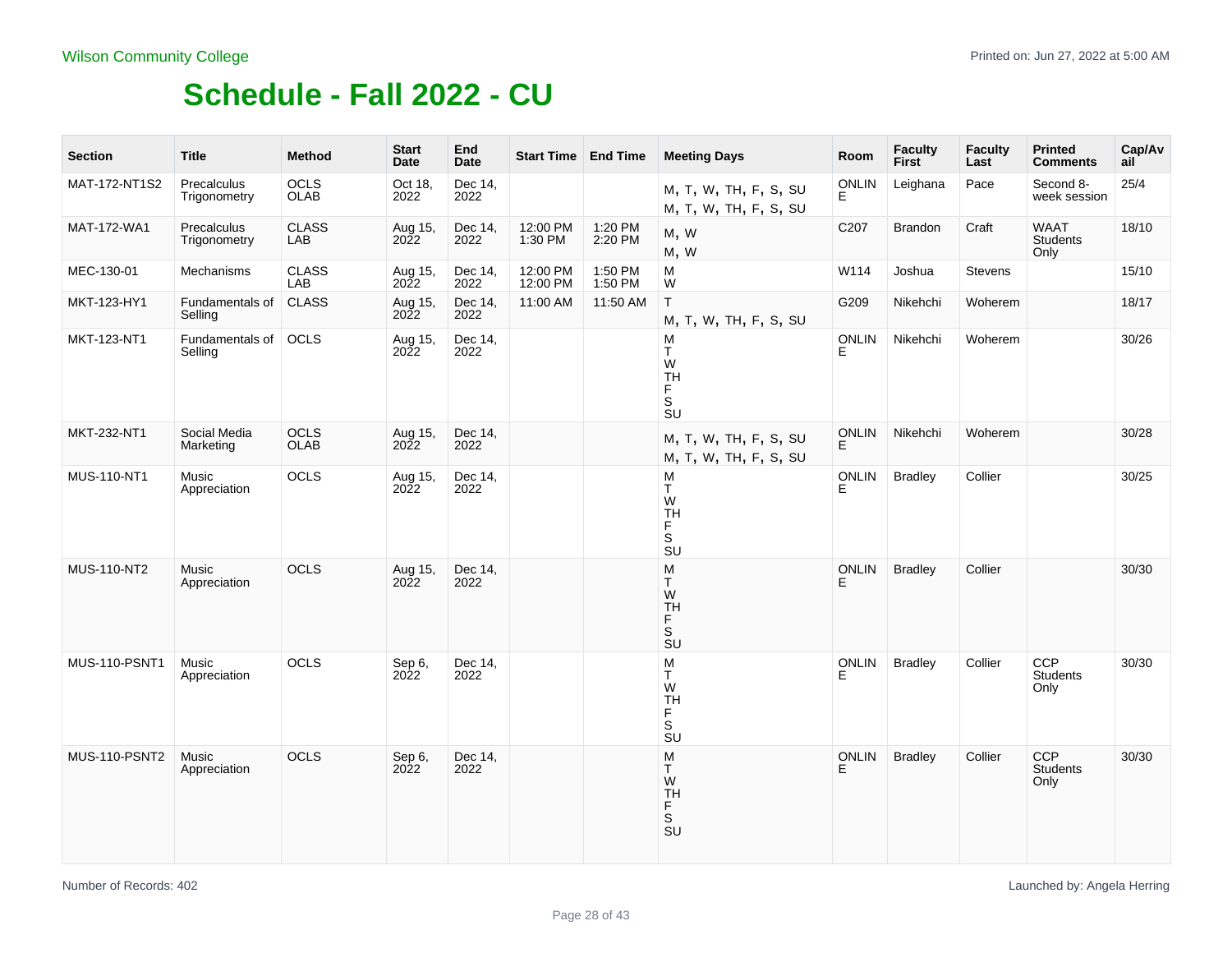| <b>Section</b> | <b>Title</b>             | <b>Method</b> | <b>Start</b><br>Date | End<br>Date     | Start Time End Time |          | <b>Meeting Days</b>                                                                                             | Room              | <b>Faculty</b><br>First | <b>Faculty</b><br>Last | <b>Printed</b><br><b>Comments</b>                                                                                                                                                                                    | Cap/Av<br>ail |
|----------------|--------------------------|---------------|----------------------|-----------------|---------------------|----------|-----------------------------------------------------------------------------------------------------------------|-------------------|-------------------------|------------------------|----------------------------------------------------------------------------------------------------------------------------------------------------------------------------------------------------------------------|---------------|
| MUS-110-WE1    | Music<br>Appreciation    | <b>CLASS</b>  | Aug 15,<br>2022      | Dec 14,<br>2022 | 2:30 PM             | 3:50 PM  | M<br>W                                                                                                          | C101              | Sandra                  | Pittman                | <b>WECA</b><br><b>Students</b><br>Only                                                                                                                                                                               | 30/29         |
| MUS-110-WE2    | Music<br>Appreciation    | CLASS         | Aug 15,<br>2022      | Dec 14,<br>2022 | 2:30 PM             | 3:50 PM  | T.<br><b>TH</b>                                                                                                 | C101              | Sandra                  | Pittman                | <b>WECA</b><br><b>Students</b><br>Only                                                                                                                                                                               | 30/30         |
| MUS-111-NT1S1  | Fundamentals of<br>Music | OCLS          | Aug 15,<br>2022      | Oct 6,<br>2022  |                     |          | ${\sf M}$<br>T<br>W<br><b>TH</b><br>F.<br>S<br>$\overline{\mathsf{S}}\mathsf{U}$                                | <b>ONLIN</b><br>F | Sandra                  | Pittman                | First 8-week<br>session                                                                                                                                                                                              | 30/30         |
| MUS-121-BL1S2  | Music Theory I           | <b>CLASS</b>  | Oct 18,<br>2022      | Dec 14,<br>2022 | 1:00 PM             | 2:20 PM  | M, W<br>M, T, W, TH, F, S, SU                                                                                   | C101              | Sandra                  | Pittman                | Second 8-<br>week session                                                                                                                                                                                            | 30/30         |
| MUS-125-01     | Aural Skills I           | LAB           | Aug 15,<br>2022      | Dec 14,<br>2022 | 1:00 PM             | 1:50 PM  | T<br><b>TH</b>                                                                                                  | C101              | Cynthia                 | Darden                 |                                                                                                                                                                                                                      | 30/30         |
| MUS-131-01     | Chorus I                 | LAB           | Aug 15,<br>2022      | Dec 14,<br>2022 | 11:00 AM            | 11:50 AM | $\mathsf{M}% _{T}=\mathsf{M}_{T}\!\left( a,b\right) ,\ \mathsf{M}_{T}=\mathsf{M}_{T}\!\left( a,b\right) ,$<br>W | C101              | Sandra                  | Pittman                | Students<br>enrolled in<br>Associate in<br>Fine Arts in<br>Music are<br>required<br>to attend to<br>chorus<br>rehearsals<br>every<br>Tuesday<br>night at 7:00<br>pm,<br>except<br>holidays and<br>College<br>breaks. | 30/29         |
| MUS-141-BL1    | Ensemble I               | LAB           | Aug 15,<br>2022      | Dec 14,<br>2022 | 11:00 AM            | 11:50 AM | <b>TH</b><br>M, T, W, TH, F, S, SU                                                                              | C101              | Sandra                  | Pittman                |                                                                                                                                                                                                                      | 10/9          |
| MUS-151-01P    | Class Music I            | LAB           | Aug 15,<br>2022      | Dec 14,<br>2022 | 4:30 PM             | 5:20 PM  | T<br><b>TH</b>                                                                                                  | D209              | Sandra                  | Pittman                | This course<br>is designed<br>to teach the<br>basics of<br>playing the<br>piano.                                                                                                                                     | 4/4           |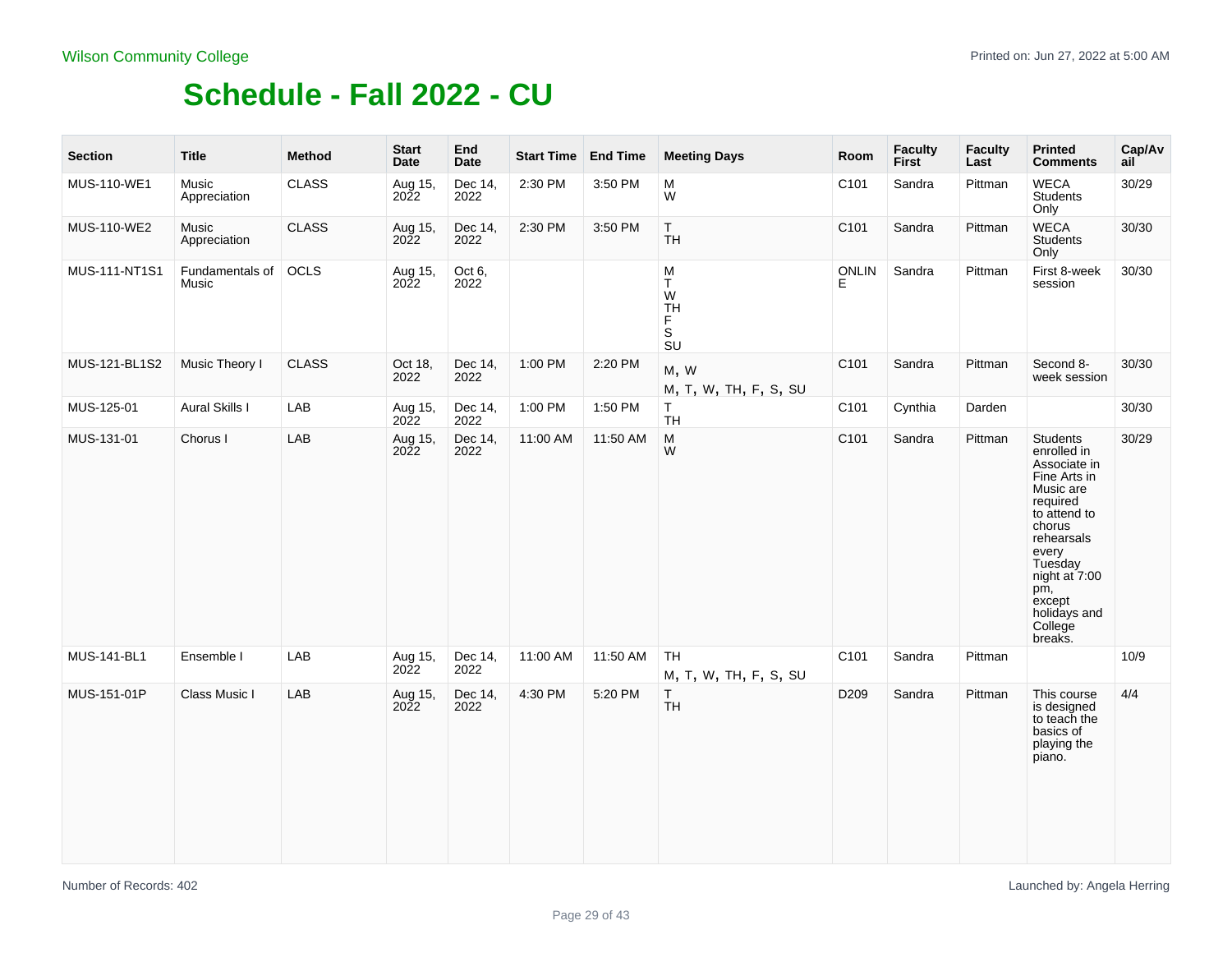| <b>Section</b>     | <b>Title</b>                       | <b>Method</b>                       | <b>Start</b><br>Date        | End<br>Date     |                                                                                      | Start Time   End Time                                                                     | <b>Meeting Days</b>                                        | Room               | <b>Faculty</b><br>First | <b>Faculty</b><br>Last | <b>Printed</b><br><b>Comments</b>                                                                                                                                                                       | Cap/Av<br>ail |
|--------------------|------------------------------------|-------------------------------------|-----------------------------|-----------------|--------------------------------------------------------------------------------------|-------------------------------------------------------------------------------------------|------------------------------------------------------------|--------------------|-------------------------|------------------------|---------------------------------------------------------------------------------------------------------------------------------------------------------------------------------------------------------|---------------|
| MUS-161-HY1        | <b>Applied Music I</b>             | <b>CLASS</b><br>OLAB                | Aug 15,<br>2022             | Dec 14,<br>2022 | 11:00 AM                                                                             | 11:50 AM                                                                                  | $\mathsf T$<br>M, T, W, TH, F, S, SU                       | C101               | Sandra                  | Pittman                | This is a<br>private<br>lesson<br>course.<br>Students will<br>schedule lab<br>time<br>with<br>individual<br>teacher.                                                                                    | 10/9          |
| MUS-271-01         | Music History I                    | <b>CLASS</b>                        | Aug 15,<br>2022             | Dec 14,<br>2022 | 9:30 AM                                                                              | 10:50 AM                                                                                  | M<br>W                                                     | C101               | Sandra                  | Pittman                |                                                                                                                                                                                                         | 30/29         |
| <b>NET-125-BL1</b> | Introduction to<br>Networks        | <b>OCLS</b><br>LAB                  | Aug 15,<br>2022             | Dec 14,<br>2022 | 12:00 PM                                                                             | 1:50 PM                                                                                   | M, W<br>M, T, W, TH, F, S, SU                              | G111               | Kendra                  | Faulkner               |                                                                                                                                                                                                         | 20/13         |
| <b>NET-125-NT1</b> | Introduction to<br><b>Networks</b> | <b>OCLS</b><br><b>OLAB</b>          | Aug 15,<br>2022             | Dec 14,<br>2022 |                                                                                      |                                                                                           | M, T, W, TH, F, S, SU<br>M, T, W, TH, F, S, SU             | <b>ONLIN</b><br>E  | Kendra                  | Faulkner               |                                                                                                                                                                                                         | 30/22         |
| NET-125-PSNT1      | Introduction to<br><b>Networks</b> | <b>OCLS</b><br><b>OLAB</b>          | Sep 6,<br>2022              | Dec 14,<br>2022 |                                                                                      |                                                                                           | M, T, W, TH, F, S, SU<br>M, T, W, TH, F, S, SU             | <b>ONLIN</b><br>E. | Kendra                  | Faulkner               | <b>CCP</b><br><b>Students</b><br>Only                                                                                                                                                                   | 30/30         |
| NET-225-01         | Enterprise<br>Networking           | <b>CLASS</b><br>LAB                 | Aug 15,<br><b>2022</b>      | Dec 14,<br>2022 | 11:00 AM<br>12:00 PM<br>11:00 AM                                                     | 11:50 AM<br>1:20 PM<br>1:20 PM                                                            | $\mathsf{T}$<br>T.<br><b>TH</b>                            | G111               | Timothy                 | Boyd                   |                                                                                                                                                                                                         | 20/18         |
| <b>NET-225-NT1</b> | Enterprise<br>Networking           | <b>OCLS</b><br><b>OLAB</b>          | Aug 15,<br>2022             | Dec 14,<br>2022 |                                                                                      |                                                                                           | M, T, W, TH, F, S, SU<br>M, T, W, TH, F, S, SU             | <b>ONLIN</b><br>E. | Timothy                 | Boyd                   |                                                                                                                                                                                                         | 30/27         |
| NOS-120-01         | Linux/UNIX<br>Single User          | <b>CLASS</b><br>LAB                 | Aug 15,<br><b>2022</b>      | Dec 14,<br>2022 | 2:00 PM<br>2:00 PM                                                                   | 3:50 PM<br>3:50 PM                                                                        | M<br>W                                                     | G101               | Timothy                 | Boyd                   |                                                                                                                                                                                                         | 20/18         |
| NOS-120-NT1        | Linux/UNIX<br>Single User          | OCLS<br>OLAB                        | Aug <sub>15</sub> ,<br>2022 | Dec 14,<br>2022 |                                                                                      |                                                                                           | M, T, W, TH, F, S, SU<br>M, T, W, TH, F, S, SU             | <b>ONLIN</b><br>E. | Jonathan                | Minter                 |                                                                                                                                                                                                         | 30/19         |
| NUR-101-01         | <b>Practical Nursing</b>           | <b>CLASS</b><br>LAB<br><b>CLINC</b> | Aug 15,<br>2022             | Dec 14,<br>2022 | 9:00 AM<br>9:00 AM<br>1:00 PM<br>9:00 AM<br>1:00 PM<br>9:00 AM<br>1:00 PM<br>6:30 AM | 11:50 AM<br>11:50 AM<br>2:50 PM<br>11:50 AM<br>2:50 PM<br>11:50 AM<br>2:50 PM<br>12:20 PM | M, T<br>W<br>W<br><b>TH</b><br><b>TH</b><br>M<br>M<br>T, W | G124A              |                         | Staff                  | Clinical<br>dates, times,<br>and locations<br>may vary<br>depending on<br>clinical site<br>availability.<br>Each student<br>will complete<br>a total of<br>96 clinical<br>hours during<br>the semester. | 12/12         |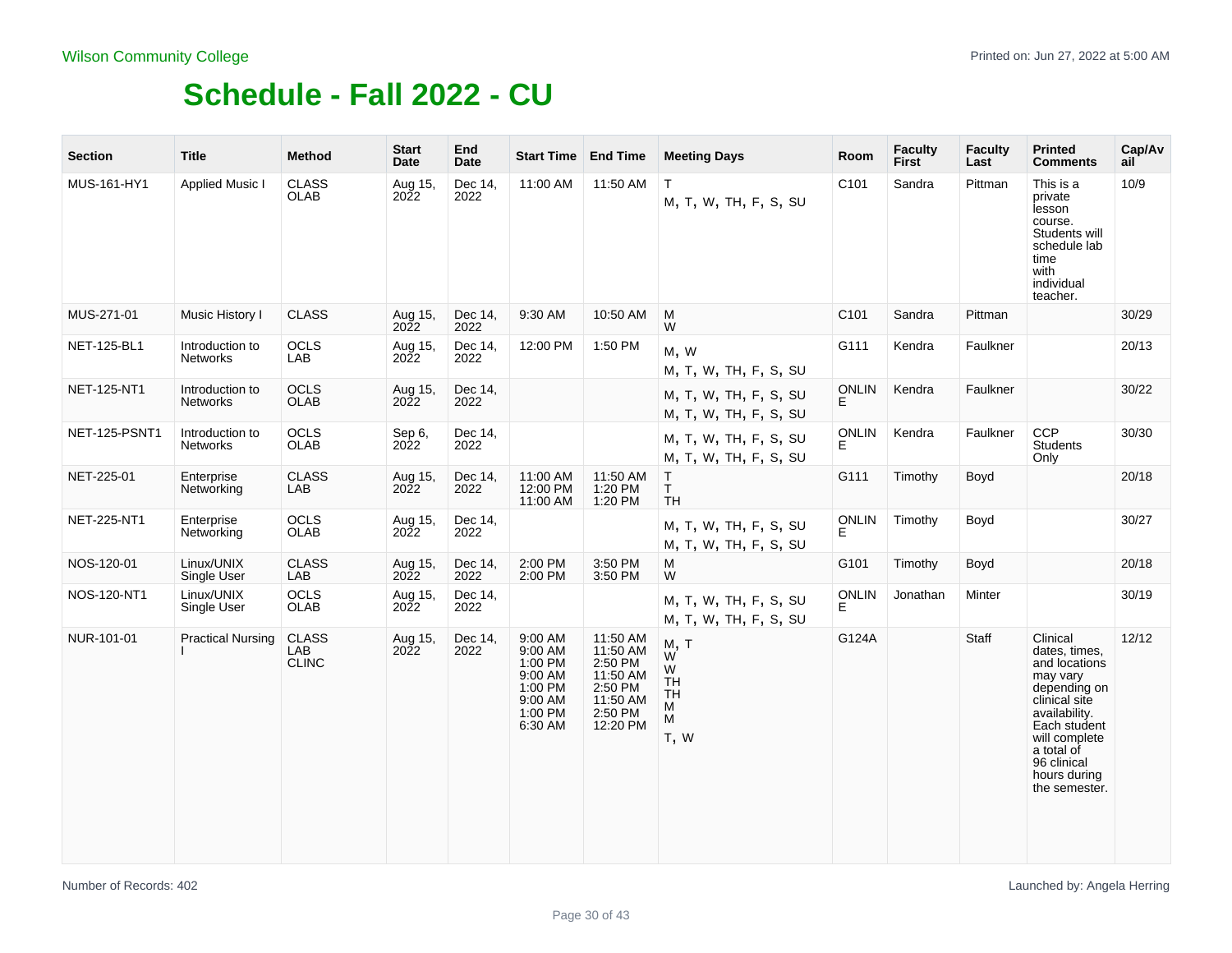| <b>Section</b> | <b>Title</b>                   | <b>Method</b>                       | <b>Start</b><br>Date               | End<br><b>Date</b> | <b>Start Time End Time</b>                                                           |                                                                                          | <b>Meeting Days</b>                                 | Room  | <b>Faculty</b><br>First | <b>Faculty</b><br>Last | <b>Printed</b><br><b>Comments</b>                                                                                                                                                                       | Cap/Av<br>ail |
|----------------|--------------------------------|-------------------------------------|------------------------------------|--------------------|--------------------------------------------------------------------------------------|------------------------------------------------------------------------------------------|-----------------------------------------------------|-------|-------------------------|------------------------|---------------------------------------------------------------------------------------------------------------------------------------------------------------------------------------------------------|---------------|
| NUR-101-02     | <b>Practical Nursing</b>       | <b>CLASS</b><br>LAB<br><b>CLINC</b> | Aug 15,<br><b>2022</b>             | Dec 14,<br>2022    | 1:00 PM<br>9:00 AM<br>1:00 PM<br>9:00 AM<br>1:00 PM<br>9:00 AM<br>1:00 PM<br>6:30 AM | 3:50 PM<br>11:50 AM<br>2:50 PM<br>11:50 AM<br>2:50 PM<br>11:50 AM<br>2:50 PM<br>12:20 PM | M, T<br>W<br>W<br><b>TH</b><br>TH<br>м<br>M<br>T, W | G124A |                         | Staff                  | Clinical<br>dates, times,<br>and locations<br>may vary<br>depending on<br>clinical site<br>availability.<br>Each student<br>will complete<br>a total of<br>96 clinical<br>hours during<br>the semester. | 12/12         |
| NUR-111-01     | Intro to Health<br>Concepts    | <b>CLASS</b><br>LAB<br><b>CLINC</b> | Aug 15,<br>2022                    | Dec 14,<br>2022    | 9:00 AM<br>9:00 AM<br>9:00 AM<br>9:00 AM<br>6:30 AM                                  | 11:50 AM<br>11:50 AM<br>11:50 AM<br>12:50 PM<br>12:20 PM                                 | M<br>T<br>W<br>TH<br>T, W                           | G124D | Charlene                | Jones                  | Clinical<br>dates, times,<br>and locations<br>may vary<br>depending on<br>clinical site<br>availability.<br>Each student<br>will complete<br>a total of<br>96 clinical<br>hours during<br>the semester. | 15/15         |
| NUR-111-02     | Intro to Health<br>Concepts    | <b>CLASS</b><br>LAB<br><b>CLINC</b> | Aug <sub>15</sub> ,<br><b>2022</b> | Dec 14,<br>2022    | 9:00 AM<br>9:00 AM<br>1:00 PM<br>9:00 AM<br>6:30 AM                                  | 11:50 AM<br>11:50 AM<br>3:50 PM<br>12:50 PM<br>12:20 PM                                  | M<br>T.<br>W<br>TH<br>T, W                          | G124D | Charlene                | Jones                  | Clinical<br>dates, times,<br>and locations<br>may vary<br>depending on<br>clinical site<br>availability.<br>Each student<br>will complete<br>a total of<br>96 clinical<br>hours during<br>the semester. | 15/15         |
| NUR-211-01     | <b>Health Care</b><br>Concepts | <b>CLASS</b><br><b>CLINC</b>        | Aug 15,<br>2022                    | Dec 14,<br>2022    | 9:00 AM<br>6:30 AM<br>12:00 PM                                                       | 11:50 AM<br>11:30 AM<br>2:50 PM                                                          | M<br>T<br>$\mathsf T$                               | G124C | Susan                   | Pittman                | Clinical<br>dates, times,<br>and locations<br>may vary<br>depending on<br>clinical site<br>availability.<br>Each student<br>will complete<br>a total of<br>96 clinical<br>hours during<br>the semester. | 30/14         |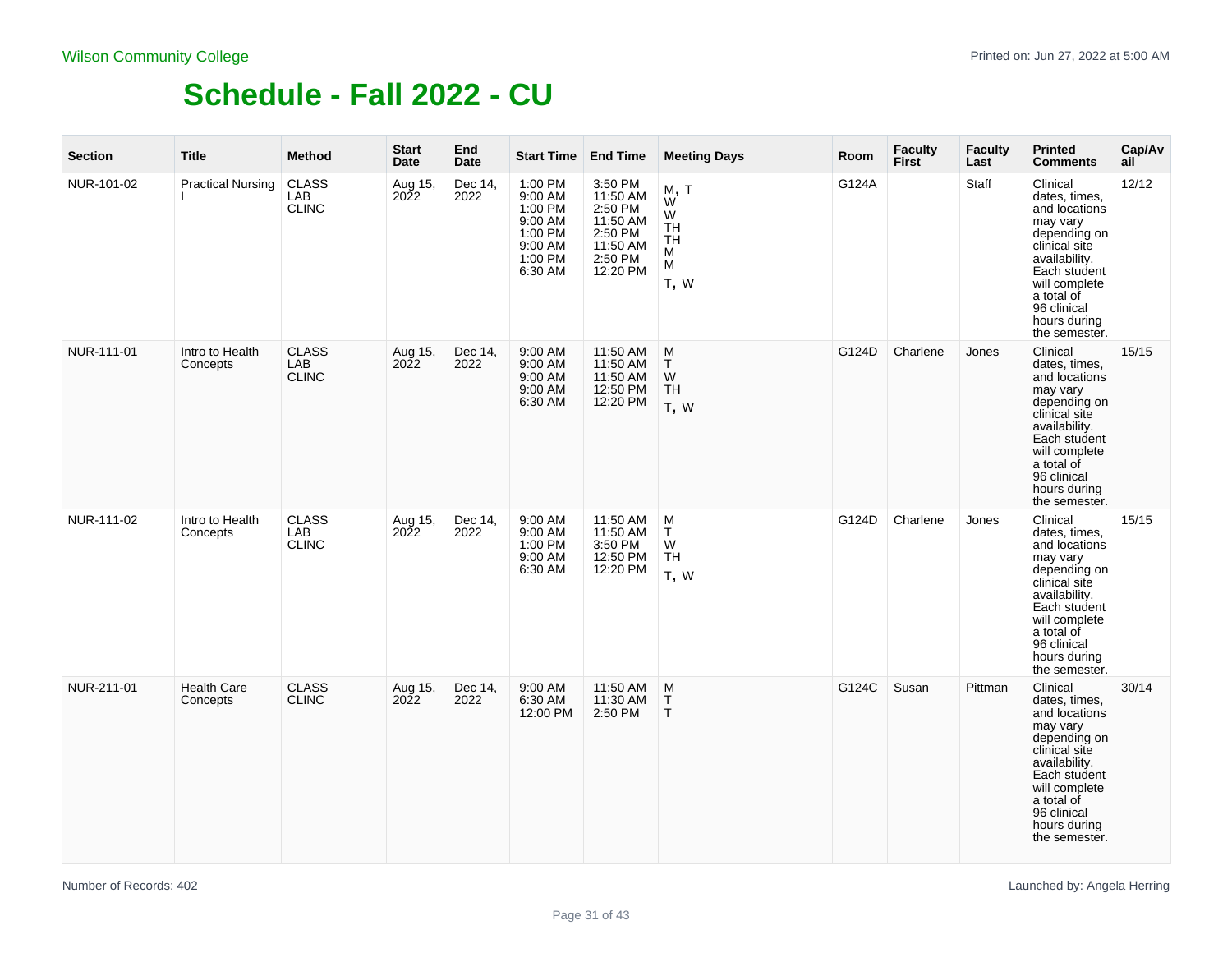| <b>Section</b> | <b>Title</b>              | Method                       | <b>Start</b><br>Date | End<br>Date     | Start Time End Time            |                                 | <b>Meeting Days</b>                           | Room        | <b>Faculty</b><br><b>First</b> | <b>Faculty</b><br>Last | <b>Printed</b><br><b>Comments</b>                                                                                                                                                                                                                                                                                      | Cap/Av<br>ail |
|----------------|---------------------------|------------------------------|----------------------|-----------------|--------------------------------|---------------------------------|-----------------------------------------------|-------------|--------------------------------|------------------------|------------------------------------------------------------------------------------------------------------------------------------------------------------------------------------------------------------------------------------------------------------------------------------------------------------------------|---------------|
| NUR-211-51     | Health Care<br>Concepts   | <b>CLASS</b><br><b>CLINC</b> | Aug 15,<br>2022      | Dec 14,<br>2022 | 6:00 PM<br>6:30 AM<br>12:30 PM | 8:50 PM<br>11:50 AM<br>6:50 PM  | $\begin{array}{c} T \\ S \\ S \end{array}$    | G124C       | Ginger                         | Madrigal               | Clinical<br>dates, times,<br>and locations<br>may vary<br>depending on<br>clinical site<br>availability.<br>Each student<br>will complete<br>a total of<br>96 clinical<br>hours during<br>the semester.<br>Clinical<br>meeting<br>dates are<br>8/27, 9/10,<br>$9/24$ , 10/8,<br>10/22, 11/5,<br>$11/19$ , and<br>12/3. | 30/30         |
| NUR-212-BL1    | Health System<br>Concepts | <b>CLASS</b><br><b>CLINC</b> | Aug 15,<br>2022      | Dec 14,<br>2022 | 6:30 AM<br>12:00 PM<br>9:00 AM | 11:30 AM<br>2:50 PM<br>11:50 AM | ${\sf W}$<br>W<br>TH<br>M, T, W, TH, F, S, SU | <b>CLIN</b> | Susan                          | Pittman                | Clinical<br>dates, times,<br>and locations<br>may vary<br>depending on<br>clinical site<br>availability.<br>Each student<br>will complete<br>a total of<br>96 clinical<br>hours during<br>the semester.<br>Class<br>meeting<br>dates are<br>8/18, 9/8,<br>$9/15, 9/22,$<br>11/10, 11/17,<br>and 12/1.                  | 30/14         |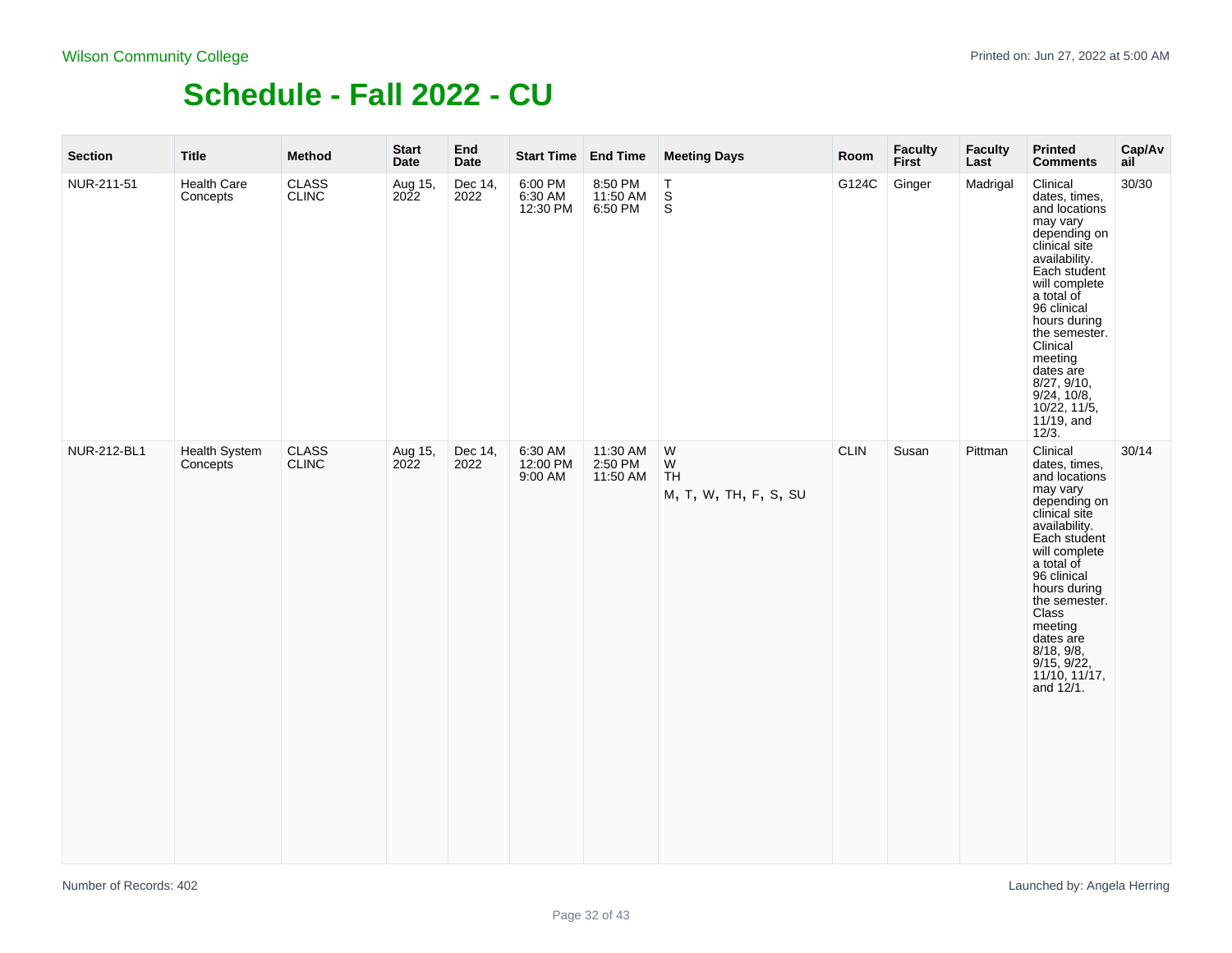| <b>Section</b> | <b>Title</b>                     | <b>Method</b>                | <b>Start</b><br>Date        | End<br>Date     | Start Time End Time            |                                | <b>Meeting Days</b>                                                                           | Room               | <b>Faculty</b><br><b>First</b> | <b>Faculty</b><br>Last | <b>Printed</b><br><b>Comments</b>                                                                                                                                                                                                                                                                                                                                                                            | Cap/Av<br>ail |
|----------------|----------------------------------|------------------------------|-----------------------------|-----------------|--------------------------------|--------------------------------|-----------------------------------------------------------------------------------------------|--------------------|--------------------------------|------------------------|--------------------------------------------------------------------------------------------------------------------------------------------------------------------------------------------------------------------------------------------------------------------------------------------------------------------------------------------------------------------------------------------------------------|---------------|
| NUR-212-BL51   | <b>Health System</b><br>Concepts | <b>CLASS</b><br><b>CLINC</b> | Aug <sub>15</sub> ,<br>2022 | Dec 14,<br>2022 | 6:00 PM<br>6:30 AM<br>12:30 PM | 8:50 PM<br>11:50 AM<br>6:50 PM | TH<br><b>SU</b><br><b>SU</b><br>M, T, W, TH, F, S, SU                                         | G124C              | Ginger                         | Madrigal               | Clinical<br>dates, times,<br>and locations<br>may vary<br>depending on<br>clinical site<br>availability.<br>Each student<br>will complete<br>a total of<br>96 clinical<br>hours during<br>the semester.<br>Class<br>meeting<br>dates are<br>8/18, 9/8,<br>9/15, 9/22,<br>11/10, 11/17,<br>and 12/1.<br>Clinical<br>meeting<br>dates are<br>8/28, 9/11,<br>9/25, 10/9,<br>10/23, 11/6,<br>11/20, and<br>12/4. | 30/30         |
| OST-122-NT1    | Office<br>Computations           | OCLS<br>OLAB                 | Aug 15,<br>2022             | Dec 14,<br>2022 |                                |                                | M, T, W, TH, F, S, SU<br>M, T, W, TH, F, S, SU                                                | <b>ONLIN</b><br>E. |                                | Staff                  |                                                                                                                                                                                                                                                                                                                                                                                                              | 30/29         |
| OST-131-NT1    | Keyboarding                      | <b>OCLS</b><br><b>OLAB</b>   | Aug 15,<br>2022             | Dec 14,<br>2022 |                                |                                | M, T, W, TH, F, S, SU<br>M, T, W, TH, F, S, SU                                                | <b>ONLIN</b><br>E. |                                | Staff                  |                                                                                                                                                                                                                                                                                                                                                                                                              | 30/23         |
| OST-136-NT1    | Word<br>Processing               | <b>OCLS</b><br>OLAB          | Aug 15,<br>2022             | Dec 14,<br>2022 |                                |                                | M, T, W, TH, F, S, SU<br>M, T, W, TH, F, S, SU                                                | <b>ONLIN</b><br>E. |                                | Staff                  |                                                                                                                                                                                                                                                                                                                                                                                                              | 30/28         |
| OST-137-NT1    | Office<br>Applications I         | OCLS<br><b>OLAB</b>          | Aug 15,<br>2022             | Dec 14,<br>2022 |                                |                                | M, T, W, TH, F, S, SU<br>M, T, W, TH, F, S, SU                                                | ONLIN<br>E         | Michael                        | Ruddon                 |                                                                                                                                                                                                                                                                                                                                                                                                              | 30/26         |
| OST-141-HY1    | Med Office<br>Terms I            | <b>CLASS</b>                 | Aug 15,<br><b>2022</b>      | Dec 14,<br>2022 | 9:30 AM                        | 10:20 AM                       | TH<br>M, T, W, TH, F, S, SU                                                                   | G232               | Keita                          | Kornegay               |                                                                                                                                                                                                                                                                                                                                                                                                              | 20/19         |
| OST-141-NT1    | Med Office<br>Terms I            | <b>OCLS</b>                  | Aug 15,<br>2022             | Dec 14,<br>2022 |                                |                                | M<br>T<br>W<br><b>TH</b><br>F<br>$\overline{\mathbf{s}}$<br>$\overline{\mathsf{S}}\mathsf{U}$ | <b>ONLIN</b><br>E. | Keita                          | Kornegay               |                                                                                                                                                                                                                                                                                                                                                                                                              | 30/21         |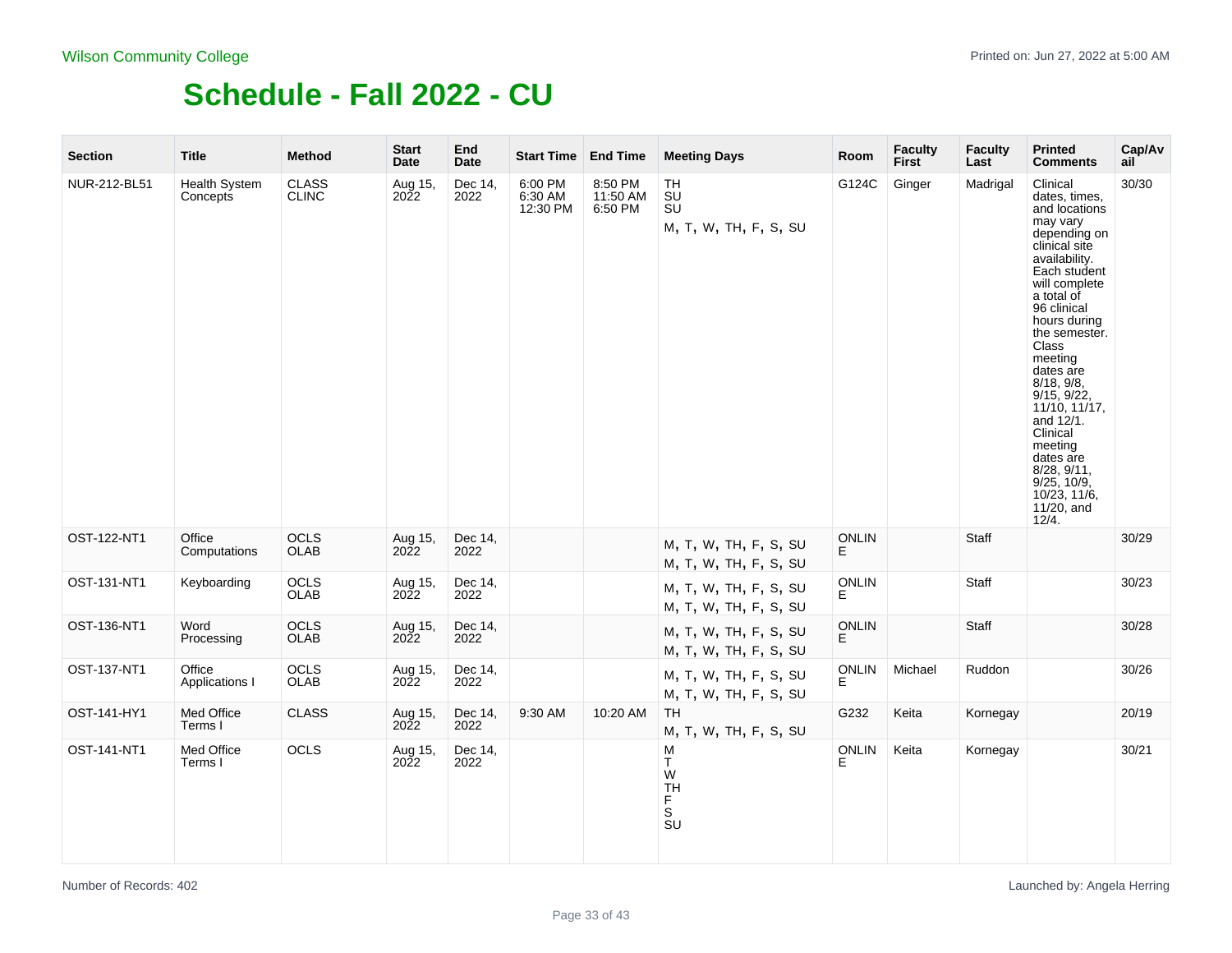| <b>Section</b> | <b>Title</b>                | <b>Method</b>              | <b>Start</b><br>Date   | End<br>Date     |         | Start Time   End Time | <b>Meeting Days</b>                                                                            | Room               | <b>Faculty</b><br><b>First</b> | <b>Faculty</b><br>Last | <b>Printed</b><br><b>Comments</b>     | Cap/Av<br>ail |
|----------------|-----------------------------|----------------------------|------------------------|-----------------|---------|-----------------------|------------------------------------------------------------------------------------------------|--------------------|--------------------------------|------------------------|---------------------------------------|---------------|
| OST-141-PSNT1  | Med Office<br>Terms I       | OCLS                       | Sep 6,<br>2022         | Dec 14,<br>2022 |         |                       | M<br>T<br>W<br><b>TH</b><br>F.<br>S<br>SU                                                      | <b>ONLIN</b><br>Е  | Edith                          | Porter                 | <b>CCP</b><br><b>Students</b><br>Only | 30/30         |
| OST-148-HY1    | Med Ins & Billing           | <b>CLASS</b>               | Aug 15,<br>2022        | Dec 14,<br>2022 | 9:00 AM | 9:50 AM               | W<br>M, T, W, TH, F, S, SU                                                                     | G232               | Keita                          | Kornegay               |                                       | 20/17         |
| OST-148-NT1    | Med Ins & Billing           | OCLS                       | Aug 15,<br>2022        | Dec 14,<br>2022 |         |                       | M<br>T.<br>W<br><b>TH</b><br>F.<br>S<br>SU                                                     | <b>ONLIN</b><br>E. | Keita                          | Kornegay               |                                       | 30/20         |
| OST-148-PSNT1  | Med Ins & Billing           | <b>OCLS</b>                | Sep 6,<br>2022         | Dec 14,<br>2022 |         |                       | M<br>T.<br>W<br><b>TH</b><br>F<br>$\overline{\mathbf{s}}$<br>$\overline{\mathsf{S}}\mathsf{U}$ | ONLIN<br>E         | Edith                          | Porter                 | CCP<br>Students<br>Only               | 30/30         |
| OST-161-NT1    | Medical Ofc<br>Procedures   | OCLS<br>OLAB               | Aug 15,<br>2022        | Dec 14,<br>2022 |         |                       | M, T, W, TH, F, S, SU<br>M, T, W, TH, F, S, SU                                                 | <b>ONLIN</b><br>E. | Keita                          | Kornegay               |                                       | 30/21         |
| OST-184-NT1    | Records<br>Management       | OCLS<br><b>OLAB</b>        | Aug 15,<br>2022        | Dec 14,<br>2022 |         |                       | M, T, W, TH, F, S, SU<br>M, T, W, TH, F, S, SU                                                 | <b>ONLIN</b><br>E. |                                | Staff                  |                                       | 30/28         |
| OST-264-HY1    | <b>Medical Auditing</b>     | <b>CLASS</b>               | Aug 15,<br>2022        | Dec 14,<br>2022 | 9:30 AM | 10:20 AM              | T.<br>M, T, W, TH, F, S, SU                                                                    | G232               | Keita                          | Kornegay               |                                       | 20/19         |
| OST-264-NT1    | <b>Medical Auditing</b>     | OCLS                       | Aug 15,<br>2022        | Dec 14,<br>2022 |         |                       | M<br>T.<br>W<br><b>TH</b><br>F<br>S<br>$\overline{\mathbf{s}}$ U                               | <b>ONLIN</b><br>E. |                                | Staff                  |                                       | 30/29         |
| OST-286-NT1    | Professional<br>Development | <b>OCLS</b>                | Aug 15,<br><b>2022</b> | Dec 14,<br>2022 |         |                       | M<br>T.<br>W<br><b>TH</b><br>F<br>s<br>su                                                      | <b>ONLIN</b><br>F  |                                | Staff                  |                                       | 30/27         |
| PED-110-NT1    | Fit and Well for<br>Life    | <b>OCLS</b><br><b>OLAB</b> | Aug 15,<br>2022        | Dec 14,<br>2022 |         |                       | M, T, W, TH, F, S, SU<br>M, T, W, TH, F, S, SU                                                 | <b>ONLIN</b><br>E. | Joanna                         | Stegall                |                                       | 30/20         |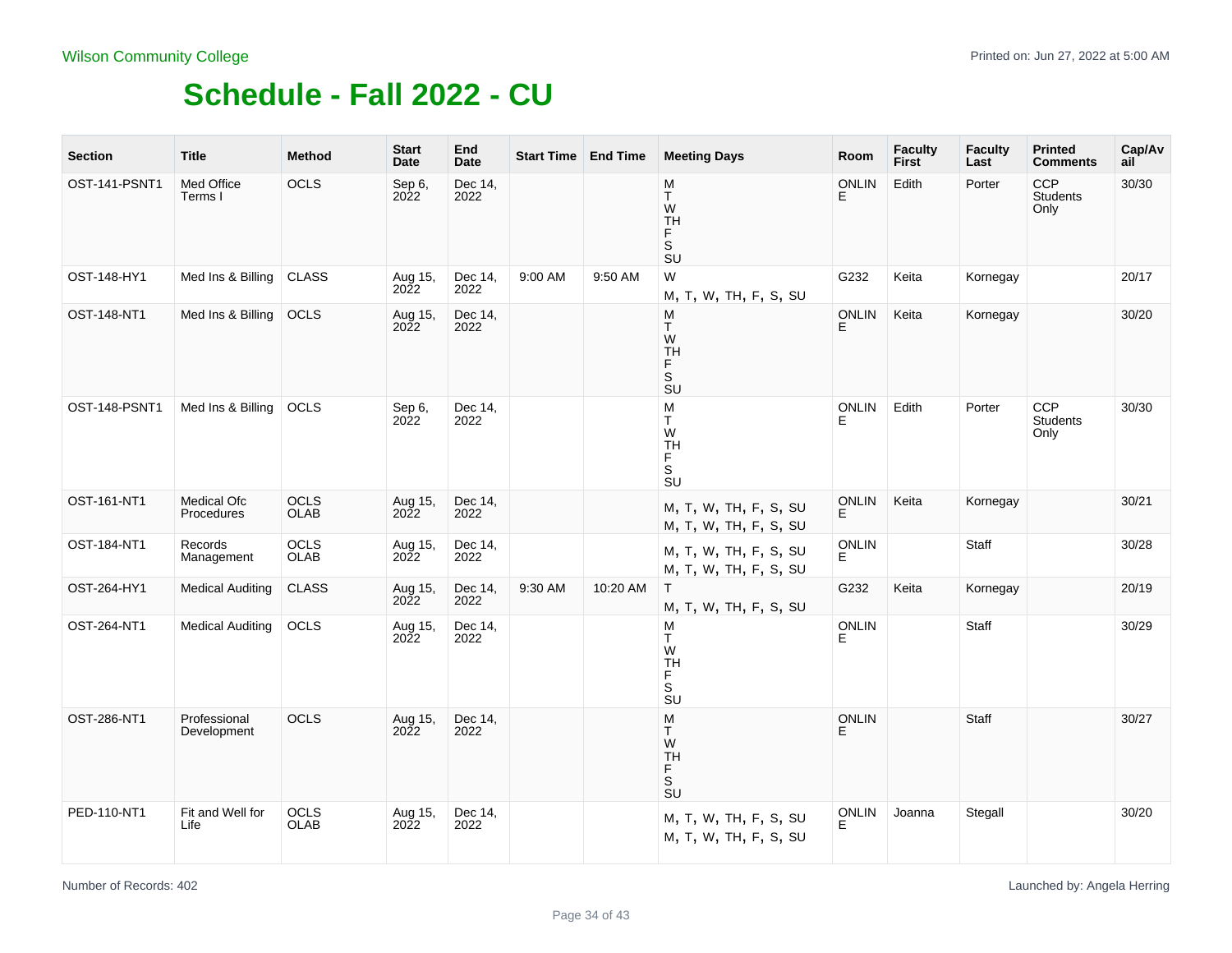| <b>Section</b> | <b>Title</b>                   | Method       | <b>Start</b><br>Date | End<br><b>Date</b> | Start Time End Time | <b>Meeting Days</b>                                    | Room               | <b>Faculty</b><br><b>First</b> | <b>Faculty</b><br>Last | Printed<br><b>Comments</b> | Cap/Av<br>ail |
|----------------|--------------------------------|--------------|----------------------|--------------------|---------------------|--------------------------------------------------------|--------------------|--------------------------------|------------------------|----------------------------|---------------|
| PED-110-NT1S2  | Fit and Well for<br>Life       | OCLS<br>OLAB | Oct 18,<br>2022      | Dec 14,<br>2022    |                     | M, T, W, TH, F, S, SU<br>M, T, W, TH, F, S, SU         | ONLIN<br>E         | Joanna                         | Stegall                | Second 8-<br>week session  | 30/17         |
| PHI-215-NT1S1  | Philosophical<br><b>Issues</b> | OCLS         | Aug 15,<br>2022      | Oct 6,<br>2022     |                     | м<br>T.<br>${\sf W}$<br><b>TH</b><br>F<br>.<br>Su      | ONLIN<br>E.        |                                | Staff                  | First 8-week<br>session    | 30/27         |
| PHI-240-NT1    | Introduction to<br>Ethics      | OCLS         | Aug 15,<br>2022      | Dec 14,<br>2022    |                     | M<br>Τ<br>.<br>ТН<br>$\bar{F}$ SU                      | <b>ONLIN</b><br>E. |                                | Staff                  |                            | 30/24         |
| PHI-240-NT1S2  | Introduction to<br>Ethics      | OCLS         | Oct 18,<br>2022      | Dec 14,<br>2022    |                     | M<br>T<br>W<br>TH<br>F<br>S<br>SU                      | <b>ONLIN</b><br>E  |                                | Staff                  | Second 8-<br>week session  | 30/25         |
| PHY-110-NT1    | Conceptual<br>Physics          | OCLS         | Aug 15,<br>2022      | Dec 14,<br>2022    |                     | $\sf M$<br>T<br>${\sf W}$<br><b>TH</b><br>F<br>s<br>su | ONLIN<br>Е         | Craig                          | Carrigee               |                            | 25/21         |
| PHY-110A-NT1   | Conceptual<br>Physics Lab      | <b>OLAB</b>  | Aug 15,<br>2022      | Dec 14,<br>2022    |                     | M<br>T<br>W<br>TH<br>F<br>S<br>SU                      | ONLIN<br>E         | Craig                          | Carrigee               |                            | 25/22         |
| POL-120-NT1S1  | American<br>Government         | OCLS         | Aug 15,<br>2022      | Oct 6,<br>2022     |                     | M<br>T<br>W<br>TH<br>F<br>S<br>SU                      | ONLIN<br>E         | Ernest                         | Morgan                 | First 8-week<br>session    | 30/26         |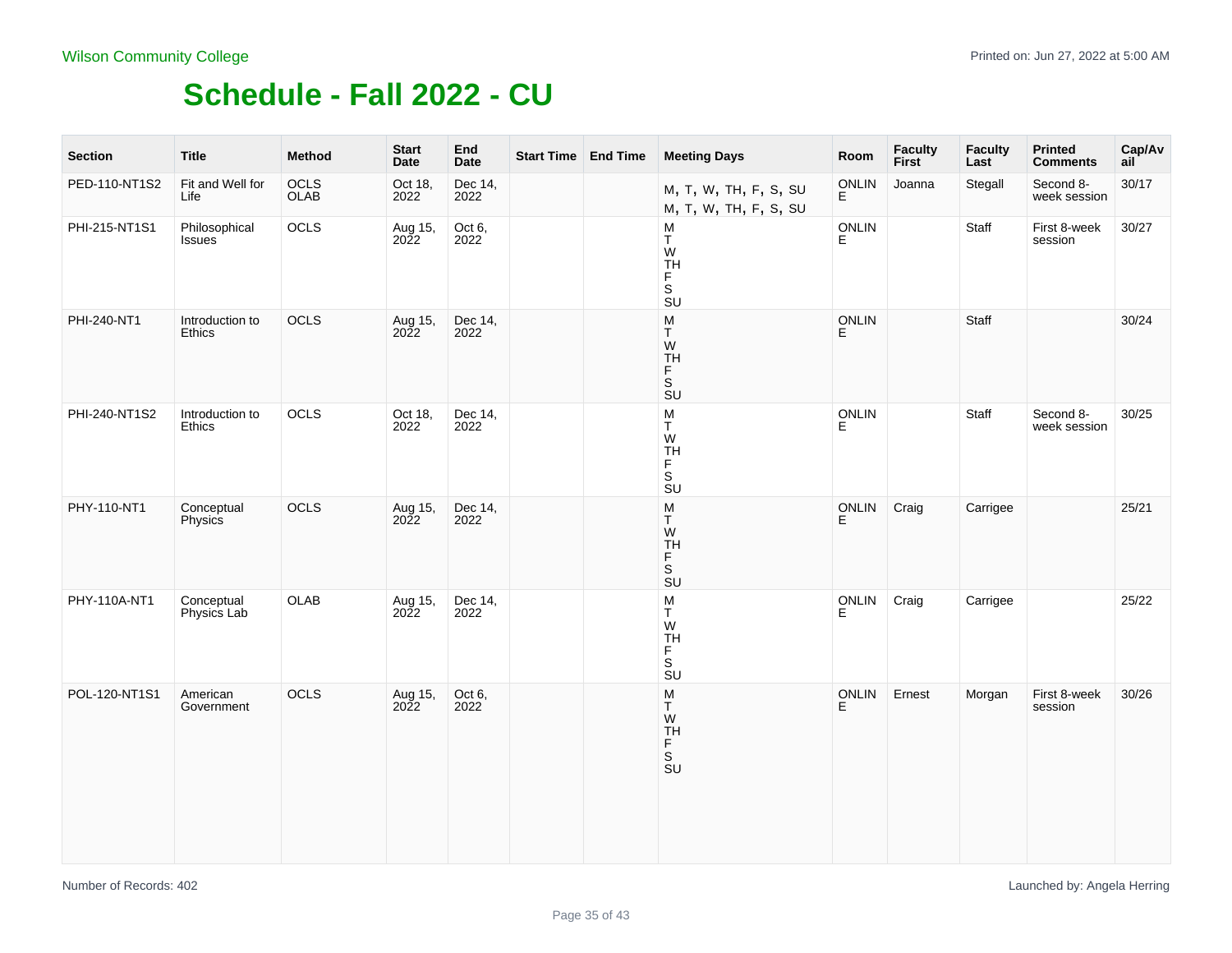| <b>Section</b> | <b>Title</b>           | <b>Method</b> | <b>Start</b><br>Date | End<br>Date     | Start Time   End Time |          | <b>Meeting Days</b>                                                                | Room              | <b>Faculty</b><br>First | <b>Faculty</b><br>Last | <b>Printed</b><br><b>Comments</b> | Cap/Av<br>ail |
|----------------|------------------------|---------------|----------------------|-----------------|-----------------------|----------|------------------------------------------------------------------------------------|-------------------|-------------------------|------------------------|-----------------------------------|---------------|
| POL-120-NT1S2  | American<br>Government | OCLS          | Oct 18,<br>2022      | Dec 14,<br>2022 |                       |          | M<br>T<br>W<br>TH<br>F<br>S<br><b>SU</b>                                           | <b>ONLIN</b><br>Е | Ernest                  | Morgan                 | Second 8-<br>week session         | 30/30         |
| PSY-150-01     | General<br>Psychology  | <b>CLASS</b>  | Aug 15,<br>2022      | Dec 14,<br>2022 | 11:00 AM              | 12:20 PM | $\mathsf T$<br><b>TH</b>                                                           | B210              | Belinda                 | McFerren               |                                   | 30/25         |
| PSY-150-NT1    | General<br>Psychology  | OCLS          | Aug 15,<br>2022      | Dec 14,<br>2022 |                       |          | ${\sf M}$<br>T.<br>W<br><b>TH</b><br>F<br>s<br>su                                  | <b>ONLIN</b><br>E | Belinda                 | McFerren               |                                   | 30/3          |
| PSY-150-NT1S1  | General<br>Psychology  | OCLS          | Aug 15,<br>2022      | Oct 6,<br>2022  |                       |          | ${\sf M}$<br>T<br>W<br><b>TH</b><br>F<br>$\frac{S}{SU}$                            | ONLIN<br>E        | Amber                   | Hinson                 | First 8-week<br>session           | 30/21         |
| PSY-150-NT2    | General<br>Psychology  | OCLS          | Aug 15,<br>2022      | Dec 14,<br>2022 |                       |          | ${\sf M}$<br>T.<br>W<br><b>TH</b><br>F<br>s<br>su                                  | <b>ONLIN</b><br>Е | Belinda                 | McFerren               |                                   | 30/30         |
| PSY-150-NT3    | General<br>Psychology  | <b>OCLS</b>   | Aug 15,<br>2022      | Dec 14,<br>2022 |                       |          | M<br>T<br>W<br>TH<br>F<br>$\frac{S}{SU}$                                           | <b>ONLIN</b><br>E | Alondria                | Richards<br>on         |                                   | 30/30         |
| PSY-150-NT4    | General<br>Psychology  | OCLS          | Aug 15,<br>2022      | Dec 14,<br>2022 |                       |          | M<br>T.<br>W<br><b>TH</b><br>F<br>$\mathsf S$<br>$\overline{\mathsf{S}}\mathsf{U}$ | <b>ONLIN</b><br>E | Rebecca                 | Wilson                 |                                   | 30/30         |
| PSY-150-PSNT1  | General<br>Psychology  | <b>OCLS</b>   | Sep 6,<br>2022       | Dec 14,<br>2022 |                       |          | M<br>Τ<br>W<br>TH<br>F.<br>S<br>$\overline{\mathsf{S}}\mathsf{U}$                  | ONLIN<br>E        | Steven                  | Dammer                 | CCP<br>Students<br>Only           | 30/30         |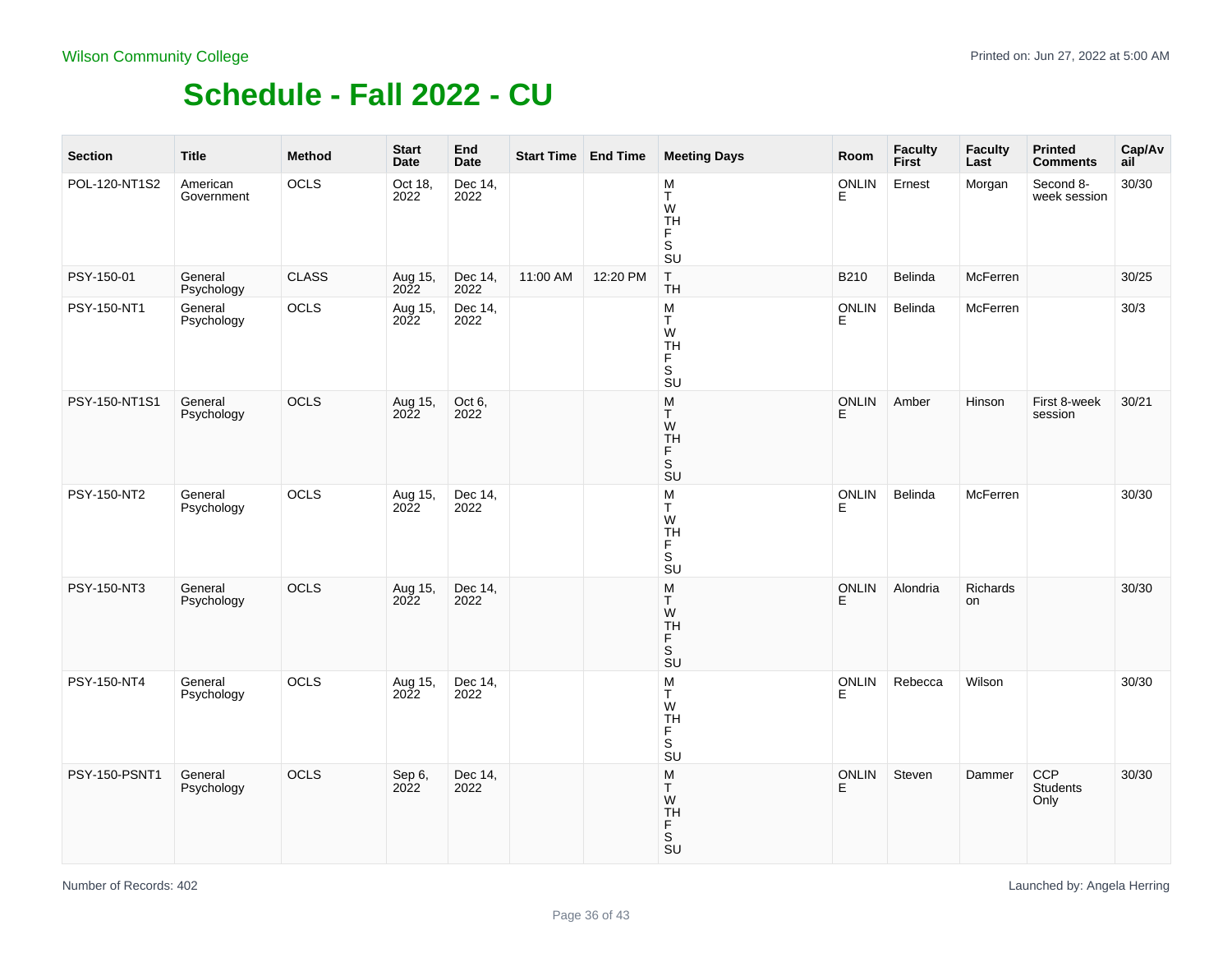| <b>Section</b>     | <b>Title</b>                  | <b>Method</b>              | <b>Start</b><br>Date   | End<br><b>Date</b> | <b>Start Time   End Time</b> |         | <b>Meeting Days</b>                                                                | Room               | <b>Faculty</b><br><b>First</b> | <b>Faculty</b><br>Last | <b>Printed</b><br><b>Comments</b>      | Cap/Av<br>ail |
|--------------------|-------------------------------|----------------------------|------------------------|--------------------|------------------------------|---------|------------------------------------------------------------------------------------|--------------------|--------------------------------|------------------------|----------------------------------------|---------------|
| PSY-150-PSNT2      | General<br>Psychology         | OCLS                       | Sep 6,<br>2022         | Dec 14,<br>2022    |                              |         | M<br>T<br>W<br><b>TH</b><br>F<br>S<br>SU                                           | <b>ONLIN</b><br>Е  | Steven                         | Dammer                 | CCP<br><b>Students</b><br>Only         | 30/30         |
| PSY-150-WA1        | General<br>Psychology         | <b>CLASS</b>               | Aug 15,<br>2022        | Dec 14,<br>2022    | 2:30 PM                      | 3:50 PM | M<br>W                                                                             | B210               | Belinda                        | McFerren               | <b>WAAT</b><br><b>Students</b><br>Only | 30/23         |
| <b>PSY-150-WA2</b> | General<br>Psychology         | <b>CLASS</b>               | Aug 15,<br>2022        | Dec 14,<br>2022    | 2:30 PM                      | 3:50 PM | T.<br><b>TH</b>                                                                    | B210               | Belinda                        | <b>McFerren</b>        | <b>WAAT</b><br><b>Students</b><br>Only | 30/1          |
| PSY-150-WE1        | General<br>Psychology         | <b>CLASS</b>               | Aug 15,<br>2022        | Dec 14,<br>2022    | 2:30 PM                      | 3:50 PM | M<br>W                                                                             | C207               | Rebecca                        | Wilson                 | <b>WECA</b><br><b>Students</b><br>Only | 20/19         |
| PSY-150-WE2        | General<br>Psychology         | <b>CLASS</b>               | Aug 15,<br>2022        | Dec 14,<br>2022    | 2:30 PM                      | 3:50 PM | T.<br><b>TH</b>                                                                    | C207               | Rebecca                        | Wilson                 | <b>WECA</b><br>Students<br>Only        | 20/19         |
| PSY-241-NT1        | Developmental<br>Psych        | OCLS                       | Aug 15,<br>2022        | Dec 14,<br>2022    |                              |         | M<br>T.<br>W<br><b>TH</b><br>F<br>s<br>su                                          | <b>ONLIN</b><br>Е  | Belinda                        | McFerren               |                                        | 30/15         |
| PSY-241-NT1S2      | Developmental<br>Psych        | OCLS                       | Oct 18,<br>2022        | Dec 14,<br>2022    |                              |         | M<br>T.<br>W<br><b>TH</b><br>F<br>$\mathbb S$<br>SU                                | <b>ONLIN</b><br>E  | Amber                          | Hinson                 | Second 8-<br>week session              | 30/23         |
| PSY-281-NT1        | Abnormal<br>Psychology        | <b>OCLS</b>                | Aug 15,<br>2022        | Dec 14,<br>2022    |                              |         | M<br>T.<br>W<br><b>TH</b><br>F<br>$\mathbb S$<br>$\overline{\mathsf{S}}\mathsf{U}$ | <b>ONLIN</b><br>E. | Alondria                       | Richards<br>on         |                                        | 30/20         |
| REL-110-NT1        | <b>World Religions</b>        | <b>OCLS</b>                | Aug 15,<br><b>2022</b> | Dec 14,<br>2022    |                              |         | M<br>Τ<br>W<br><b>TH</b><br>F<br>SU                                                | <b>ONLIN</b><br>E. | Thomas                         | Riley                  |                                        | 30/23         |
| SEC-151-NT1        | Intro to Protocol<br>Analysis | <b>OCLS</b><br><b>OLAB</b> | Aug 15,<br>2022        | Dec 14,<br>2022    |                              |         | M, T, W, TH, F, S, SU<br>M, T, W, TH, F, S, SU                                     | <b>ONLIN</b><br>E  | Timothy                        | Boyd                   |                                        | 30/26         |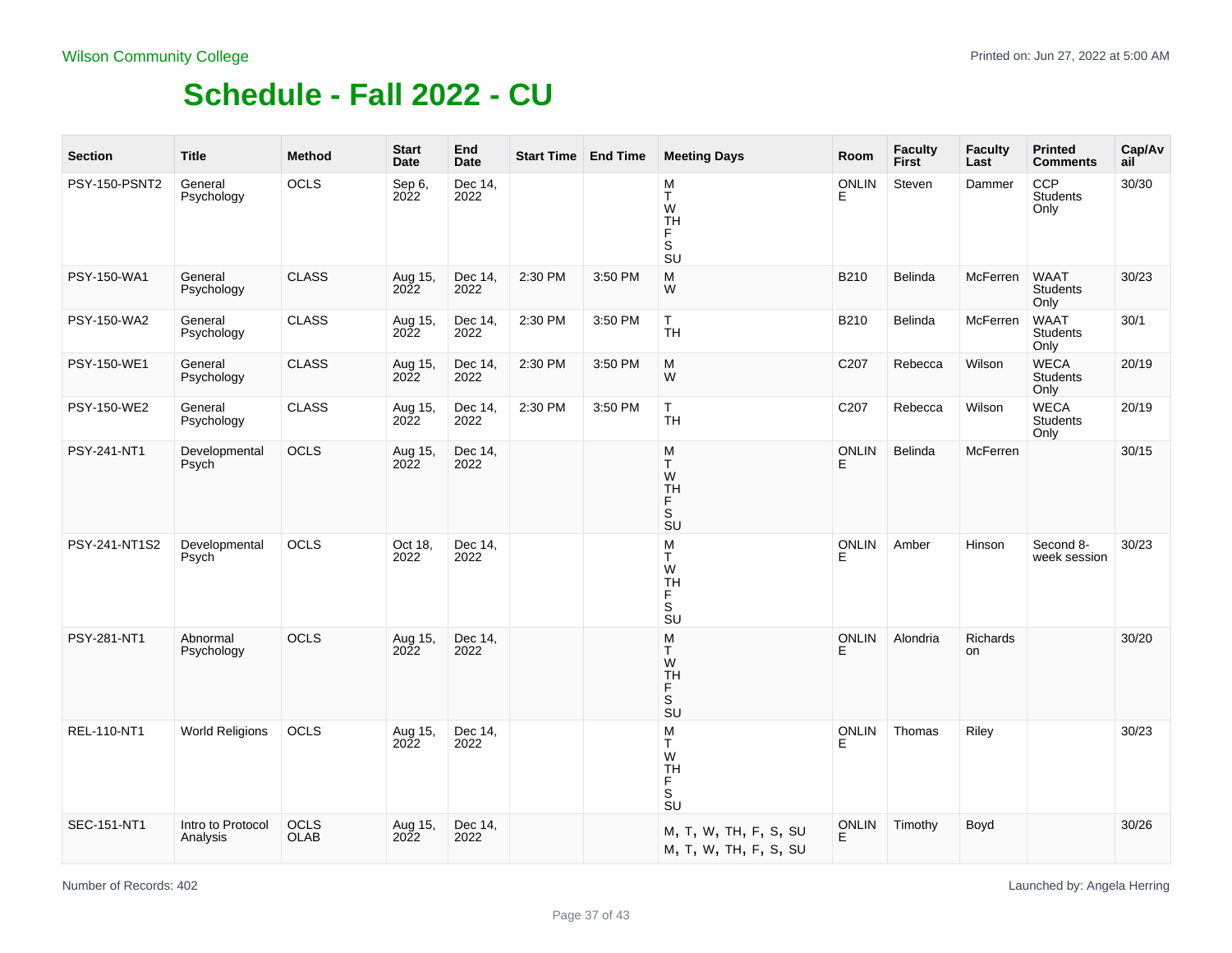| <b>Section</b> | <b>Title</b>                 | <b>Method</b> | <b>Start</b><br>Date | End<br>Date     |         | <b>Start Time   End Time</b> | <b>Meeting Days</b>                                                                 | Room               | <b>Faculty</b><br>First | <b>Faculty</b><br>Last | <b>Printed</b><br><b>Comments</b>      | Cap/Av<br>ail |
|----------------|------------------------------|---------------|----------------------|-----------------|---------|------------------------------|-------------------------------------------------------------------------------------|--------------------|-------------------------|------------------------|----------------------------------------|---------------|
| SEC-160-NT1    | Security<br>Administration I | OCLS<br>OLAB  | Aug 15,<br>2022      | Dec 14,<br>2022 |         |                              | M, T, W, TH, F, S, SU<br>M, T, W, TH, F, S, SU                                      | ONLIN<br>E         | Timothy                 | Boyd                   |                                        | 30/28         |
| SOC-210-NT1    | Introduction to<br>Sociology | OCLS          | Aug 15,<br>2022      | Dec 14,<br>2022 |         |                              | M<br>T.<br>W<br><b>TH</b><br>F<br>s<br>su                                           | ONLIN<br>E         | Cornelia                | Ashby                  |                                        | 30/22         |
| SOC-210-NT1S2  | Introduction to<br>Sociology | <b>OCLS</b>   | Oct 18,<br>2022      | Dec 14.<br>2022 |         |                              | M<br>T.<br>W<br><b>TH</b><br>F<br>$\mathbb S$<br>$\overline{\mathsf{s}}$ U          | <b>ONLIN</b><br>E. | Shandrika               | McNair-<br>Williams    | Second 8-<br>week session              | 30/28         |
| SOC-210-NT2    | Introduction to<br>Sociology | OCLS          | Aug 15,<br>2022      | Dec 14,<br>2022 |         |                              | M<br>T<br>W<br><b>TH</b><br>F<br>.<br>Su                                            | <b>ONLIN</b><br>Е  | Shandrika               | McNair-<br>Williams    |                                        | 30/29         |
| SOC-210-PSNT1  | Introduction to<br>Sociology | OCLS          | Sep 6,<br>2022       | Dec 14,<br>2022 |         |                              | M<br>T.<br>W<br><b>TH</b><br>F<br>$\mathbb S$<br>$\overline{\mathsf{S}}\mathsf{U}$  | <b>ONLIN</b><br>E  | Kenjuana                | McCray                 | CCP<br><b>Students</b><br>Only         | 30/30         |
| SOC-210-PSNT2  | Introduction to<br>Sociology | <b>OCLS</b>   | Sep 6,<br>2022       | Dec 14,<br>2022 |         |                              | M<br>T<br>W<br><b>TH</b><br>F<br>.<br>SU                                            | <b>ONLIN</b><br>E. | Kenjuana                | McCray                 | <b>CCP</b><br>Students<br>Only         | 30/30         |
| SOC-210-WE1    | Introduction to<br>Sociology | <b>CLASS</b>  | Aug 15,<br>2022      | Dec 14,<br>2022 | 2:30 PM | 3:50 PM                      | M<br>W                                                                              | G240               | Cornelia                | Ashby                  | <b>WECA</b><br><b>Students</b><br>Only | 24/24         |
| SOC-210-WE2    | Introduction to<br>Sociology | <b>CLASS</b>  | Aug 15,<br>2022      | Dec 14,<br>2022 | 2:30 PM | 3:50 PM                      | T.<br><b>TH</b>                                                                     | G240               | Cornelia                | Ashby                  | <b>WECA</b><br>Students<br>Only        | 24/24         |
| SOC-225-NT1    | <b>Social Diversity</b>      | OCLS          | Aug 15,<br>2022      | Dec 14,<br>2022 |         |                              | M<br>T<br>W<br><b>TH</b><br>$_{\rm S}^{\rm F}$<br>$\overline{\mathsf{S}}\mathsf{U}$ | ONLIN<br>E         | Shandrika               | McNair-<br>Williams    |                                        | 30/25         |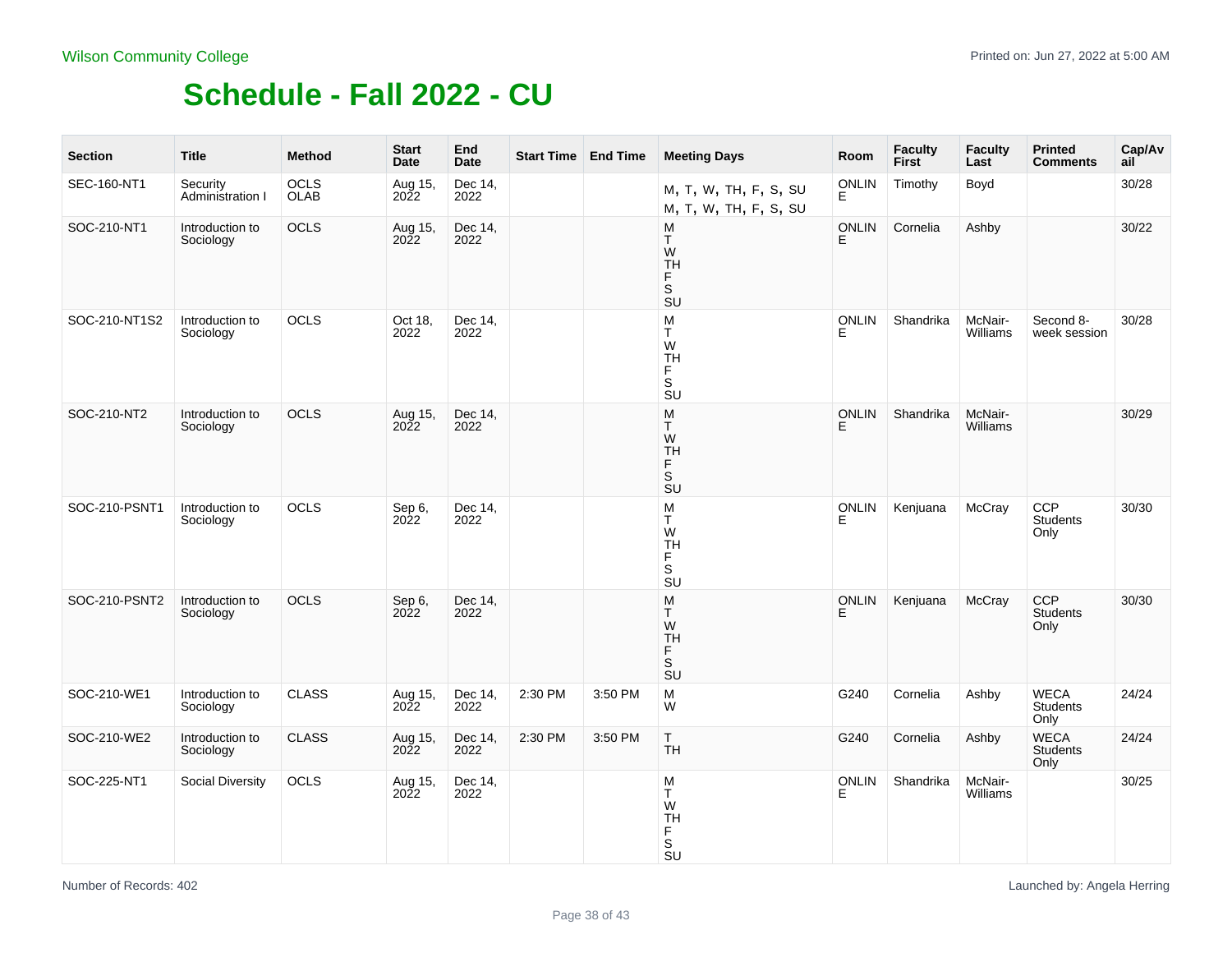| <b>Section</b> | <b>Title</b>             | <b>Method</b> | <b>Start</b><br>Date | End<br><b>Date</b> | Start Time End Time |         | <b>Meeting Days</b>                                                                  | Room         | <b>Faculty</b><br>First | <b>Faculty</b><br>Last | <b>Printed</b><br><b>Comments</b> | Cap/Av<br>ail |
|----------------|--------------------------|---------------|----------------------|--------------------|---------------------|---------|--------------------------------------------------------------------------------------|--------------|-------------------------|------------------------|-----------------------------------|---------------|
| SPA-111-01     | Elementary<br>Spanish I  | <b>CLASS</b>  | Aug 15,<br>2022      | Dec 14,<br>2022    | 1:00 PM             | 2:20 PM | M<br>W                                                                               | D205         | Luis                    | Benavent               |                                   | 24/20         |
| SPA-111-NT1    | Elementary<br>Spanish I  | OCLS          | Aug 15,<br>2022      | Dec 14,<br>2022    |                     |         | ${\sf M}$<br>T<br>W<br>TH<br>F.<br>S<br>$\overline{S}U$                              | <b>ONLIN</b> | Stephanie               | Wallace                |                                   | 30/5          |
| SPA-111-NT1S1  | Elementary<br>Spanish I  | OCLS          | Aug 15,<br>2022      | Oct 6,<br>2022     |                     |         | ${\sf M}$<br>T<br>W<br>TH<br>F<br>S<br>SU                                            | ONLIN<br>E.  | Jose                    | Cruz                   | First 8-week<br>session           | 30/24         |
| SPA-111-NT2    | Elementary<br>Spanish I  | OCLS          | Aug 15,<br>2022      | Dec 14,<br>2022    |                     |         | $\mathsf{M}$<br>T.<br>W<br><b>TH</b><br>F.<br>s<br>su                                | ONLIN<br>E   | Stephanie               | Wallace                |                                   | 30/30         |
| SPA-111-WA1    | Elementary<br>Spanish I  | <b>CLASS</b>  | Aug 15,<br>2022      | Dec 14,<br>2022    | 1:00 PM             | 2:20 PM | $\mathsf T$<br>TΗ                                                                    | D205         | Cynthia                 | Caicedo                | WAAT<br>Students<br>Only          | 24/15         |
| SPA-111-WE1    | Elementary<br>Spanish I  | <b>CLASS</b>  | Aug 15,<br>2022      | Dec 14,<br>2022    | 2:30 PM             | 3:50 PM | T.<br><b>TH</b>                                                                      | D205         | Cynthia                 | Caicedo                | <b>WECA</b><br>Students<br>Only   | 24/0          |
| SPA-111-WE2    | Elementary<br>Spanish I  | <b>CLASS</b>  | Aug 15,<br>2022      | Dec 14,<br>2022    | 2:30 PM             | 3:50 PM | M<br>W                                                                               | D205         | Cynthia                 | Caicedo                | WECA<br>Students<br>Only          | 24/0          |
| SPA-112-NT1    | Elementary<br>Spanish II | OCLS          | Aug 15,<br>2022      | Dec 14,<br>2022    |                     |         | M<br>T<br>W<br>TH<br>F<br>s<br>su                                                    | ONLIN<br>E   | Jose                    | Cruz                   |                                   | 30/22         |
| SPA-112-NT1S2  | Elementary<br>Spanish II | OCLS          | Oct 18,<br>2022      | Dec 14,<br>2022    |                     |         | $_{\rm T}^{\rm M}$<br>${\sf W}$<br>TH<br>F<br>S<br>$\overline{\mathsf{S}}\mathsf{U}$ | ONLIN<br>F   | Jose                    | Cruz                   | Second 8-<br>week session         | 30/26         |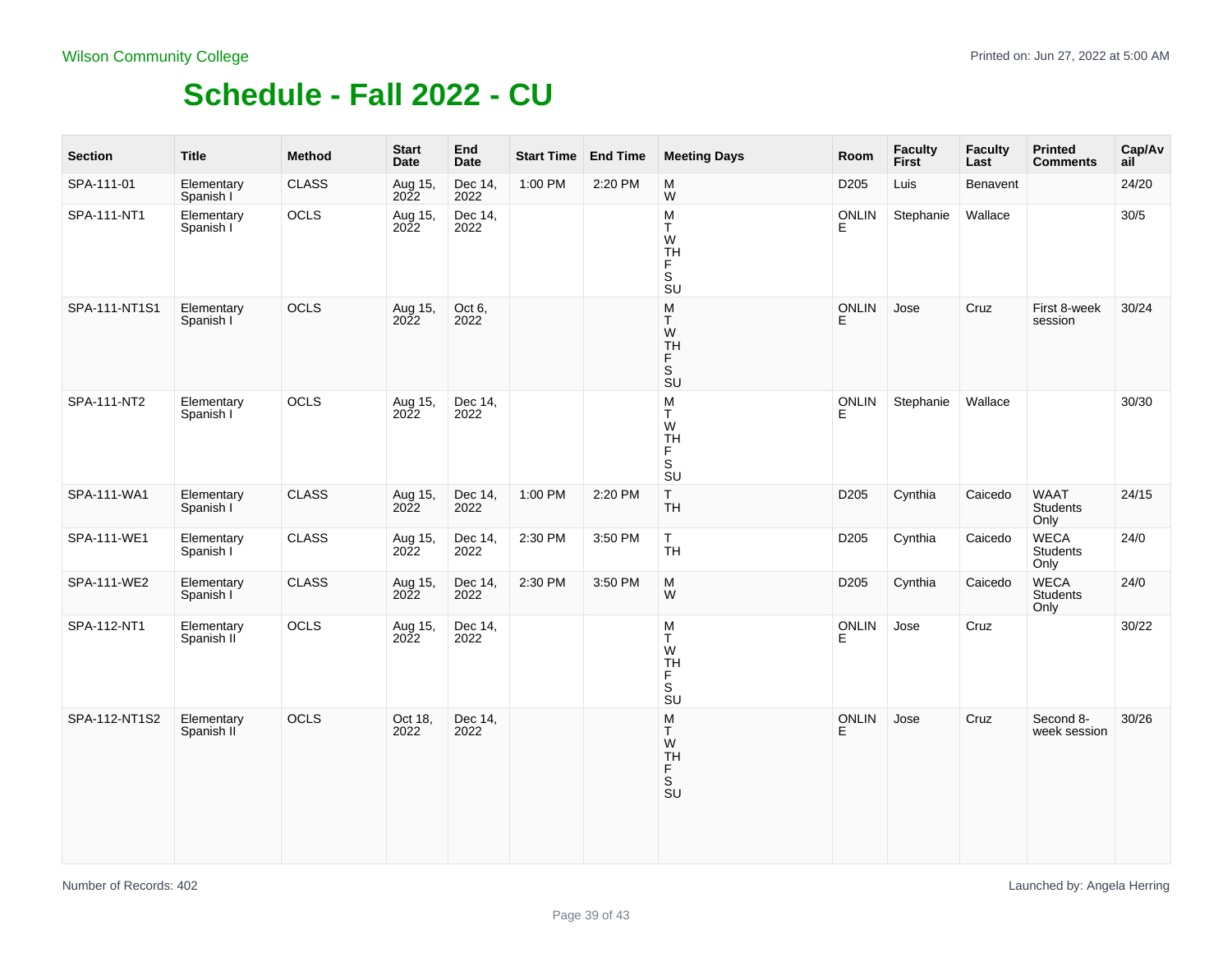| <b>Section</b> | <b>Title</b>                | <b>Method</b> | <b>Start</b><br>Date | End<br><b>Date</b> | Start Time End Time | <b>Meeting Days</b>                                                                                       | Room              | Faculty<br>First | <b>Faculty</b><br>Last | <b>Printed</b><br><b>Comments</b> | Cap/Av<br>ail |
|----------------|-----------------------------|---------------|----------------------|--------------------|---------------------|-----------------------------------------------------------------------------------------------------------|-------------------|------------------|------------------------|-----------------------------------|---------------|
| SPA-112-NT2    | Elementary<br>Spanish II    | OCLS          | Aug 15,<br>2022      | Dec 14,<br>2022    |                     | M<br>T<br>W<br>TH<br>F<br>S<br><b>SU</b>                                                                  | ONLIN<br>E        | Stephanie        | Wallace                |                                   | 30/30         |
| SPA-112-WANT1  | Elementary<br>Spanish II    | OCLS          | Aug 15,<br>2022      | Dec 14,<br>2022    |                     | ${\sf M}$<br>T.<br>W<br>TH<br>F<br>$\overline{\mathsf{s}}$<br><b>SU</b>                                   | ONLIN<br>E        | Luis             | Benavent               | <b>WAAT</b><br>Students<br>Only   | 30/28         |
| SPA-141-NT1    | Culture and<br>Civilization | OCLS          | Aug 15,<br>2022      | Dec 14,<br>2022    |                     | ${\sf M}$<br>T<br>W<br>TH<br>F<br>S<br>$\overline{\mathsf{S}}\mathsf{U}$                                  | ONLIN<br>E        | Luis             | Ayarza                 |                                   | 30/22         |
| SPA-181-NT1    | Spanish Lab 1               | <b>OLAB</b>   | Aug 15,<br>2022      | Dec 14,<br>2022    |                     | ${\sf M}$<br>T<br>W<br>TH<br>F<br>S<br>SU                                                                 | ONLIN<br>E        | Luis             | Benavent               |                                   | 30/27         |
| SPA-211-NT1    | Intermediate<br>Spanish I   | OCLS          | Aug 15,<br>2022      | Dec 14,<br>2022    |                     | $\frac{\mathsf{M}}{\mathsf{T}}$<br>${\sf W}$<br><b>TH</b><br>F.<br>S<br>$\overline{\mathsf{S}}\mathsf{U}$ | ONLIN<br>E        | Cynthia          | Caicedo                |                                   | 30/25         |
| SPA-212-NT1    | Intermediate<br>Spanish II  | OCLS          | Aug 15,<br>2022      | Dec 14,<br>2022    |                     | M<br>T<br>W<br>TH<br>F<br>$\overline{\mathsf{s}}$<br>SU                                                   | <b>ONLIN</b><br>E | Stephanie        | Wallace                |                                   | 30/23         |
| SPA-281-NT1    | Spanish Lab 3               | OLAB          | Aug 15,<br>2022      | Dec 14,<br>2022    |                     | M<br>T<br>W<br>TH<br>F<br>S<br>SU                                                                         | ONLIN<br>E        | Luis             | Benavent               |                                   | 30/27         |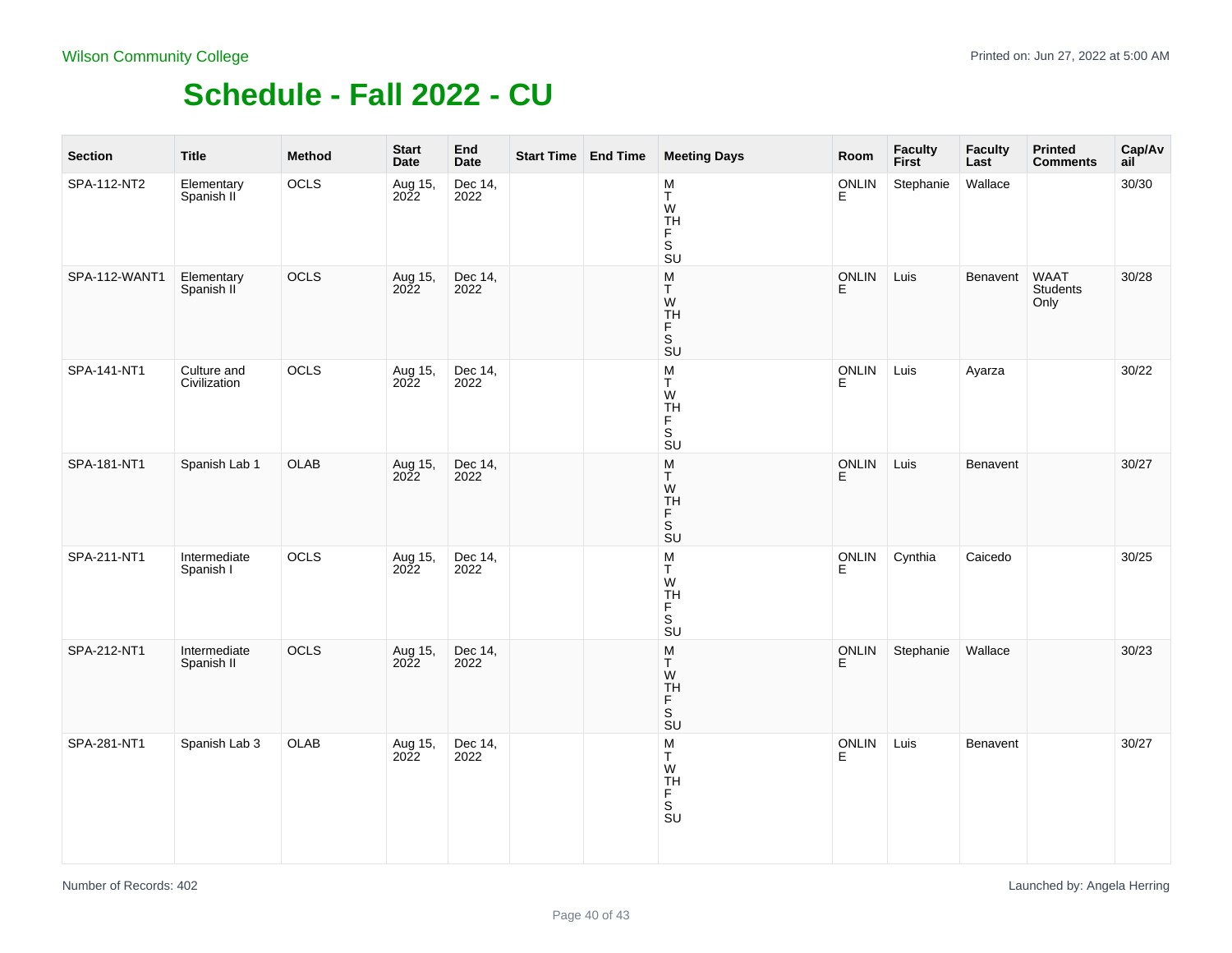| <b>Section</b>     | <b>Title</b>                       | <b>Method</b>       | <b>Start</b><br>Date | End<br><b>Date</b> | <b>Start Time   End Time</b>             |                                            | <b>Meeting Days</b>                                                                                                           | Room              | <b>Faculty</b><br><b>First</b> | <b>Faculty</b><br>Last | <b>Printed</b><br><b>Comments</b> | Cap/Av<br>ail |
|--------------------|------------------------------------|---------------------|----------------------|--------------------|------------------------------------------|--------------------------------------------|-------------------------------------------------------------------------------------------------------------------------------|-------------------|--------------------------------|------------------------|-----------------------------------|---------------|
| SPA-282-NT1        | Spanish Lab 4                      | OLAB                | Aug 15,<br>2022      | Dec 14,<br>2022    |                                          |                                            | M<br>T<br>W<br>TH<br>F<br>S<br><b>SU</b>                                                                                      | <b>ONLIN</b><br>E | Luis                           | Benavent               |                                   | 30/24         |
| SPI-113-NT1S1      | Intro. to Spanish<br>Inter.        | OCLS                | Aug 15,<br>2022      | Oct 6,<br>2022     |                                          |                                            | M<br>T.<br>W<br><b>TH</b><br>F.<br>S<br>$\overline{\mathsf{S}}\mathsf{U}$                                                     | ONLIN<br>E        | Luis                           | Benavent               | First 8-week<br>session           | 25/17         |
| SPI-114-NT1S2      | Ana.Skills<br>Spanish Inter.       | OCLS                | Oct 18,<br>2022      | Dec 14,<br>2022    |                                          |                                            | M<br>T.<br>W<br><b>TH</b><br>F<br>S<br><b>SU</b>                                                                              | <b>ONLIN</b><br>F | Luis                           | Benavent               | Second 8-<br>week session         | 25/17         |
| SUR-110-01         | Intro to Surg<br>Tech              | <b>CLASS</b>        | Aug 15,<br>2022      | Dec 14,<br>2022    | 9:00 AM                                  | 11:50 AM                                   | <b>TH</b>                                                                                                                     | G227A             | Elizabeth                      | Davis                  |                                   | 12/12         |
| SUR-111-01         | Periop Patient<br>Care             | <b>CLASS</b><br>LAB | Aug 15,<br>2022      | Dec 14,<br>2022    | 9:00 AM<br>1:00 PM<br>8:00 AM<br>1:00 PM | 11:50 AM<br>2:50 PM<br>11:50 AM<br>2:50 PM | M<br>$\mathsf{M}% _{T}=\mathsf{M}_{T}\!\left( a,b\right) ,\ \mathsf{M}_{T}=\mathsf{M}_{T}$<br>$\frac{\mathsf{T}}{\mathsf{T}}$ | G227A             | Elizabeth                      | Davis                  |                                   | 12/12         |
| SUR-111-02         | Periop Patient<br>Care             | <b>CLASS</b><br>LAB | Aug 15,<br>2022      | Dec 14,<br>2022    | 9:00 AM<br>1:00 PM<br>8:00 AM<br>1:00 PM | 11:50 AM<br>2:50 PM<br>11:50 AM<br>2:50 PM | M<br>M<br>W<br>W                                                                                                              | G227A             | Elizabeth                      | Davis                  |                                   | 12/12         |
| SUR-211-NT1        | <b>Adv Theoretical</b><br>Concepts | <b>OCLS</b>         | Aug 15,<br>2022      | Dec 14,<br>2022    |                                          |                                            | M<br>T.<br>W<br><b>TH</b><br>F<br>SU                                                                                          | <b>ONLIN</b><br>E | Elizabeth                      | Davis                  |                                   | $5/5$         |
| SUR-212-01         | <b>SUR Clinical</b><br>Supplement  | <b>CLINC</b>        | Aug 15,<br>2022      | Dec 14,<br>2022    | 6:30 AM                                  | 12:30 PM                                   | T<br>W                                                                                                                        | <b>CLIN</b>       | Elizabeth                      | Davis                  |                                   | 5/4           |
| <b>TRN-110-BL1</b> | Intro to<br><b>Transport Tech</b>  | <b>OCLS</b><br>LAB  | Aug 15,<br>2022      | Dec 14,<br>2022    | 12:30 PM                                 | 2:20 PM                                    | M<br>M, T, W, TH, F, S, SU                                                                                                    | R105              | Jon                            | Shearin                |                                   | 20/17         |
| TRN-120-BL1        | <b>Basic Transp</b><br>Electricity | <b>CLASS</b><br>LAB | Aug 15,<br>2022      | Dec 14,<br>2022    | 9:00 AM<br>11:00 AM                      | 10:50 AM<br>1:50 PM                        | W<br>W<br>M, T, W, TH, F, S, SU                                                                                               | R <sub>103</sub>  | Robert                         | <b>Brown</b>           |                                   | 20/18         |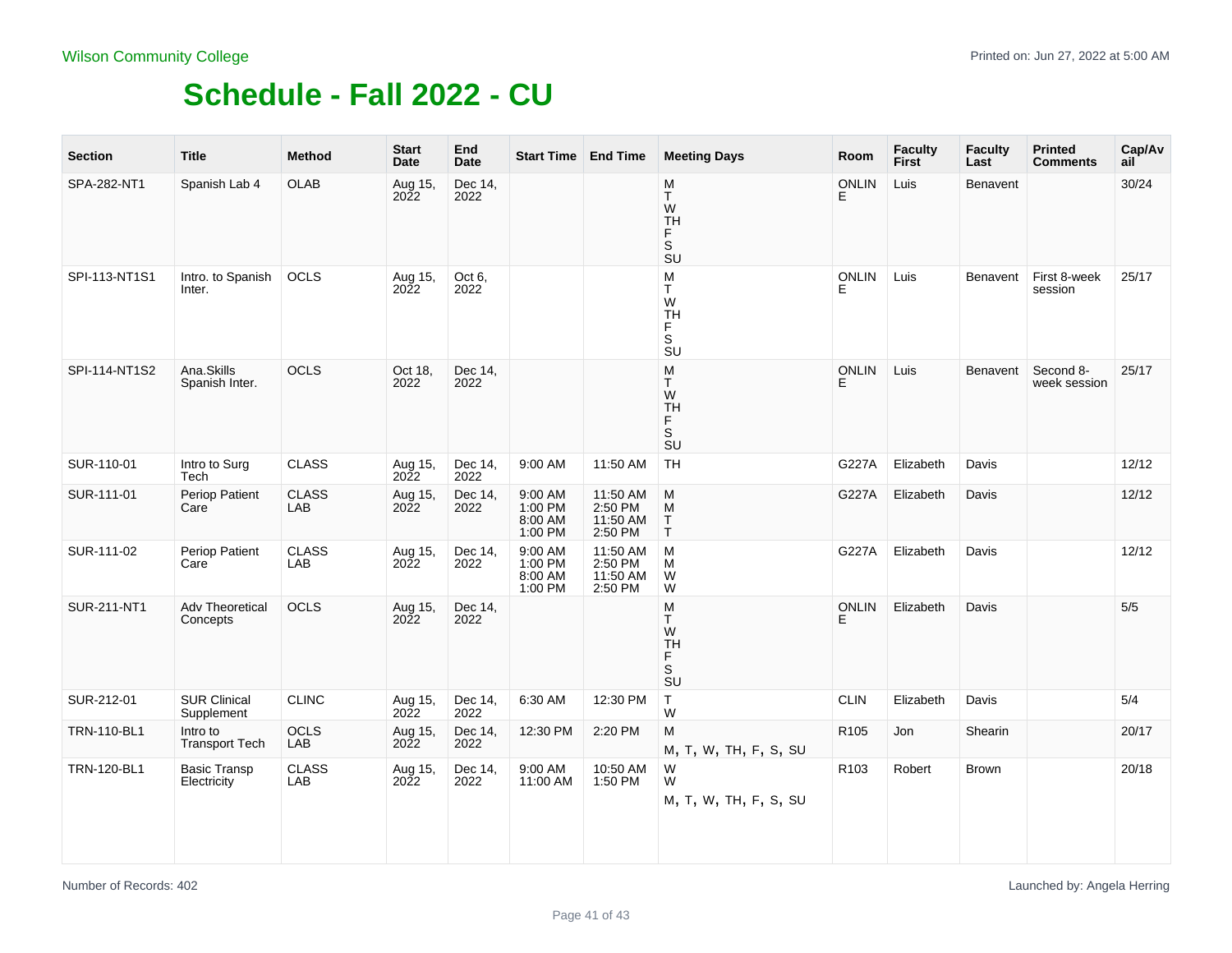the control of the

| <b>Section</b>     | <b>Title</b>                        | <b>Method</b>       | <b>Start</b><br>Date   | End<br><b>Date</b> | Start Time End Time |                     | <b>Meeting Days</b>                                              | Room               | <b>Faculty</b><br><b>First</b> | <b>Faculty</b><br>Last | <b>Printed</b><br><b>Comments</b> | Cap/Av<br>ail |
|--------------------|-------------------------------------|---------------------|------------------------|--------------------|---------------------|---------------------|------------------------------------------------------------------|--------------------|--------------------------------|------------------------|-----------------------------------|---------------|
| TRN-120-BL51       | <b>Basic Transp</b><br>Electricity  | <b>CLASS</b><br>LAB | Aug 15,<br>2022        | Dec 14,<br>2022    | 6:00 PM<br>7:30 PM  | 7:20 PM<br>8:50 PM  | T, TH<br>T, TH<br>M, T, W, TH, F, S, SU                          | R <sub>103</sub>   |                                | Staff                  |                                   | 20/19         |
| <b>TRN-145-BL1</b> | Adv Transp<br>Electronics           | <b>CLASS</b><br>LAB | Aug 15,<br><b>2022</b> | Dec 14,<br>2022    | 9:00 AM<br>10:00 AM | 9:50 AM<br>12:50 PM | T.<br>T<br>M, T, W, TH, F, S, SU                                 | R <sub>103</sub>   | Robert                         | <b>Brown</b>           |                                   | 20/19         |
| TRN-170-BL1        | Pc Skills for<br>Transp             | <b>OCLS</b><br>LAB  | Aug 15,<br>2022        | Dec 14,<br>2022    | 12:30 PM            | 2:20 PM             | TH<br>M, T, W, TH, F, S, SU                                      | R103               | Robert                         | <b>Brown</b>           |                                   | 20/20         |
| TRN-170-BL51       | Pc Skills for<br>Transp             | OCLS<br>LAB         | Aug 15,<br>2022        | Dec 14,<br>2022    | 6:00 PM             | 7:50 PM             | M<br>M, T, W, TH, F, S, SU                                       | R <sub>103</sub>   |                                | Staff                  |                                   | 20/19         |
| <b>WBL-110-NT1</b> | World of Work                       | OCLS                | Aug 15,<br>2022        | Dec 14,<br>2022    |                     |                     | M<br>T.<br>W<br><b>TH</b><br>F.<br>S<br>SU                       | <b>ONLIN</b><br>E  | Alan                           | Leonard                |                                   | 30/26         |
| WBL-111-01         | Work-Based<br>Learning I            | <b>WORK</b>         | Aug 15,<br>2022        | Dec 14,<br>2022    |                     |                     | M<br>T.<br>W<br><b>TH</b><br>F.<br>$\overline{\mathsf{s}}$<br>SU | <b>WBL</b>         | Alan                           | Leonard                |                                   | 40/38         |
| WBL-112-01         | Work-Based<br>Learning I            | <b>WORK</b>         | Aug 15,<br>2022        | Dec 14,<br>2022    |                     |                     | M<br>T.<br>W<br><b>TH</b><br>F.<br>S<br>SU                       | <b>WBL</b>         | Alan                           | Leonard                |                                   | 40/40         |
| <b>WBL-115-NT1</b> | Work-Based<br>Learning<br>Seminar I | OCLS                | Aug 15,<br>2022        | Dec 14,<br>2022    |                     |                     | M<br>T.<br>W<br><b>TH</b><br>F.<br>S<br>SU                       | <b>ONLIN</b><br>E. | Catherine                      | Johnson                |                                   | 25/24         |
| <b>WLD-110-BL1</b> | Cutting<br>Processes                | <b>OCLS</b><br>LAB  | Aug 15,<br>2022        | Dec 14,<br>2022    | 1:00 PM             | 3:50 PM             | <b>TH</b><br>M, T, W, TH, F, S, SU                               | L <sub>100</sub>   | Heath                          | Knox                   |                                   | 16/14         |
| <b>WLD-115-BL1</b> | SMAW (Stick)<br>Plate               | OCLS<br>LAB         | Aug 15,<br>2022        | Dec 14,<br>2022    | 10:00 AM<br>1:00 PM | 11:50 AM<br>5:50 PM | M, T<br>M<br>M, T, W, TH, F, S, SU                               | L <sub>100</sub>   | Heath                          | Knox                   |                                   | 16/13         |